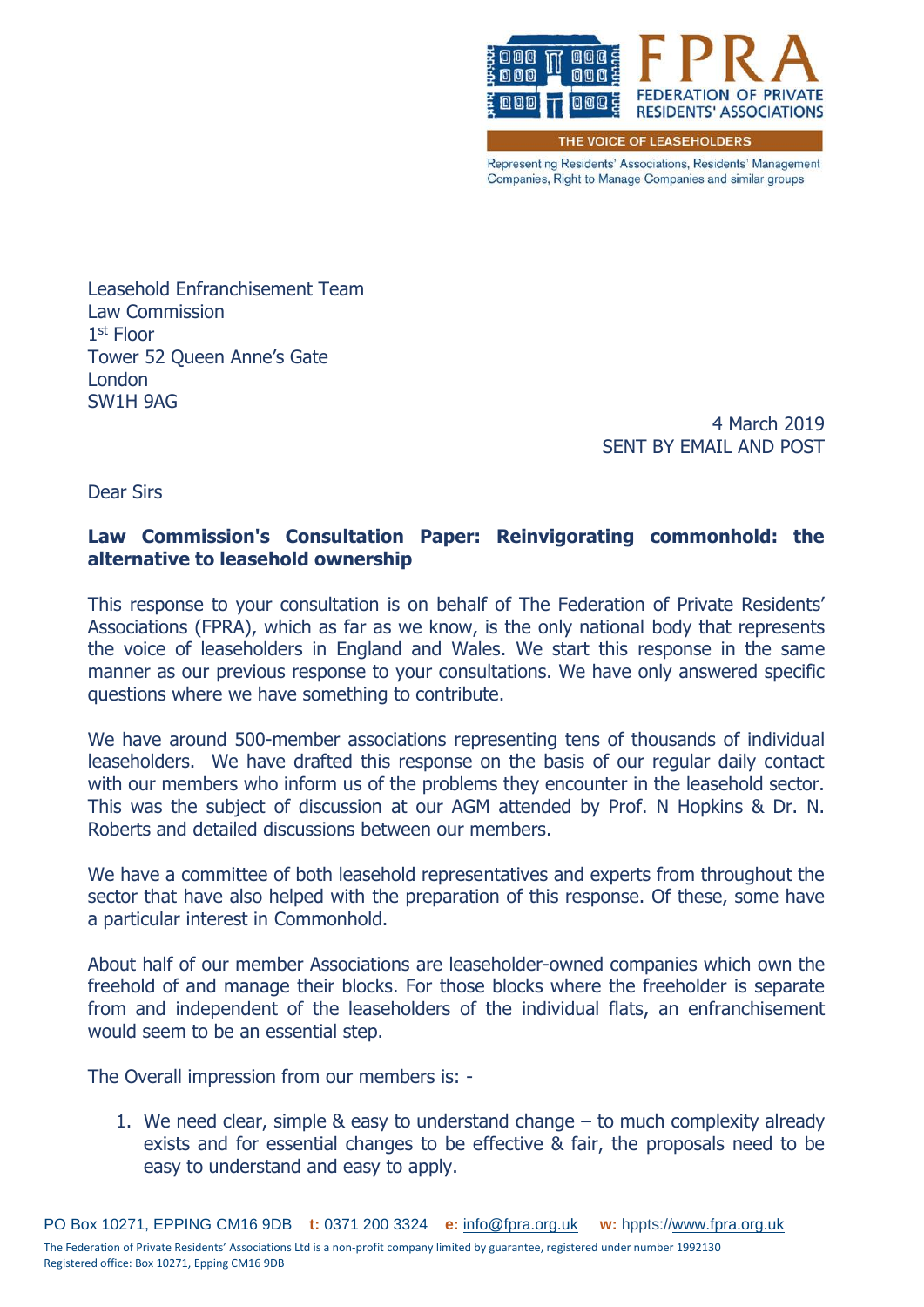

THE VOICE OF LEASEHOLDERS

Representing Residents' Associations, Residents' Management Companies, Right to Manage Companies and similar groups

- 2. The legislation needs to wipe away numerous separate & superimposed acts, to give a single well draw up place for all rights.
- 3. The Government needs to tell all Leaseholders of the new changes when finalised, and this needs to be part of basic process of purchasing a home in the first place, so that buying the freehold/extending the Lease is the norm.
- 4. We have concerns that with the "mass" of consultations from different bodies & organisations, that whilst change is desperately needed, we could end up with a mess of uncoordinated and possibly conflicting legislation.
- 5. We have a general concern, that most legislation is designed for a separate & independent Freeholder/Leaseholder situation, whilst in reality the Leaseholders have often acquired there Freehold and there is a more cooperative situation which is hindered by legislation and rules not helped by them.

Yours faithfully

Richard Williams Honorary Vice Chairman on behalf of FPRA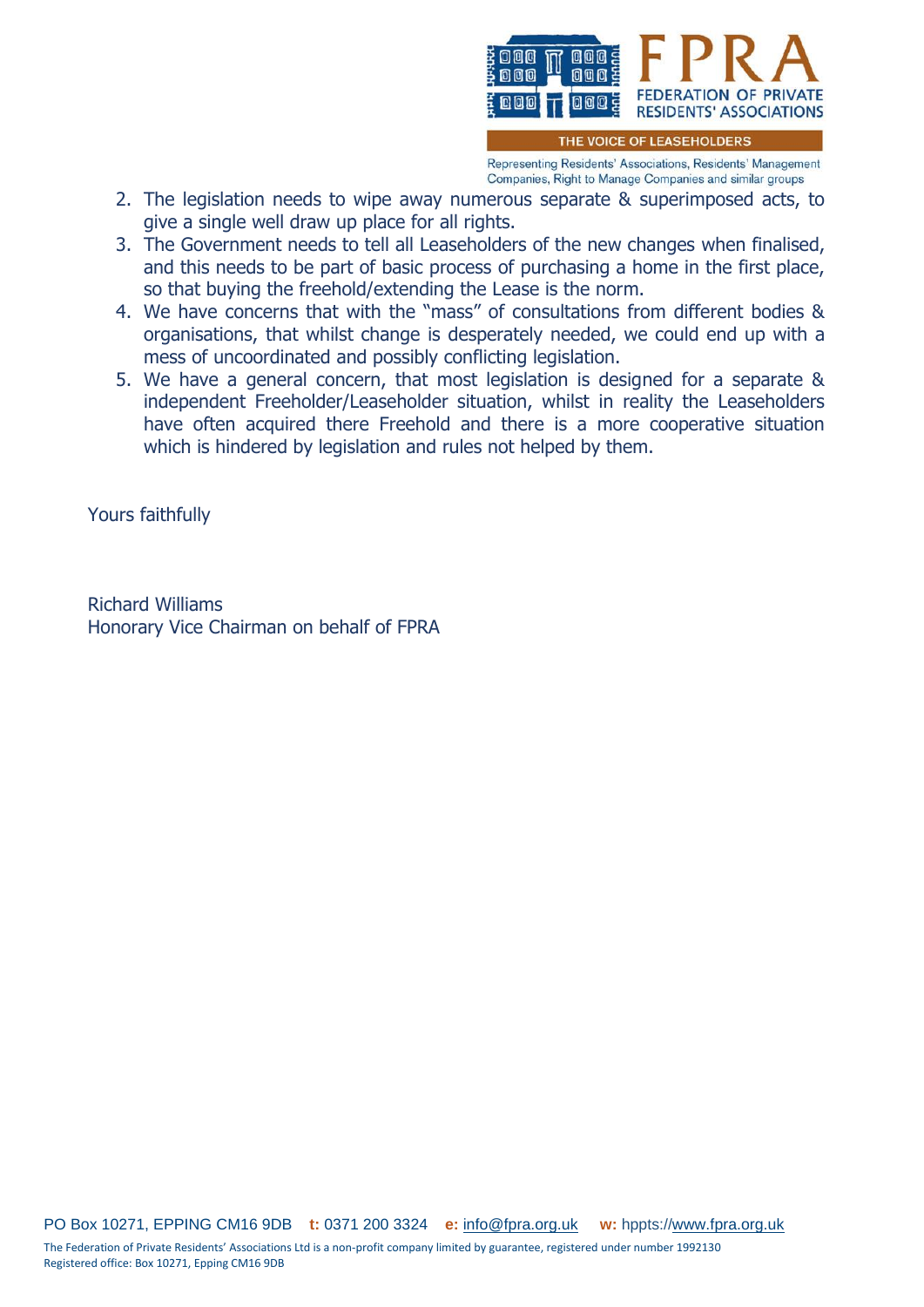## **FPRA REPLIES TO GENERAL QUESTIONS LAW COMMISSION'S CONSULTATION PAPER: REINVIGORATING COMMONHOLD: THE ALTERNATIVE TO LEASEHOLD OWNERSHIP**

**Consultation Question 1.** 

**In order to protect freeholders, we provisionally propose that it should only be possible to convert to commonhold if either:** 

**(1) the freeholder consents; or** 

**(2) the leaseholders satisfy the qualifying criteria for collective enfranchisement and acquire the freehold as part of the process of converting to commonhold.** 

### **Do consultees agree?**

FPRA agree that, in the absence of an agreement with the freeholder, leaseholders should enfranchise as a prelude to conversion to commonhold. Apart from the question of protecting freeholders, we believe that attempts to create a procedure directly to commonhold against the wishes of the freeholder will add greatly to the complexity of what will already be a complex process.

## **Consultation Question 2.**

### **We provisionally propose that it should be possible to convert to commonhold without the unanimous consent of leaseholders. Do consultees agree?**

FPRA agree that it should be possible to convert to commonhold without the unanimous consent of leaseholders. In practice, in the case of the larger blocks, the problem will not be the leaseholders who object to the proposals, who are at least engaging with the process and whose expressed concerns may be able to be allayed, but the "non-responsive" leaseholders who don't reply at all to the proposals.

### **Consultation Question 3.**

### **We provisionally propose that only leaseholders who are eligible to participate in a collective enfranchisement claim should take a commonhold unit and should be able to participate in a decision to convert to commonhold. Do consultees agree?**

We agree that only leaseholders who are eligible to participate in a collective enfranchisement claim should be able to take a commonhold unit and participate in a decision to convert to commonhold.

### **Consultation Question 4.**

**If non-consenting leaseholders retain their leases following conversion to commonhold (which we call "Option 1"):**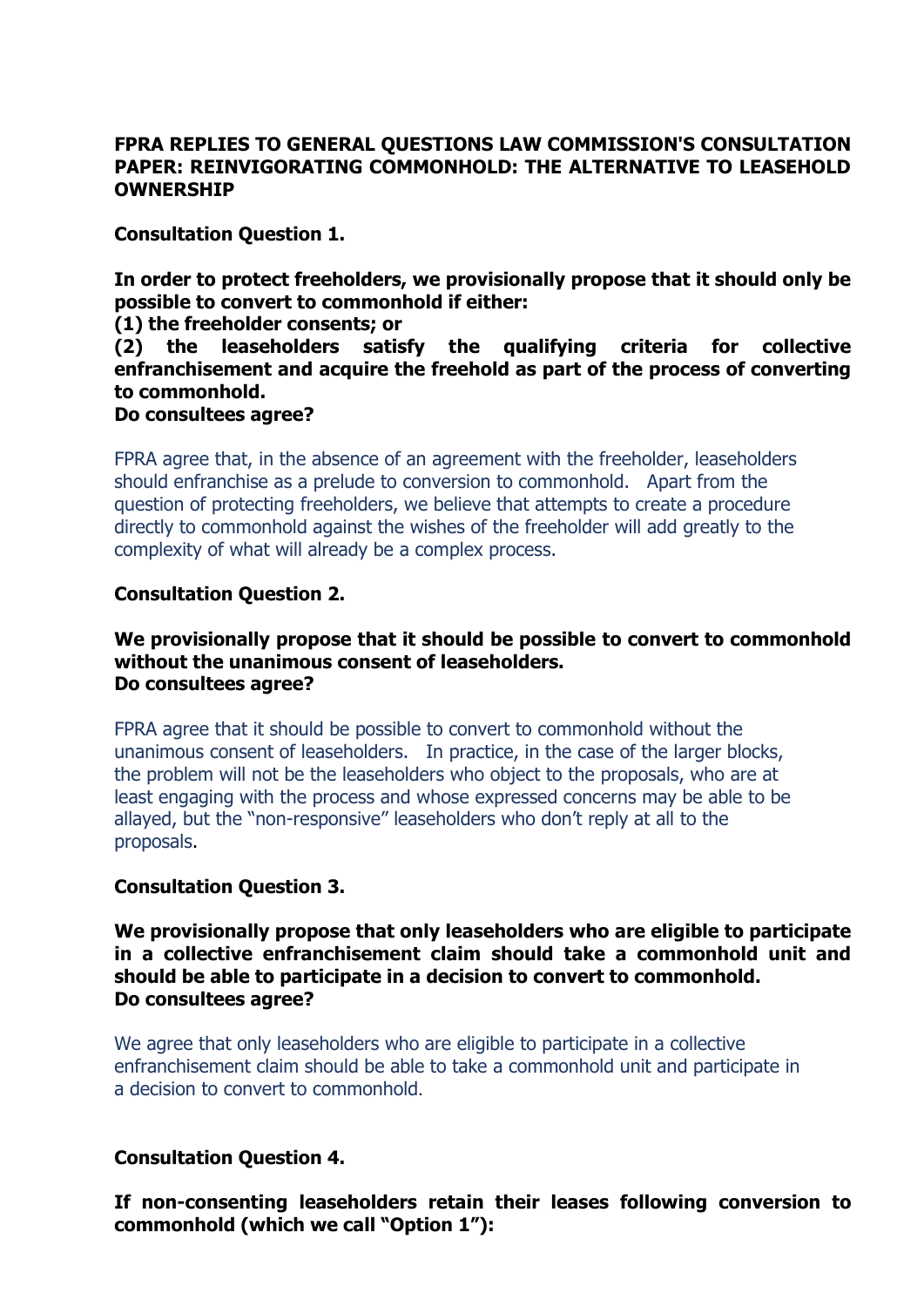**(1) We provisionally propose that it should be possible for conversion to take place with the support of long leaseholders of 50% of the flats in the building. Do consultees agree?** 

**(2) We provisionally propose that non-consenting leaseholders should be provided with a statutory right to purchase the commonhold interest in their unit at a later date. Do consultees agree?** 

**(3) We provisionally propose that the right to purchase the commonhold interest should replace non-consenting leaseholders' statutory rights to obtain a lease extension and to participate in a collective enfranchisement. Do consultees agree?** 

**(4) We invite the views of consultees as to whether a purchaser from a nonconsenting leaseholder should be required to purchase the commonhold interest, as well as the leasehold interest.** 

**(5) We provisionally propose that the leaseholders should be able to require the freeholder to take new 999-year leases over any flats not let to qualifying tenants and that such leases should automatically be granted over flats let to statutorily protected non-qualifying tenants and shared ownership leaseholders. Do consultees agree?** 

**(6) We invite the views of consultees as to whether the non-consenting leaseholders' share of the freehold purchase should be capable of being funded:** 

**(a) by the consenting leaseholders, through the commonhold association which holds the commonhold interest;** 

**(b) by the consenting leaseholders, through a company (owned by them) which acquires the commonhold interest;** 

**(c) by a third-party investor, who acquires a long lease of the commonhold unit superior to the non-consenting leaseholder's lease;** 

**(d) by granting a leaseback to the freeholder (who may be compelled to accept the lease), who acquires a long lease of the commonhold unit superior to the non-consenting leaseholder's lease; and/or** 

**(e) by any other means.** 

- 1) FPRA consider that that conversion to commonhold should be supported by a majority (i.e. more than 50% of the leaseholders). It should be noted that, as discussed below, even under the relatively straightforward "Option 1" there will be changes to the property rights of the leaseholders who do not participate
- 2) We agree that non participating leaseholders should be provided with a statutory right to purchase the commonhold interest of their unit at a later date. There may be a question as to what the price should be. It seems reasonable that the price paid by latecomers should be more than it would have been at the start to encourage as many leaseholders as possible to participate and convert as soon as possible. If the purchase, by the leaseholder takes place within a short time after the conversion, then it may be reasonable that he or she should only pay little more than they would have paid at the time of the conversion. Thereafter it may be felt by longer standing commonholders that rather more should be paid, to reflect the declining value of the retained lease, and the effects of inflation as well as incentivising non-participating leaseholders to convert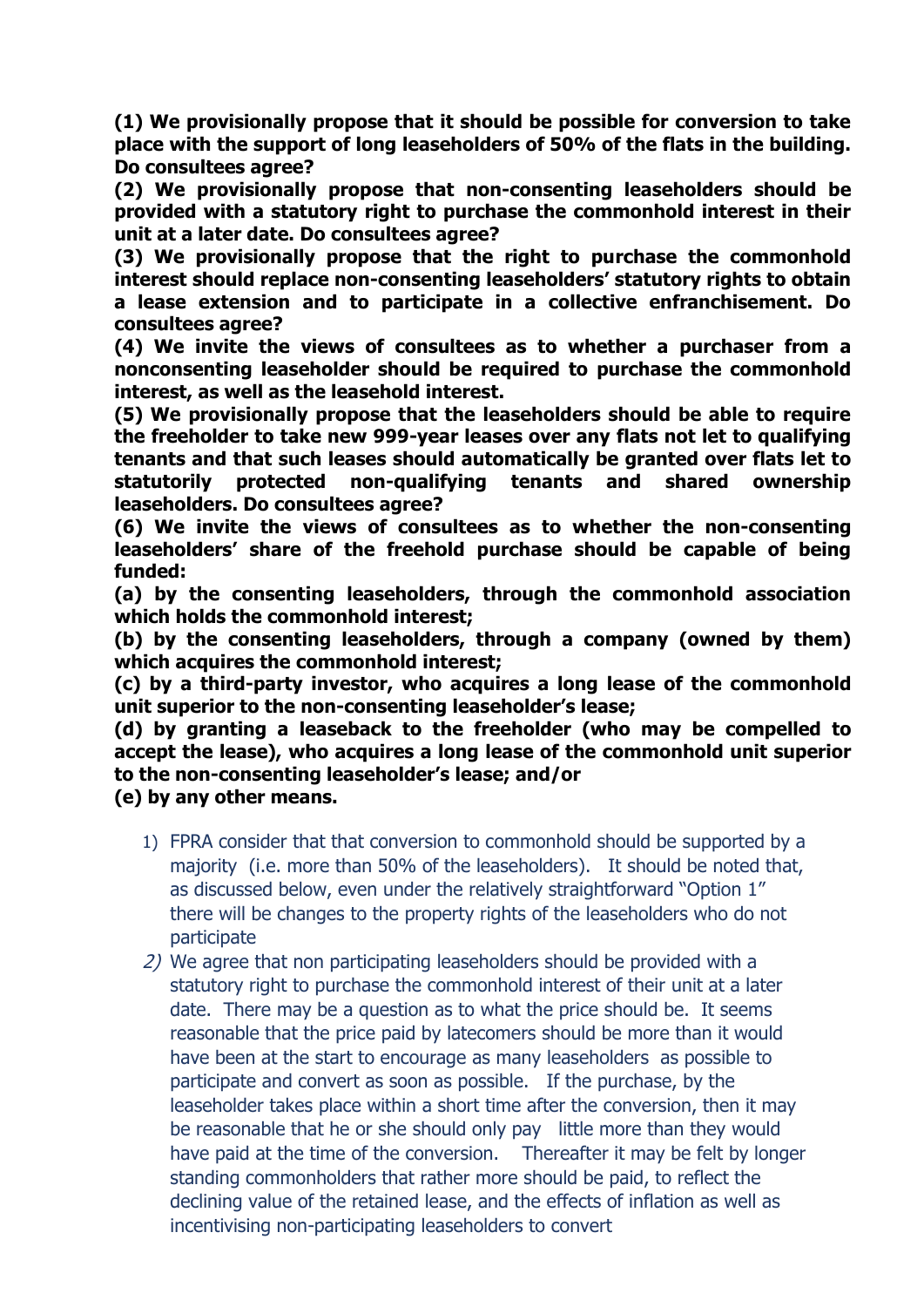- 3) We agree that the right of a non-consenting leaseholder to purchase the commonhold interest in his or her unit should replace the right to extend the lease or enfranchise by a compulsory purchase of the freehold. The loss of these rights, without immediate compensation might be seen as a factor to be taken into account in deciding the price to be paid by the leaseholder converting subsequently.
- 4) We consider that when the lease of a non-consenting leaseholder is purchased for money the purchaser should be required to purchase the commonhold interest as well. The Consultation does not discuss the position where transfers without payment take place, as on a gift, or perhaps a Court Order in matrimonial proceedings. It would clearly be inappropriate to impose such a requirement in the case of the non-monetary transfer to the personal representatives of a deceased leaseholder, but there may be a question as to whether other transfers, such as gifts, might trigger a requirement to purchase the commonhold interest.

# **Consultation Question 5.**

**If non-consenting leaseholders are to be required to take a commonhold unit following conversion to commonhold (which we call "Option 2"):** 

**(1) We provisionally propose that that qualifying leaseholders of 80% of the flats in the building should be required to support the decision to convert. Do consultees agree?** 

**(2) We provisionally propose that the leaseholders should be able to require the freeholder to take the commonhold unit of any flats not let to qualifying tenants and that freeholders should automatically become the unit owner in respect of any flats let to statutorily protected non-qualifying tenants and shared ownership leaseholders. Do consultees agree?** 

**(3) We provisionally propose that it should be possible to place a charge over non-consenting leaseholders' units to recover their share of the initial freehold purchase price upon future sale of their commonhold unit. Do consultees agree?** 

**(4) If consultees do not agree, how should non-consenting leaseholders' share of the purchase price be financed?** 

**(5) We invite the views of consultees as to who should be able to provide such finance and take the benefit of the charge.** 

**(6) We invite the views of consultees as to whether the charge should be set:** 

**(a) as a fixed amount, representing the non-consenting leaseholder's share of the initial freehold purchase;** 

**(b) as that fixed amount, with interest;** 

**(c) as that fixed amount, adjusted in line with house price inflation;** 

**(d) as a percentage of the final sale price, representing the percentage increase in value of the non-consenting leaseholder's property interest (from leasehold to commonhold) on conversion; or** 

**(e) in some other way.** 

**(7) We invite the views of consultees as to what priority this charge should have in relation to any pre-existing charges.**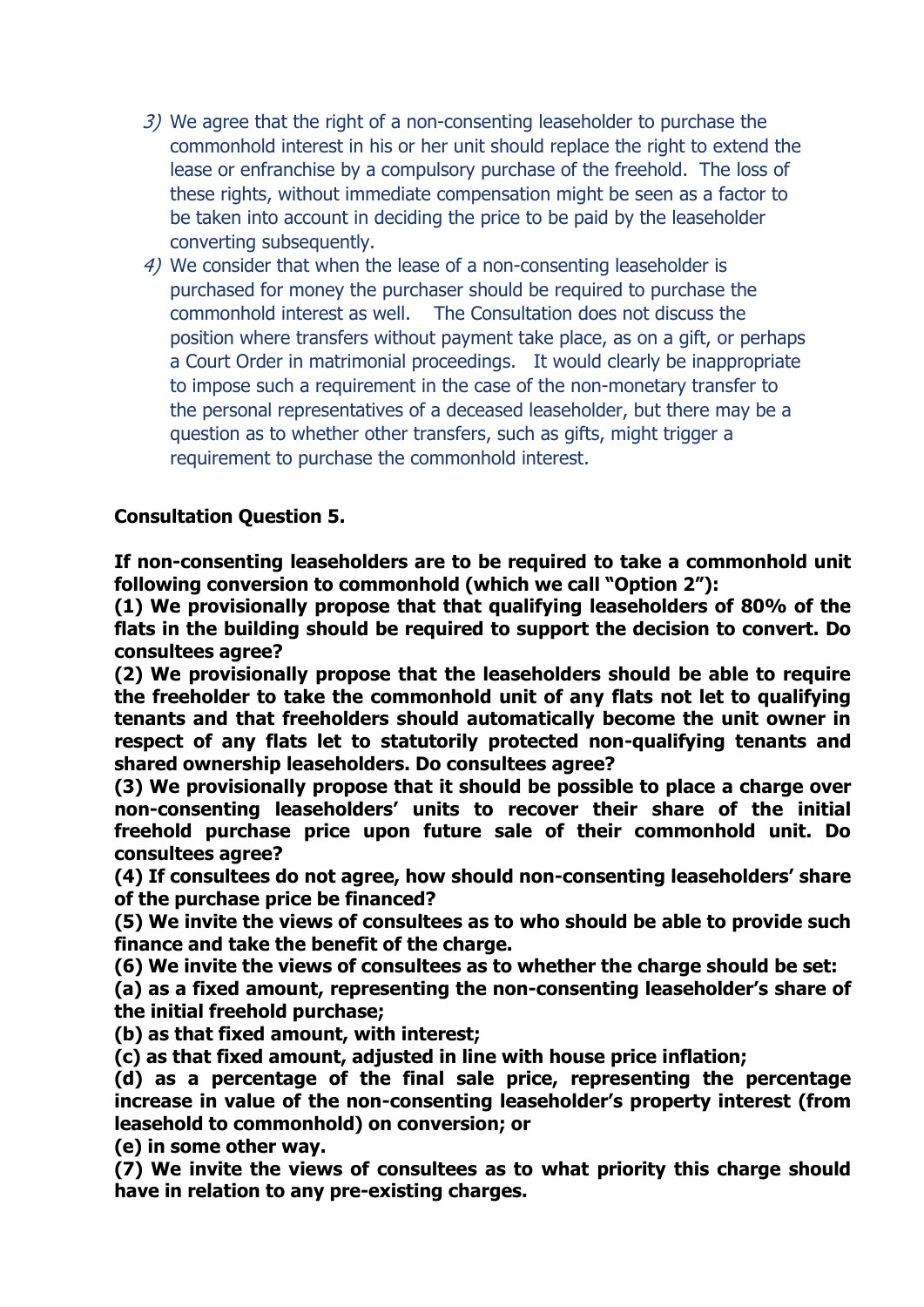In view of the difficulties and disadvantages of the "Option 2" under which nonconsenting leaseholders could be compelled to take commonhold interests, FPRA doubt whether this proposal should be pursued. In particular, the difficult issues in connection with the financing of the non-consenting leaseholders' interests, particularly the unilateral imposition of a charge upon the non-consenting leaseholder's interest suggest that this option is likely to cause many difficulties in practice. After all, what happens if values fall, and "negative equity" situation arises where the sum due under the charge exceeds any additional value from the conversion of the leasehold into commonhold?

**Consultation Question 6.** 

**Where a freeholder or non-consenting leaseholder, who has let his or her flat to a non-qualifying tenant on a variable service charge, is required to take a commonhold unit on conversion under Option 2, we invite consultees' views as to whether:** 

**(1) a cap should be placed on the amount of commonhold costs which are recoverable from the former leaseholder or freeholder, to reflect the costs that are recoverable from the non-qualifying tenant;** 

**(2) the non-qualifying tenant's rights should be altered so that he or she no longer has the right to challenge service charge costs after they have been incurred, but instead has the same rights to challenge commonhold costs as other unit owners; or** 

**(3) any other approach would fairly protect and balance the competing interests of the leaseholder or freeholder, and the non-qualifying tenant.** 

**Consultation Question 7.** 

**Under Option 2, we provisionally propose that:** 

**(1) those wishing to convert (with less than unanimous consent) should be required to seek the prior authorisation of the First-tier Tribunal (Property Chamber) or Residential Property Tribunal in Wales ("the Tribunal"); and** 

**(2) the Tribunal should be required to authorise a conversion to commonhold unless:** 

**(a) the necessary consents have not been obtained;** 

**(b) the terms of the CCS do not adequately protect the interests of nonconsenting leaseholders; and/or** 

**(c) the applicants refuse to adopt the Tribunal's proposed revisions to ensure the CCS sufficiently protects the interests of non-consenting leaseholders. Do consultees agree?**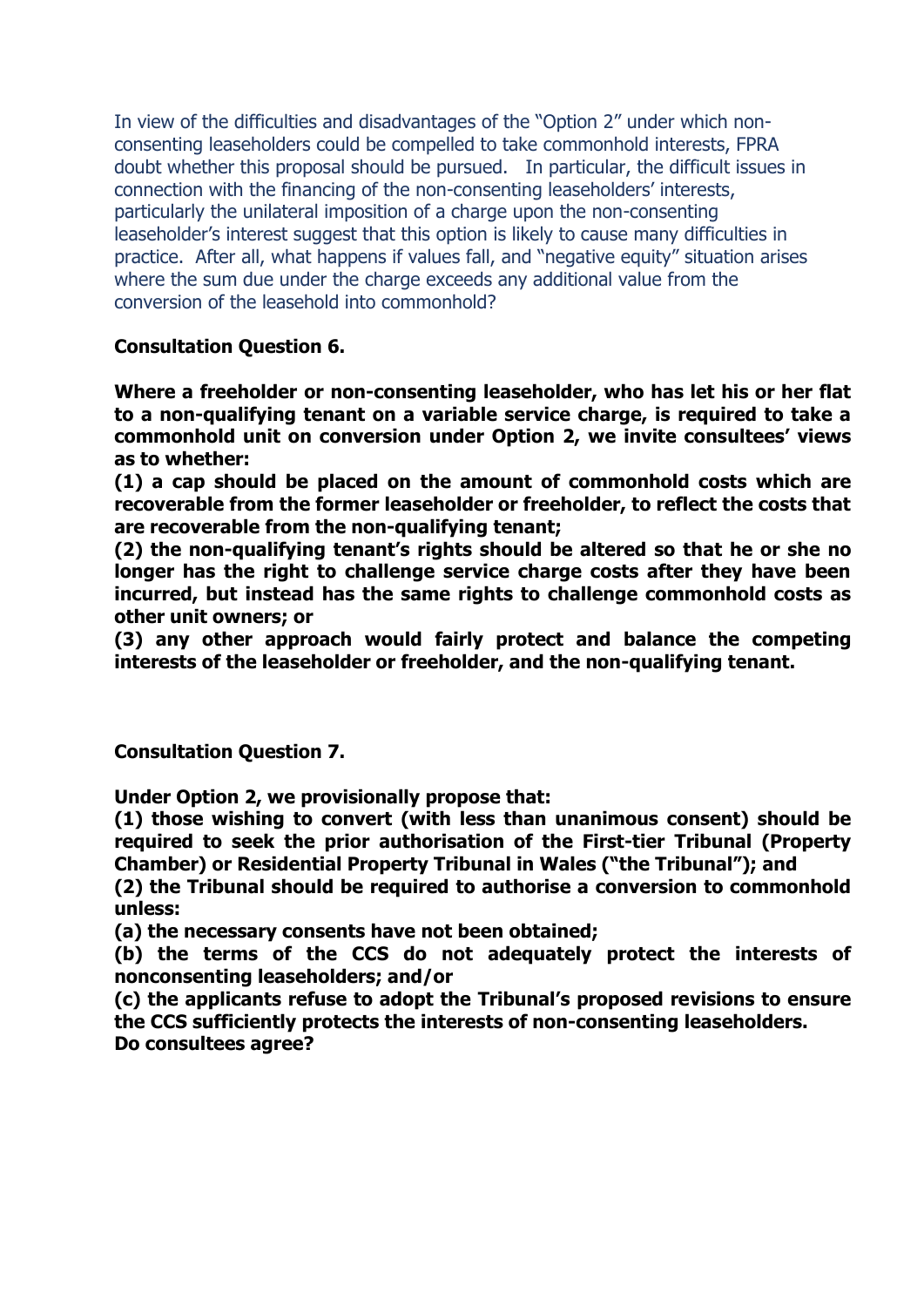**Consultation Question 8.** 

**We provisionally propose that on conversion to commonhold, tenancies granted for 21 years or less should continue automatically on conversion and that the consent of such tenants should not be required in order to convert to commonhold.** 

**Do consultees agree?** 

We agree that on conversion to commonhold, tenancies granted for 21 years or less should continue automatically and the consent of such tenants should not be required to convert to commonhold, for the reasons given in Paragraph 151 of the consultation.

## **Consultation Question 9.**

**We invite consultees' views as to whether it should be possible for charges to transfer automatically from the leasehold title to the commonhold unit title on conversion to commonhold, without requiring lenders' consent.** 

FPRA consider that it should be possible for charges to transfer automatically from the leasehold title to commonhold unit title without requiring lenders' consent.

### **Consultation Question 10.**

**We have set out two options for setting the threshold of leaseholder support which should be required to convert to commonhold. The first would be to require leaseholders (who are qualifying tenants under enfranchisement legislation) owning at least 50% of the flats in the building to consent, provided nonconsenting leaseholders are able to retain their leasehold interest on conversion to commonhold (Option 1). The second would be to require leaseholders (who are qualifying tenants under enfranchisement legislation) owning at least 80% of the flats in the building to consent, on the basis that non-consenting leaseholders are required to take a commonhold unit on conversion (Option 2).** 

**We invite consultees' views as to whether they prefer Option 1 or Option 2.** 

**We invite consultees' views as to any other options for setting the threshold of leaseholder support for conversion, other than Options 1 and 2, which strike an appropriate balance between the interests of those wishing to convert and nonconsenting leaseholders, and provide a mechanism for financing the freehold purchase.** 

FPRA consider that the Option 1 procedure is preferable to the Option 2 procedure on the grounds of simplicity, and the need to protect the position of non-consenting leaseholders. We are unable to suggest any alternative mechanisms.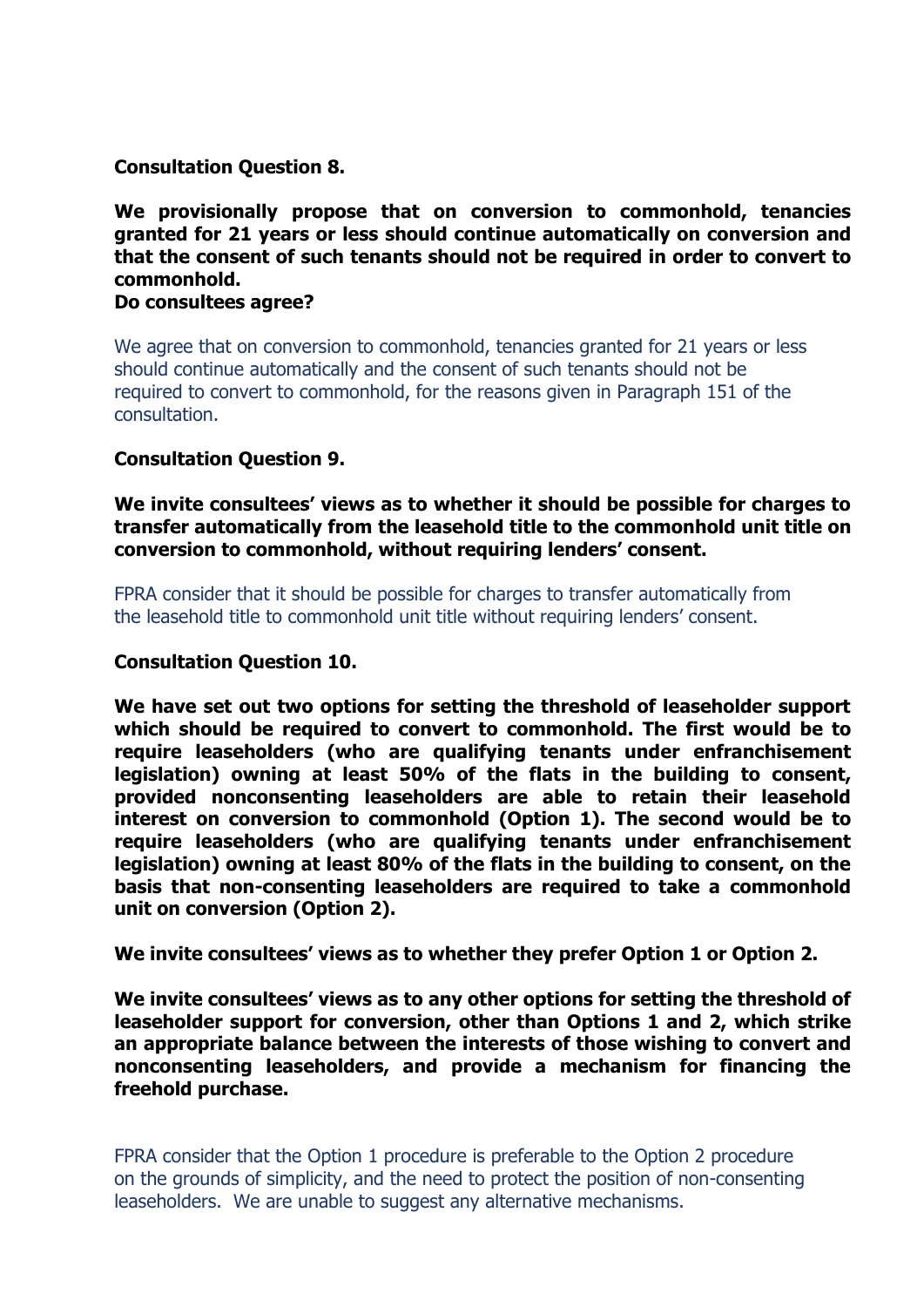## **Consultation Question 11.**

**We provisionally propose that, where the freeholder refuses to consent to conversion, the leaseholders will need to follow the collective enfranchisement process to purchase the freehold in order to convert to commonhold.** 

#### **Do consultees agree?**

FPRA think it likely that, where the freeholder refuses consent, leaseholders would be well advised to follow the now well established enfranchisement process so that, collectively, they will have complete control over the transfer into what will, for some time, be a new and untried ownership structure.

### **Consultation Question 12.**

**We provisionally propose that, to simplify the procedure for converting to commonhold, any consents given in support of the conversion should not automatically lapse after 12 months.** 

**Do consultees agree?** 

**We invite consultees' views as to whether leaseholders should be able to withdraw their individual consent to conversion after the Claim Notice has been served, or whether leaseholders should be required to make a collective decision no longer to proceed with the conversion.** 

FPRA agree that any consents given should not automatically lapse after 12 months. We hesitate to express a view on the question of whether individual leaseholders should be able to withdraw their consent after Notice of Claim has been served. While such a withdrawal of consent might be inconvenient, and to the informed onlooker it might seem that the leaseholder will not be exposed to uncertain, openended liabilities, some leaseholders might be discouraged from giving a consent, for what will be an unfamiliar process if they feel it would be impossible to extricate themselves.

### **Consultation Question 13.**

**We provisionally propose that (in addition to the freeholder) it should be possible for leaseholders who are in the process of acquiring the freehold by collective enfranchisement, to apply to HM Land Registry to create a new commonhold.** 

**Do consultees agree?** 

**We provisionally propose that, where a lender has consented to a conversion to commonhold on the condition that it will be granted new security over the commonhold unit after conversion, a deed of substituted security provided to HM Land Registry will act as sufficient evidence that this condition has been fulfilled.** 

**Do consultees agree?**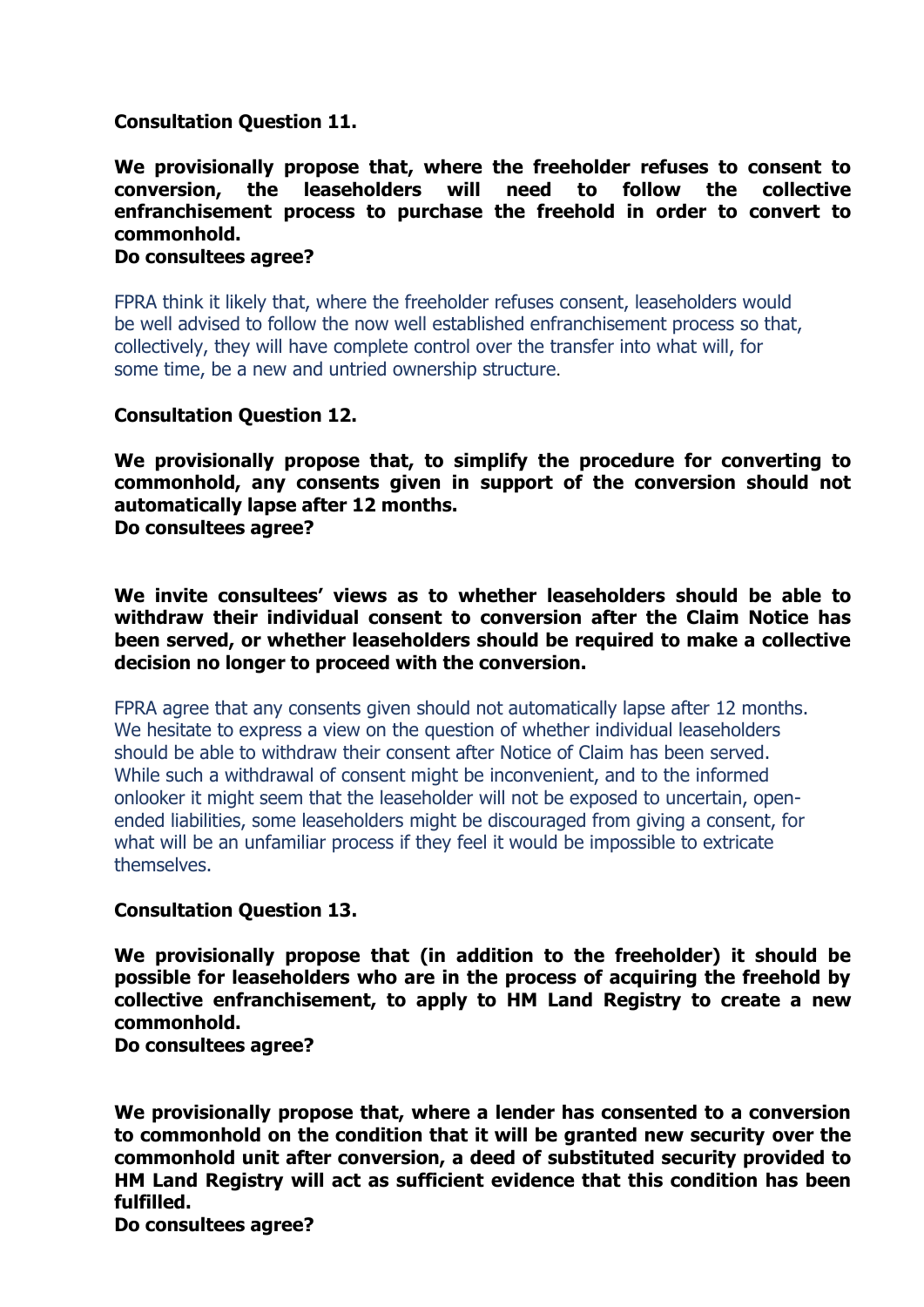**Consultation Question 14.** 

**Where the freehold of the building is owned by the leaseholders collectively through a freehold management company (a "FMC"), we provisionally propose that the common parts of the building should be transferred to a new commonhold association as part of the process of conversion to commonhold (rather than the FMC changing its articles to become a commonhold association, where this is possible). Do consultees agree?** 

**Consultation Question 15.** 

**We invite consultees' views as to whether, taking into account our provisional proposals set out in questions 11 to 14, the conversion procedure would operate satisfactorily.** 

**We invite consultees' view on what changes could be made to simplify the procedure and make it more cost-effective.** 

**Consultation Question 16.** 

**We provisionally propose that any new management structure needs to meet the following objectives:** 

**(1) Provide the ability to separate out the management of a variety of different interests within the same development, in particular by:** 

**(a) differentiating voting rights, so that those affected by a decision are entitled to participate in making that decision, and no one else is able to do so; and** 

**(b) allowing shared costs to be allocated in different ways to ensure that only those benefitting from a service pay for it.** 

**(2) Provide a framework which can be used to regulate the relationship between more than one building where there are shared areas, such as shared car parks or gardens.** 

**(3) Strike an appropriate balance between standardisation and flexibility.** 

**(4) Facilitate consumer protection to ensure that abuses that have arisen in the residential leasehold context cannot be transposed into commonhold.** 

**Do consultees agree?** 

**17.22 Are there any other objectives which should be added to the list above?** 

FPRA agrees with the objectives in principle, and do not propose any other objectives.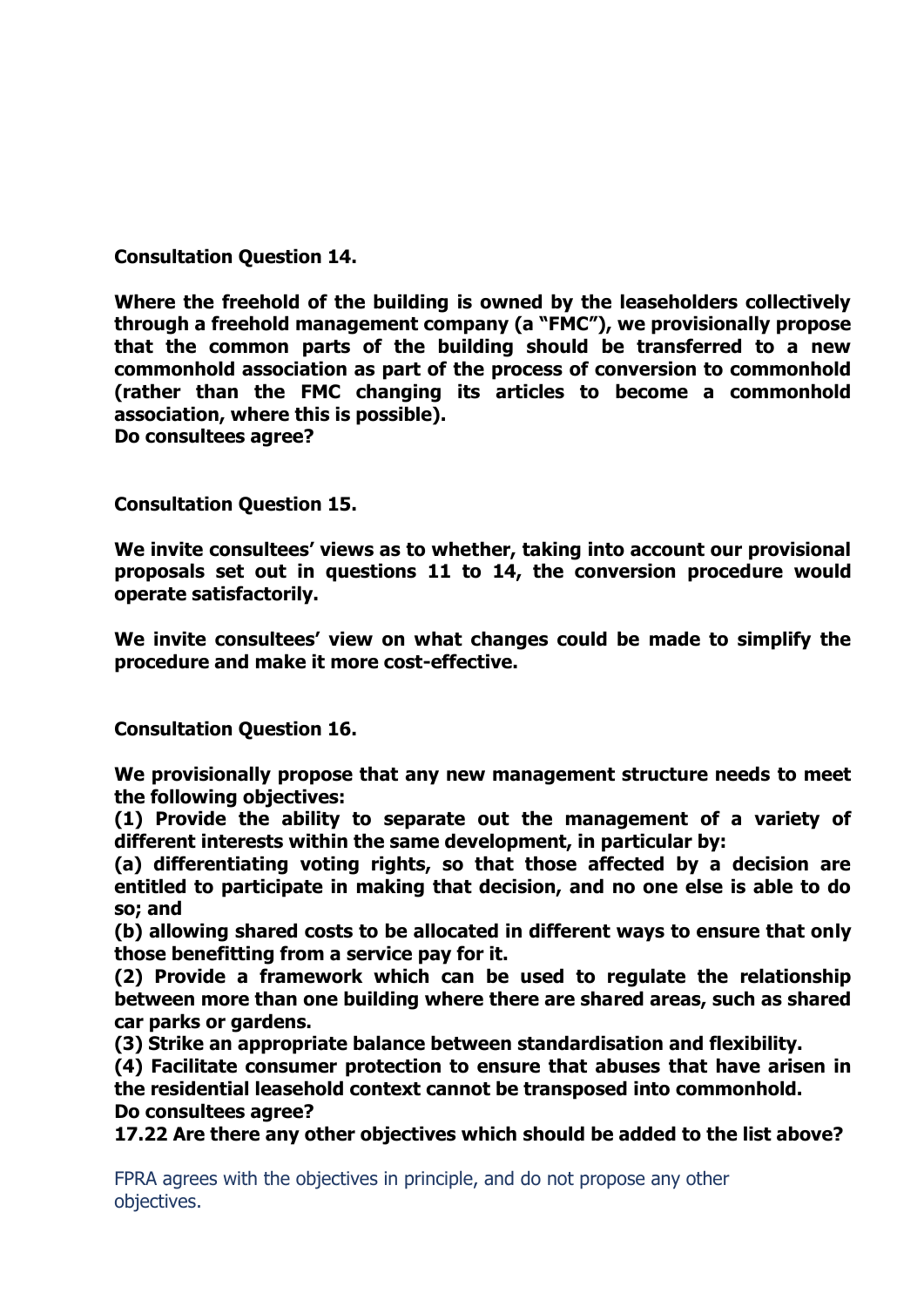## **Consultation Question 17**

**We provisionally propose that commonholds with sections (which are not individual corporate bodies) should be introduced as a management structure to make commonhold workable for more complex developments. Do consultees agree?** 

**If consultees do not agree, do consultees prefer either the flying commonhold model or layered commonhold model? If so, how do consultees suggest addressing the issues with these models?** 

### **Are consultees aware of any other options we should be considering?**

FPRA do not have sufficient experience to comment on the merits of the different structures which may be required in complex developments. We hope that the need for such complexities will not prevent the adoption of simple section-free structures in straightforward single use developments or estates where all units share in the enjoyment of, and paying for, all common areas and facilities. In the circumstances, we do not feel that we can usefully comment on questions 18 to 24.

## **Consultation Question 18.**

**We provisionally propose that it should be optional, rather than mandatory, for a section committee to be set up for each section in a commonhold. Do consultees agree?** 

**If consultees disagree, which powers do consultees think should be given compulsorily to those committees?** 

**Consultation Question 19.** 

**We invite consultees' views as to whether delegation to section committees should be collateral or exclusive; whether this should vary for different powers; or whether it should be for each commonhold to decide.** 

**Consultation Question 20.**

**We invite consultees' views as to whether:** 

**(1) directors should be able to revoke or alter the powers delegated to a section committee as they wish;** 

**(2) section committees affected by an alteration of delegated powers should be given the ability to apply to the Tribunal; or** 

**(3) the directors should have to apply to the Tribunal in order to alter or revoke a delegation.**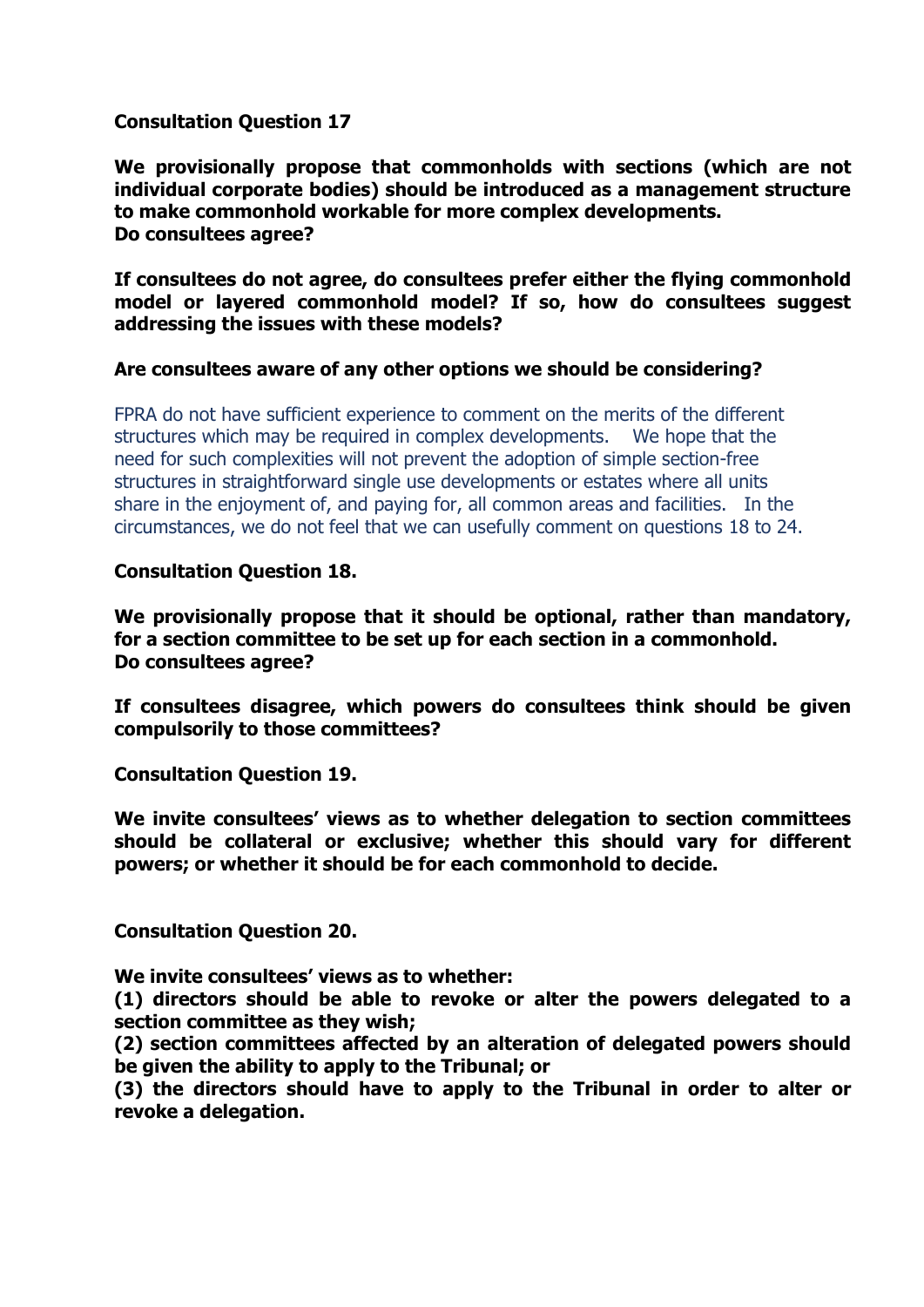**Consultation Question 21.** 

**We provisionally propose that a new section should be able to be created by:** 

**(1) the developer, at the outset; and** 

**(2) the commonhold association at a later date.** 

**Do consultees agree?** 

**If the commonhold association is allowed to create sections after it has been set up, we provisionally propose that this decision should be approved by special resolution, with the additional requirement that at least 75% of the total votes held by the unit owners who would be part of the new section must have been cast in favour of creating the section. Do consultees agree?** 

**We provisionally propose that unit owners affected by the introduction of a new section should be given the option of applying to the Tribunal. Do consultees agree?** 

**Consultation Question 22.** 

**We provisionally propose that qualifying criteria for sections should be introduced, so that sections can only be created to give separate classes of vote to:** 

**(1) residential and non-residential units;** 

**(2) non-residential units, which use their units for significantly different purposes;** 

**(3) different types of residential units (such as flats and terraced houses);** 

**(4) separate blocks in the same development; and** 

**(5) other premises falling within the commonhold which, in the interests of practicality and fairness, should form a separate section.** 

**Do consultees agree? Are there any other criteria which consultees feel should be added to the list?** 

**Consultation Question 23.** 

**We provisionally propose that it should be possible for sections to consist of a single unit.** 

**Do consultees agree?** 

**Consultation Question 24.**

**We provisionally propose that to combine two or more sections, a special resolution of the commonhold association should be required. Additionally, 75% of the votes cast by the unit owners in the sections that are to be combined must have been in favour.**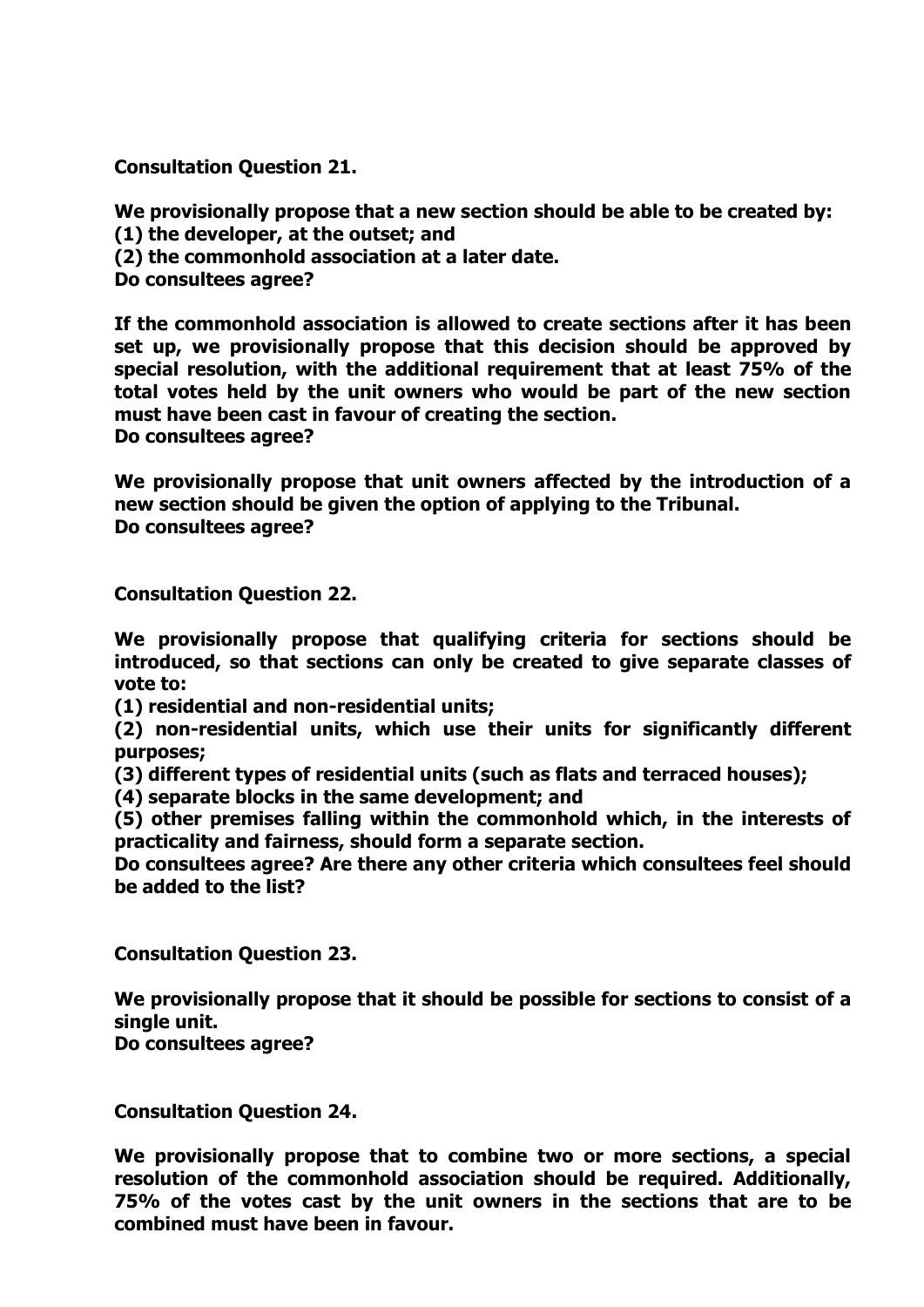**Do consultees agree?** 

**We provisionally propose that unit owners affected by sections being combined should be given the right to apply to the Tribunal as an additional protection.**

**Do consultees agree?** 

**We provisionally propose that there should be no criteria which must be met before two or more sections in a commonhold can be combined. Do consultees agree?** 

**Consultation Question 25.**

**We invite consultees' views as to whether statutory development rights should apply automatically so as to avoid the need to reserve express rights in the CCS.** 

**We invite consultees' views as to whether such statutory rights should be drawn widely to include all matters which are likely to apply in commonhold developments, including (but not limited to) the right to add land, to make consequential variations to commonhold contributions and voting rights, and rights of access.** 

**Consultation Question 26.**

**We provisionally propose that there should be no specific statutory provisions for the appointment of developers' directors. Instead, a developer's ability to appoint directors should depend on the number of units it retains. Do consultees agree?** 

**We provisionally propose that developers should be able to exercise all voting rights associated with the units of which they are the registered owners. Do consultees agree?** 

**Consultation Question 27.** 

**Currently, the Commonhold Regulations place certain restrictions on a developer's exercise of development rights:** 

**(1) the developer must not exercise rights in a way which would interfere unreasonably with unit owners' enjoyment of their units or their ability to exercise rights granted by the CCS;** 

**(2) the developer may not remove land from the commonhold which forms part of a unit unless the owner of that unit provides written consent;** 

**(3) any damage caused to the commonhold land by the developer should be remedied as soon as reasonably practicable; and** 

**(4) the developer may not exercise development rights if the works for which the right was granted have been completed (excluding the developer's right to market units).**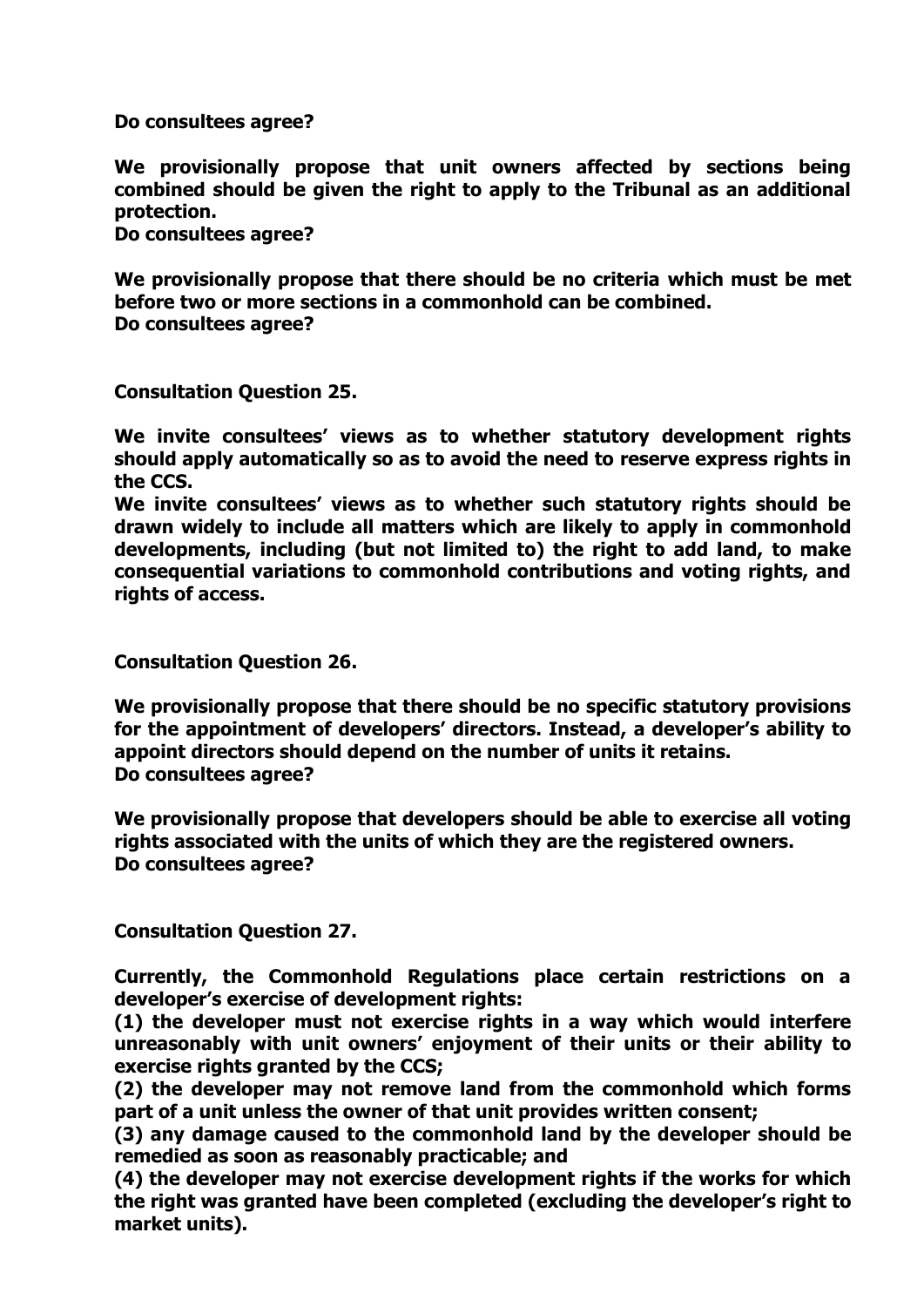**We invite consultees' views as to whether any further restrictions should be introduced on the use of development rights: in particular, whether a time limit should be imposed on the exercise of these rights (and if so, what this time limit should be).** 

FPRA agree that the limitations on developers' exercise of development rights should remain. Whilst in principle it would be desirable that there should be a time limit on the exercise by the developer of those rights, what that time limit should be must surely be dependent on the scale and complexity of the development. possible solution might be to have a shortish time limit of, say 6 or 12 months and thereafter such longer period as may be reasonable.

## **Consultation Question 28.**

**We provisionally propose that "anti-avoidance" provisions should be introduced to ensure that the developer does not attempt to secure a greater degree of control by:** 

**(1) taking powers of attorney from the purchasers (or seeking to control votes in any other way); or** 

**(2) attempting to control how unit owners vote by inserting terms in the purchase contracts.** 

**Do consultees agree?** 

FPRA agree with proposal that there should be "anti-avoidance" provisions to prevent developers securing excessive levels of control.

**Consultation Question 29.** 

**We invite consultees' views as to what advantages there are (if any) of the transitional period in the registration procedure for new commonhold developments.** 

**Consultation Question 30.** 

**We invite consultees' views as to whether any requirements of company law (such as to make an annual confirmation statement, and to file accounts) should be relaxed for commonhold associations.** 

FPRA would welcome a relaxation of the filing requirements of company law, both for commonhold associations and for FMCs. However, we understand that these requirements are officially regarded as a price that must be paid for the benefit of limited liability. We therefore suggest that in the absence of a relaxation, Companies House procedures could be made more commonhold-friendly. When it has become apparent that that the filings have not taken place, the most likely reason will be that the director who normally dealt with this formality and whose flat may very well have been the registered office has moved away or died and the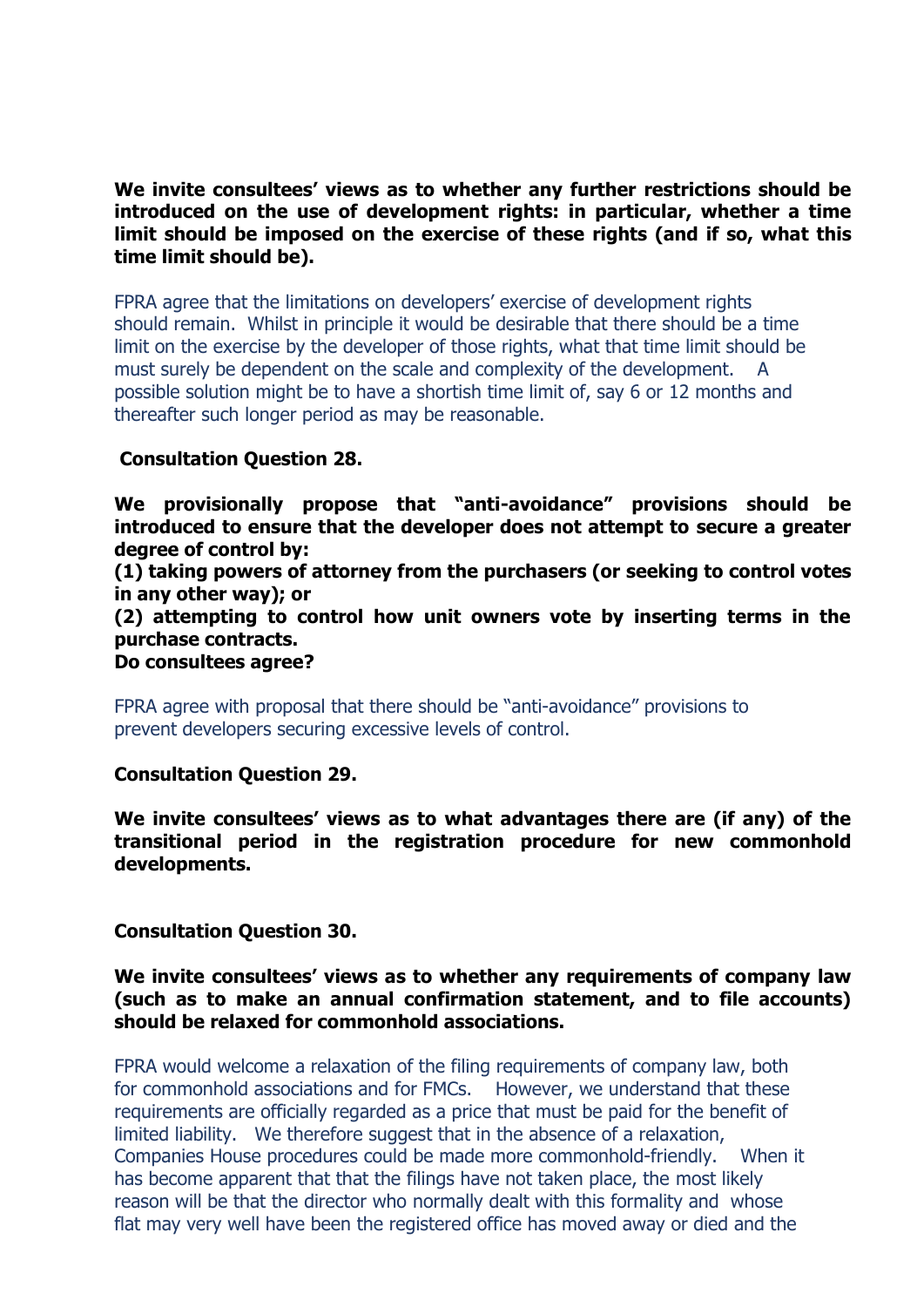need to appoint a successor has been overlooked. It is suggested that reminders be sent to all the directors, at their home addresses before striking off or other sanctions are imposed.

**Consultation Question 31.** 

**We invite consultees' views as to whether there are particular difficulties in applying CVAs to commonhold associations.** 

**We invite consultees' views as to whether the CVA procedure needs any adaptations to make it more relevant and effective in dealing with commonhold associations in financial difficulties.** 

**Consultation Question 32.** 

**We provisionally propose that it should not be possible for creditors directly to petition for a commonhold association to be wound-up, and a liquidator appointed. Instead, a petition could lead to the court appointing a commonhold administrator, who would carry out the necessary duties. Do consultees agree?** 

**We provisionally propose that a commonhold administrator should then be able to petition for the association to be wound-up only if the commonhold association is irretrievably insolvent. Do consultees agree?** 

**Consultation Question 33.**

**We provisionally propose that the law should be clarified to ensure that there is a presumption that, on the insolvency of a commonhold association, a successor association should usually be appointed. Do consultees agree?** 

**We invite consultees' views as to whether there are circumstances in which it would not be appropriate for the court to appoint a successor association and, if so, what these circumstances are.** 

**We provisionally propose that the court should have discretion as to whether to impose conditions for a successor association to be appointed. Do consultees agree?** 

**(1) what conditions might be imposed; and** 

**(2) if the court's discretion is to be structured, what factors the court should take into account.**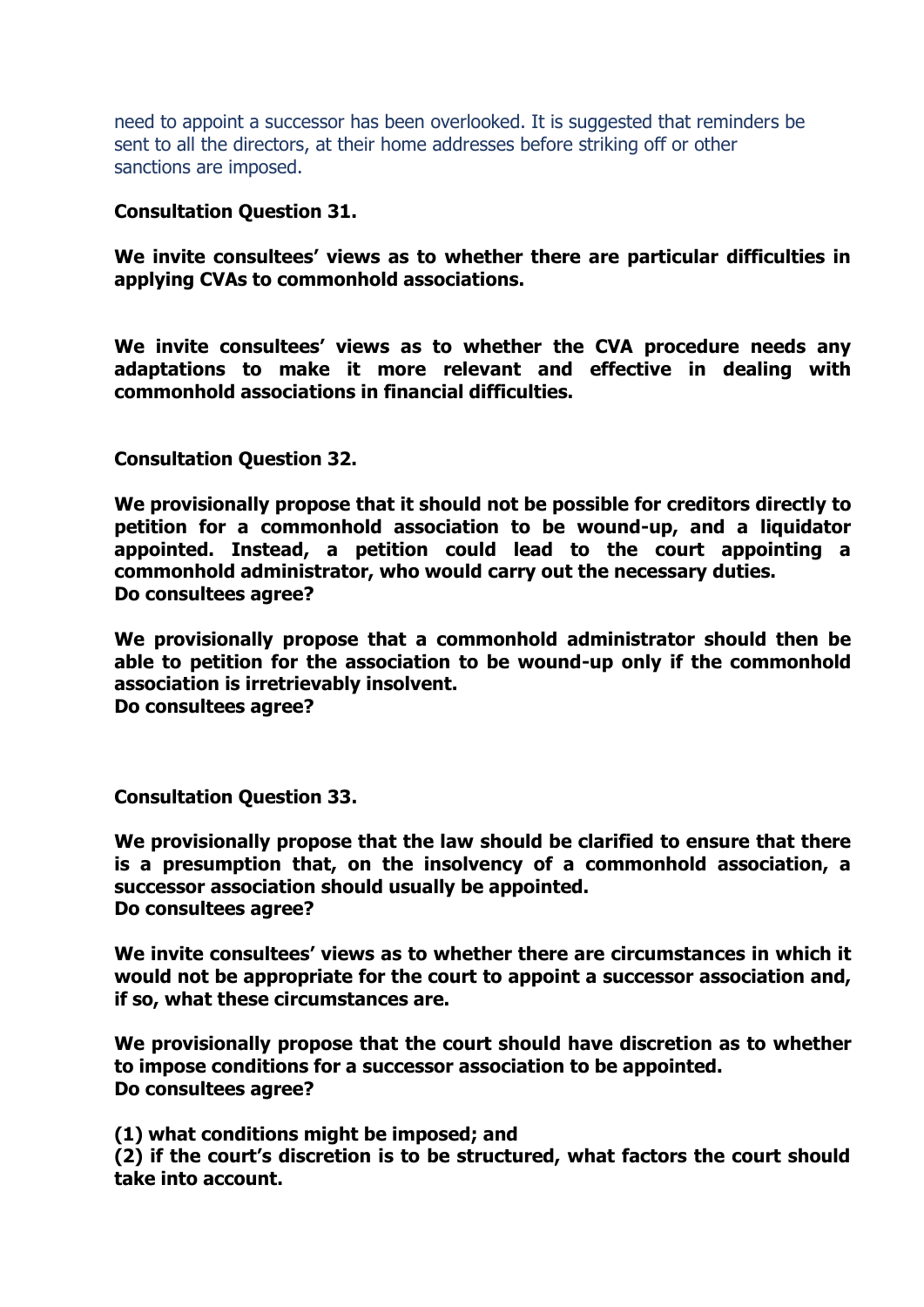**Consultation Question 34.** 

**We provisionally propose that, if a liquidator is appointed to wind up a commonhold association, he or she should not be able to demand further contributions from the unit owners to reduce the level of indebtedness of the association.** 

**Do consultees agree?** 

**We provisionally propose that, if a liquidator is appointed to wind up a commonhold association, he or she should not be able to demand further contributions from the unit owners to make up for the shortfall in contributions from members who are bankrupt or from whom it is impossible to recover their contributions.** 

**Do consultees agree?** 

**Consultation Question 35.** 

**We provisionally propose that it should be possible for the CCS to impose restrictions on the short-term letting of units. Do consultees agree?** 

**We invite consultees' views as to how to ensure that any restriction on shortterm letting does not prevent units being rented in the private or social rented sector. In particular:** 

**(1) in relation to the private rented sector, we invite views on whether any restriction imposed by a CCS should be confined to lettings made for less than six-months, or for any other specified period;** 

**(2) in relation to the social rented sector, we invite views on whether any restriction imposed by a CCS should not be able to apply to particular landlords, such as registered providers of social housing and housing associations, or whether there are other ways of ensuring that such lettings cannot be prohibited in the CCS.** 

FPRA agrees that it should be possible for the CCS to impose restrictions on the short-term letting of units. Short-term lettings are more consistent with holiday letting or other business use rather than residential use of the unit (i.e. use as the home of the unit owner or the tenant). We believe that a restriction preventing lettings of less than six months would achieve this objective.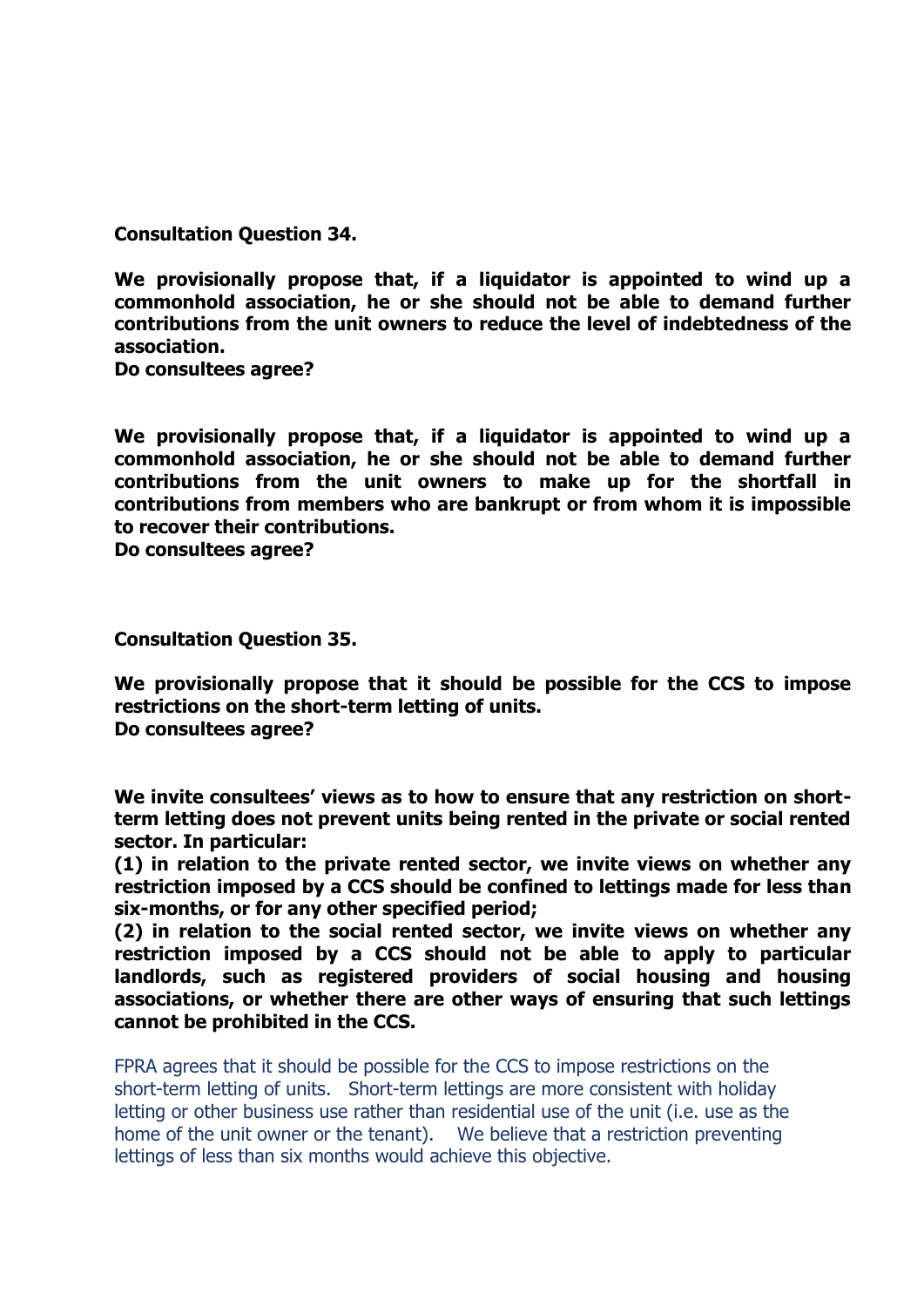**Consultation Question 36.** 

**We provisionally propose that event fees should be prohibited within commonhold, except for any specific circumstances expressly permitted by statute. Do consultees agree?** 

**We invite consultees' views as to whether an exception to the proposed prohibition on event fees should be made for specialist retirement properties within commonhold.** 

## **We invite consultees' views as to whether there are any other circumstances (apart from specialist retirement properties) in which event fees should be permitted within commonhold.**

FPRA suggest that any restriction on "event fees" should not prevent reasonable fees being charged to individual unit holders to meet the administrative the costs of the commonhold association in recording changes of ownership, lettings of units, or the making of alterations by the unit holder. It is suggested that it would be unfair for such costs to have to be met out of the service charges paid by all the unit holders, including those who are not transferring or altering their units.

## **Consultation Question 37.**

**We invite consultees' views as to whether any further restrictions should be put in place to limit which local rules may be added to the CCS.** 

FPRA do not consider that any further restrictions should be put in place to limit which local rules may be added.

**Consultation Question 38.** 

**We provisionally propose that a higher threshold for amending the CCS should be introduced, which may apply to some or all local rules. Do consultees agree?** 

**(1) what voting threshold should be required to amend local rules;** 

**(2) when there should be a right to apply to the Tribunal in relation to amendments of the CCS; and** 

**(3) whether the threshold should be the same for amending all local rules, or whether rules should be differentiated. If consultees are of the view that rules should be differentiated, we invite views as to how the threshold for introducing a rule in an area on which the CCS is currently silent should be determined.** 

FPRA agree that a higher threshold for amending the CCS should be introduced., and that this would be achieved by requiring the amendment to be made by Special Resolution. The CCS may be regarded as analogous to the Articles of Association of a Company, the amendment of which requires a Special Resolution. We consider that there should be a right to apply to the Tribunal in relation to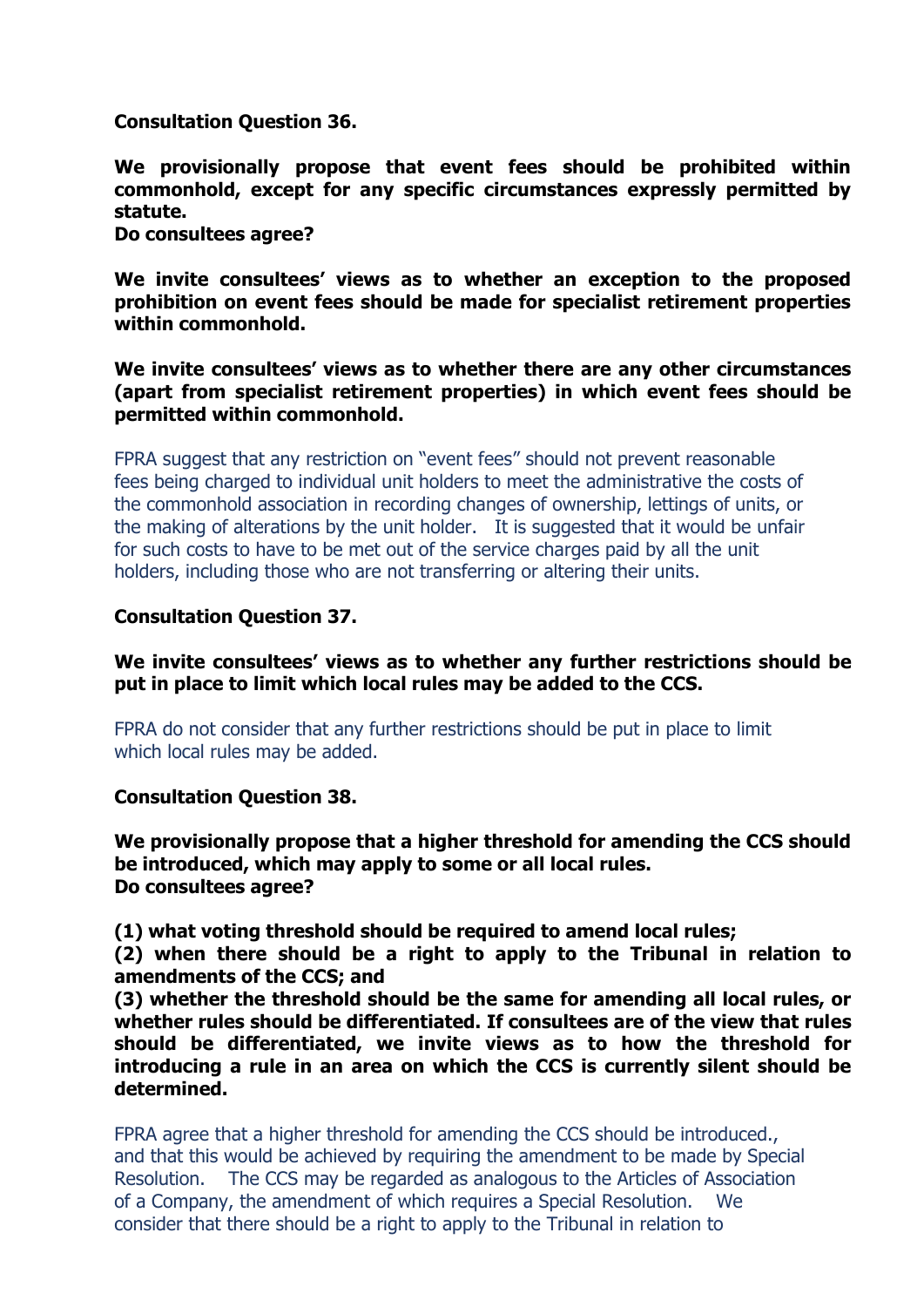amendments of the CCS, and that the existence of such a right would obviate the need for complication of legislating for some rules to be "entrenched".

**Consultation Question 39.** 

**We provisionally propose that the mandatory provisions of the CCS should be contained in the regulations, but not be reproduced in the CCS. Do consultees agree?** 

**If so, we invite consultees' views as to whether the directors of the commonhold association should be under a duty to provide copies of the most up-to-date standard provisions contained in the regulations, along with a copy of the CCS, to any new purchasers, and should provide copies of the updated standard provisions to all unit owners as and when changes are made.** 

FPRA agree that, as matters stand, it is preferable that that the mandatory CCS should be contained in regulations rather than being reproduced in the CCS. However we doubt whether imposing a duty on the directors of commonhold associations, to provide up-to-date copies of standard provisions to unit owners is going to be useful or helpful. Certainly, it will do nothing to persuade members of commonhold associations to act as directors. No doubt, with the small number of commonhold schemes currently in place, the directors are well informed on the latest regulations. But, if Commonhold is to become widespread, there will be many associations, especially small ones, where the directors do not have professional or business experience. When the association is first formed the professional advisers will doubtless provide full documentation and advice on the regulations then in force, but it will be too much to expect lay directors to keep up to date with the latest mandatory CCS provisions contained in regulations which are unlikely to be particularly well publicised outside the professional and technical press.

# **Consultation Question 40.**

**Should our provisional proposals to introduce sections be implemented, we provisionally propose that it should be possible to add schedules to the CCS, where the rights and obligations applying to a specific section can be collated. Do consultees agree?** 

**Consultation Question 41.** 

**We invite consultees' views as to whether there are any new terms, other than those we have asked about in this Consultation Paper, which should be added to the prescribed terms of the CCS (that is, rules which should apply to every commonhold, rather than local rules which can optionally be adopted by individual commonholds).** 

FPRA are unable to suggest any new terms, other than those mentioned in the Consultation and listed in Appendix 6 in Appendix 6 of the Consultation which should be added to the prescribed terms of the CCS.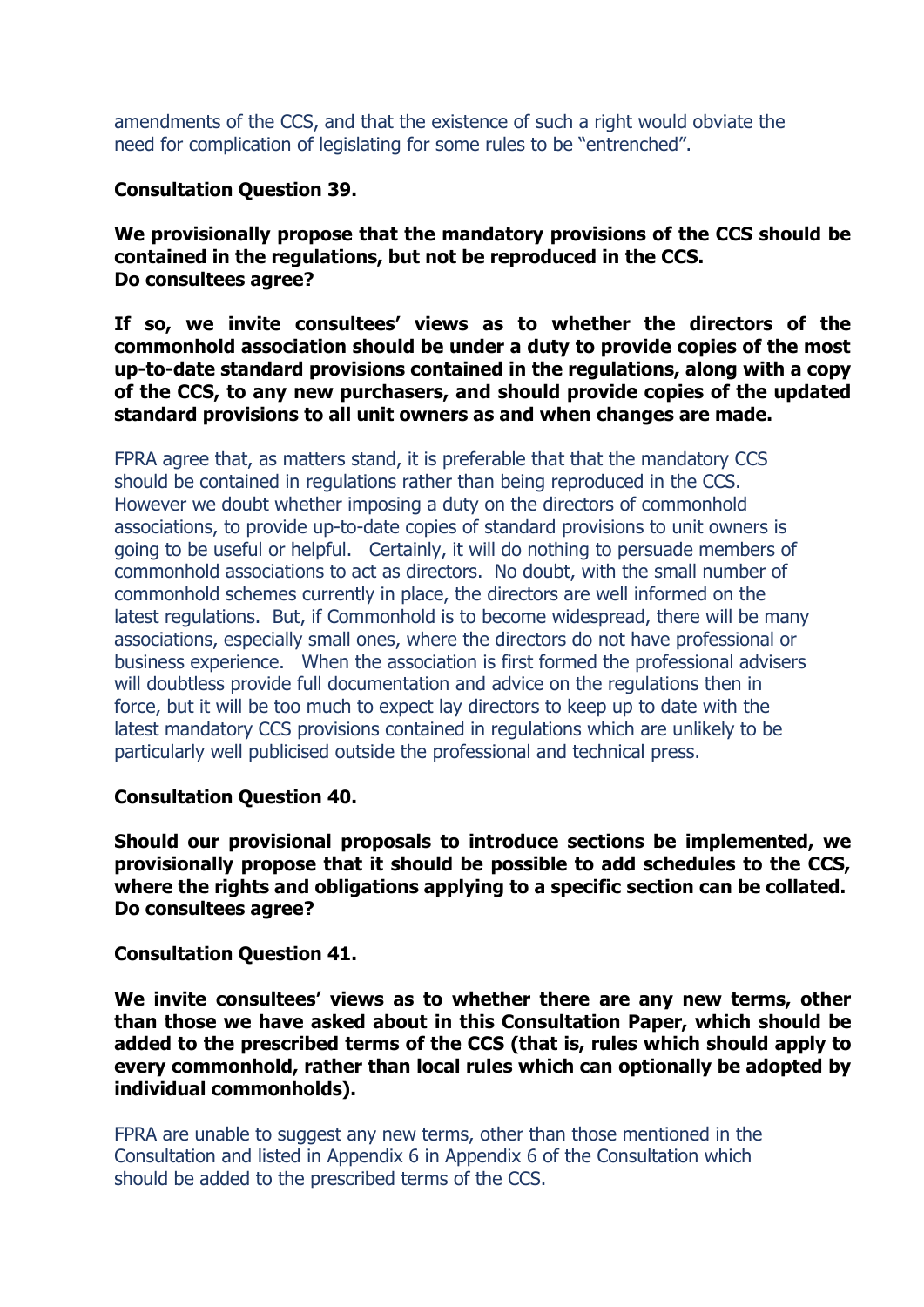## **Consultation Question 42.**

**We provisionally propose that the procedure for the election of directors of a commonhold should be simplified, so that the prescribed articles of association provide that directors should be elected at a general meeting, and also may be coopted by the existing directors. Do consultees agree?** 

FPRA agree that the prescribed articles should provide for directors to be elected at a general meeting, with provision for existing directors to coopt additional directors. However, it is suggested that such a coopted appointee should only hold office until the next following AGM at which the appointee may stand for election or choose to stand down.

### **Consultation Question 43.**

**We provisionally propose that, if a commonhold association cannot find members able and willing to serve as directors, and is also unwilling to appoint professional directors, any member of the association should be able to apply to a court or tribunal for professional directors to be appointed, who would then be paid by the association. Do consultees agree?** 

**We provisionally propose that, if members should be able to make such an application, then someone with a mortgage or other charge over a unit should also be able to do so. Do consultees agree?** 

**We provisionally propose that, if it should be possible for an application to appoint directors to be made, it should be heard by the First-tier Tribunal (Property Chamber) (in Wales, the Residential Property Tribunal). Do consultees agree?**

FPRA agree that, if a commonhold association cannot find members willing and able to serve as directors, and is also unwilling to appoint professional directors, any member of the association should be able to apply to a court or tribunal for professional directors to be appointed, who would then be paid by the association. We also agree that if members should be able to make such an application, then someone with a mortgage or other charge over a unit should also be able to do so. However, we suggest that the circumstances in which such applications have to be made will be unusual and possibly raise issues better dealt with by a Court. If the application is made to the Tribunal, it is suggested that there should be a procedure for the application to be transferred by the Tribunal to a court if this is appropriate.

# **Consultation Question 44.**

**We invite consultees' views as to whether a problem is likely to arise whereby a single investor, or a group of investors, who own a majority of units, run a block in their own interests in order to "squeeze out" other owners.**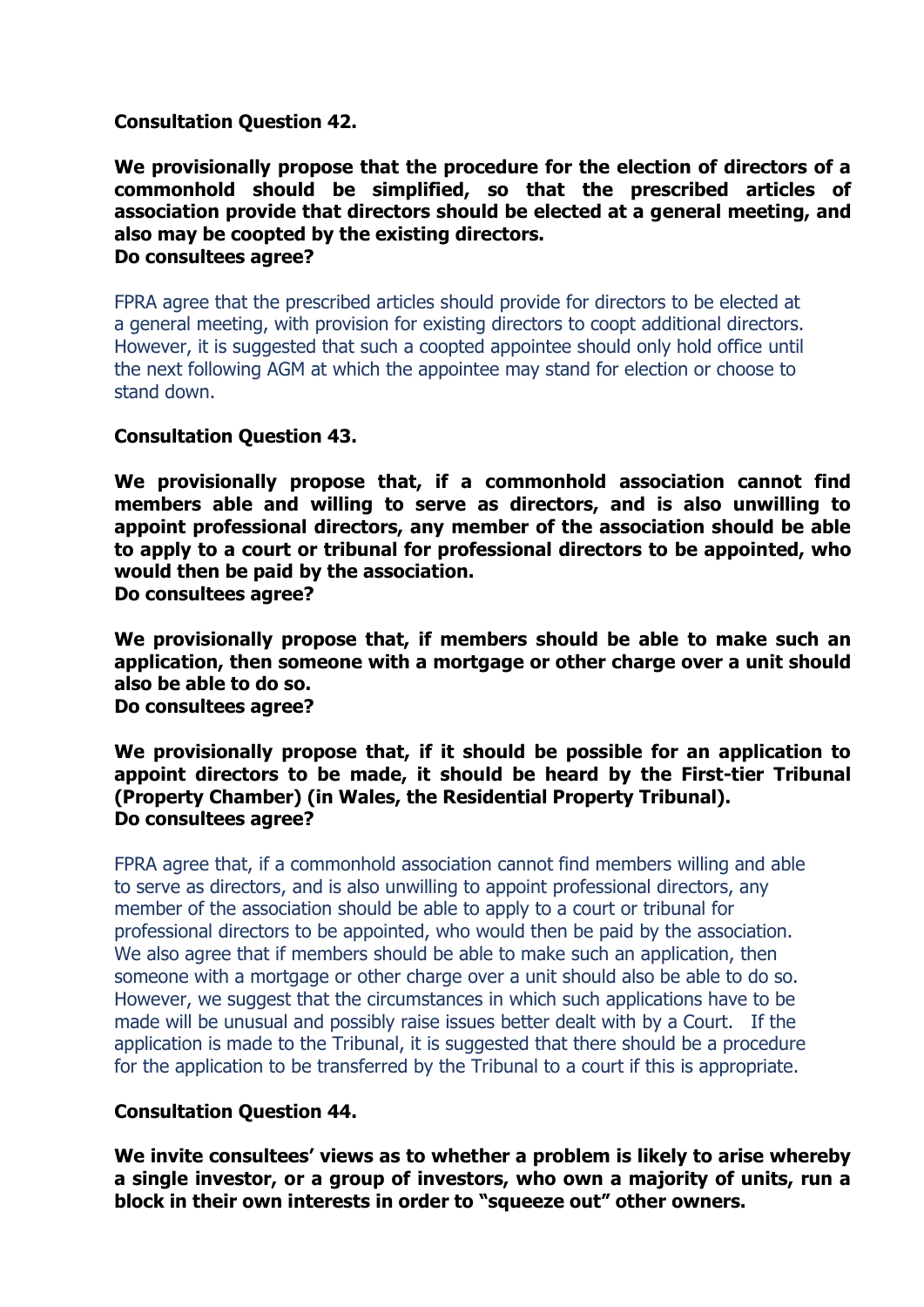**If it is felt that problems are likely to arise, then we invite consultees' views as to the following:** 

**(1) whether the concept of "persistent failure to comply with the CCS in some material respect", offers a satisfactory basis upon which a court or tribunal could intervene on an application by a unit owner;** 

**(2) whether such applications should be made to the court or the Tribunal;** 

**(3) whether, the court or Tribunal should have the power to appoint directors, and to make the supplementary orders set out in paragraph 9.48 above, should they be required;** 

**(4) whether it would be necessary for the court or tribunal to exercise continuing supervision over the directors who were appointed; and (5) whether other solutions could be used to address the difficulty.** 

FPRA hope that it is not "likely" that the problem of a single investor, or a group of investors, who own a majority of units, running a block in their own interests in order to "squeeze out" other owners, will arise, but it is certainly possible that it will arise at some time and legislation should allow for this. It is suggested that if the problem does arise the circumstances will be contentious, raising issues that will be better dealt with by the Court, rather than the Tribunal. It would certainly be necessary for the Court or Tribunal to have the power to appoint directors , and make supplementary orders as suggested, and in some cases might need to exercise a continuing supervision. It is suggested that this last is something which the Court will be better able to undertake than the Tribunal.

# **Consultation Question 45.**

**We seek consultees' views on whether their experience with other leaseholdercontrolled companies (Freehold Management Companies, Residents' Management Companies and right to manage companies) leads them to believe that provisions for proxy voting may be abused, and, if so, in what way or ways.** 

**We further seek consultees' views on whether any such abuses could be prevented or mitigated by:** 

**(1) a restriction on the number of proxy votes that any individual might hold; or**

**(2) some other device (please specify).** 

FPRA are not aware, from experience with leaseholder-controlled companies and right to manage companies, of provisions for proxy voting being likely to lead to abuse, nor do we feel that there should be any limit on the number of proxies held by any individual leaseholder. The standard forms of proxy provide for the leaseholder to direct the proxy to vote in a particular way instead of granting a general proxy leaving him or her to decide how to vote.

It is suggested that, in considering whether there should be any restrictions on the use of proxies, it should be remembered that voting by proxy does allow the views of members not able to be present to be taken into account. This includes those whose flats are held as investments, as well as resident members who are unable to be present on the day of the meeting.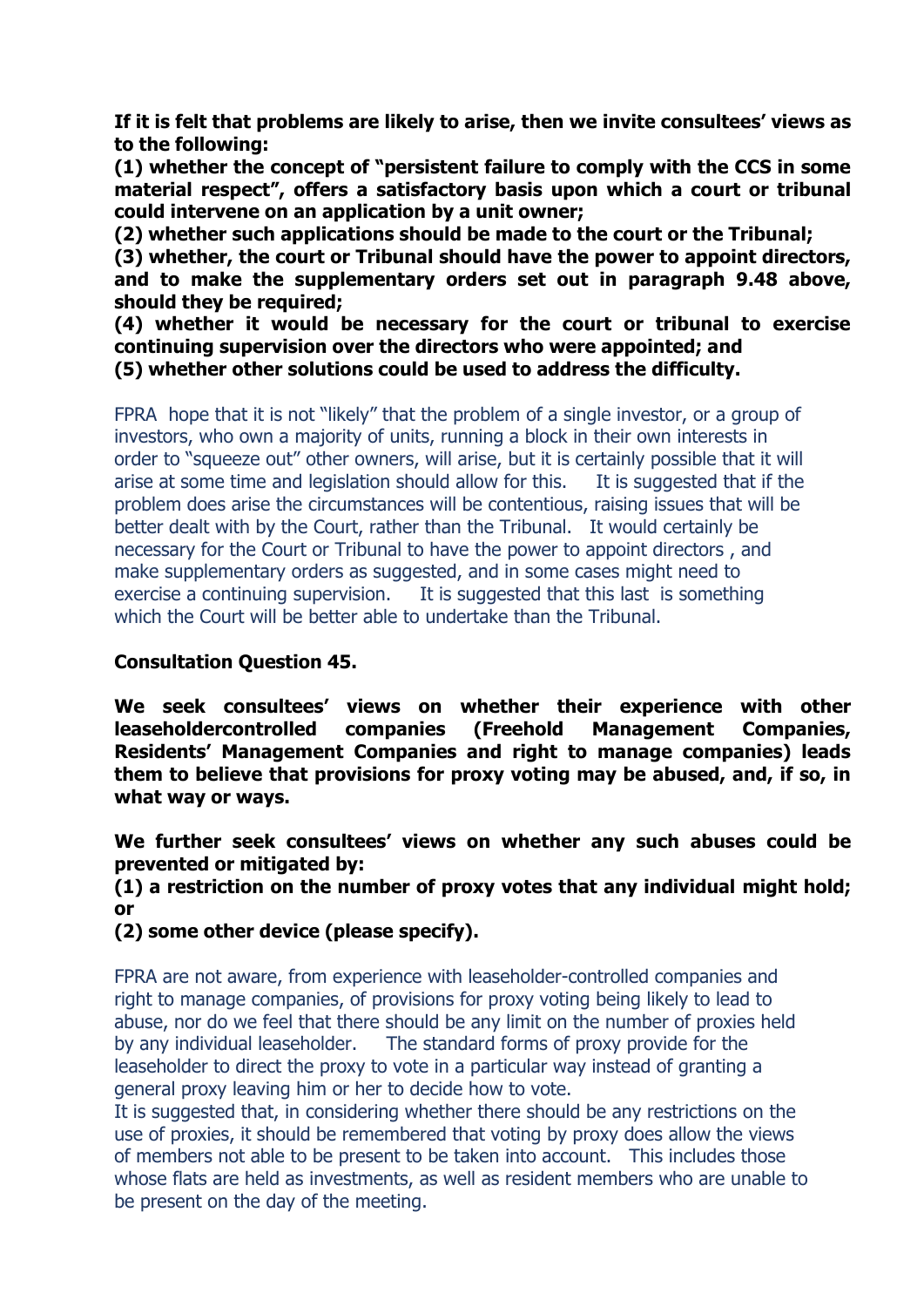**Consultation Question 46.** 

**We provisionally propose that legislation should deem that the commonhold association has an insurable interest in the parts of the building which are owned by the unit owners. Do consultees agree?** 

**We provisionally propose that legislation should require the commonhold association to reinstate or rebuild (as appropriate) the whole of a horizontally divided building – including the parts owned by the unit owners – in order to satisfy the indemnity principle within insurance law. Do consultees agree?** 

**We invite consultees' views as to whether any other legal difficulties would arise in arranging buildings insurance for commonholds which have not been addressed by these proposals.** 

FPRA agree that legislation should confirm that the commonhold association has an insurable interest in the parts of the building which are owned by the unit owners. As regards the question in 17.78, we question whether legislation must categorically require the commonhold association to reinstate or rebuild (as appropriate) the whole of a horizontally divided building – including the parts owned by the unit owners – in order to satisfy the indemnity principle within insurance law. We do not have direct experience of the issues that might arise if a block of flats is totally destroyed. However, it is not difficult to envisage that there might be circumstances where very major repairs or rebuilding might not be appropriate. For example, suppose the block were located in a place where it was known that it was likely to be acquired for demolition so that the site could be used for some infrastructure project, or the block was old fashioned, and any rebuilding would sensibly be very different, perhaps containing many more flats. The sensible answer might be for the existing commonhold association to be wound up, with the insurance proceeds and sale proceeds resulting from disposal the now vacant freehold, being distributed by the association to its members. Long leases of flats usually allow for the possibility of rebuilding or repair not being able to be carried out, and the legislation should also allow for this.

### **Consultation Question 47.**

**We provisionally propose that the CCS should be amended so as to require that either a copy of the buildings policy and schedule, or sufficient details of it, should be supplied to all unit owners on or before they acquire a unit, and whenever the terms of the policy change. Do consultees agree?** 

**We provisionally propose that the commonhold association should confirm to unit owners and their mortgage lenders that the insurance is in existence on an annual basis, and when reasonably required at other times. Do consultees agree?**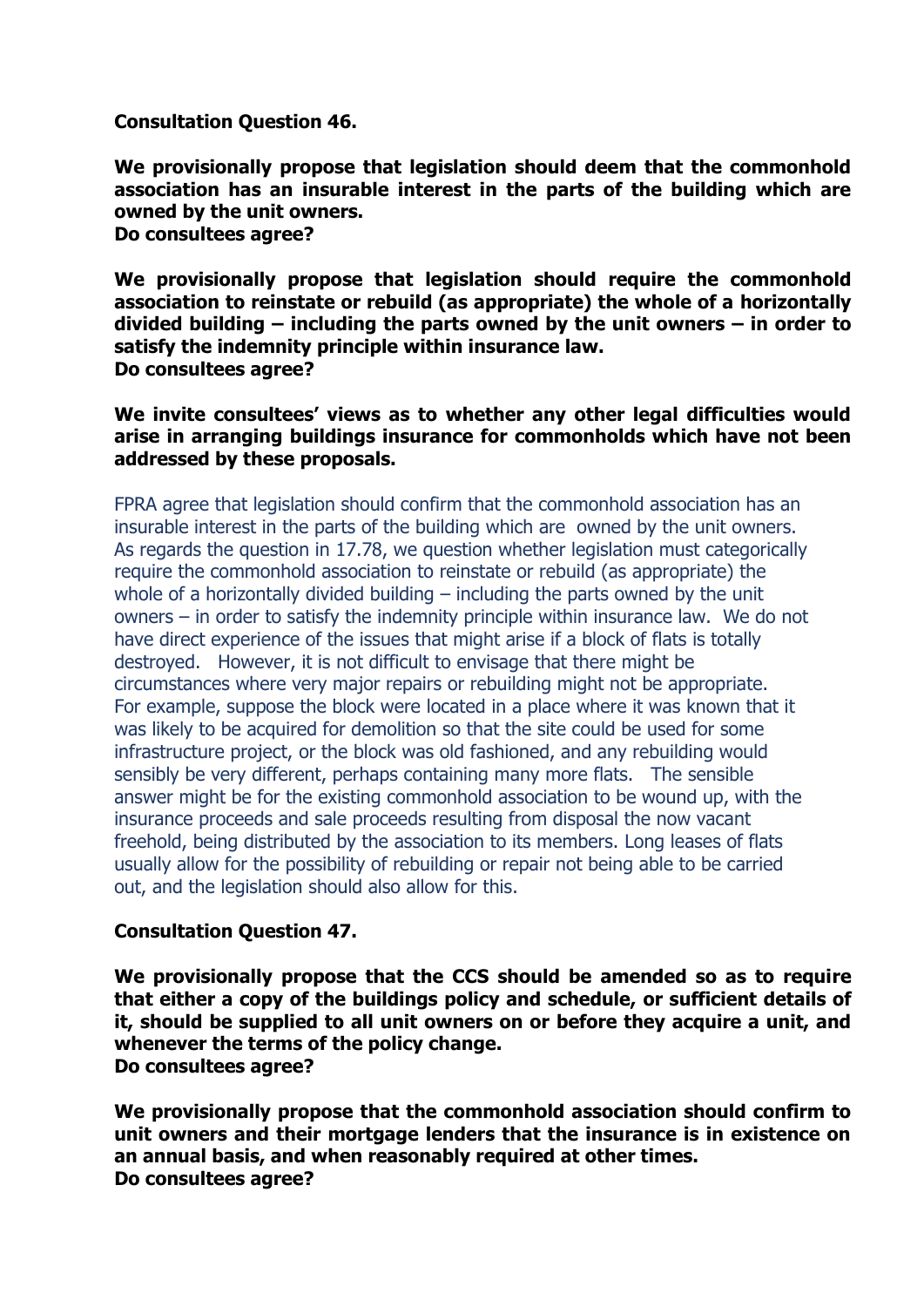# **Consultation Question 48.**

**We invite consultees' views as to whether public liability insurance (that is, insurance against liability as an occupier and also as a property owner) is likely to be generally available for commonhold associations.** 

### **If it is generally available, we provisionally propose that details of minimum cover, permissible exclusions and excesses, and so on, should be prescribed in regulations to be made by the Secretary of State. Do consultees agree?**

FPRA understand that public liability insurance is available for leaseholder -owned freehold and management companies, whose position is analogous to that of a commonhold association. If the insurance market is unable to accommodate commonhold associations in the same way the reinvigoration of commonhold would be likely to be stopped before it starts. We question whether any regulation is required, beyond that which already applies to leaseholder -owned companies.

## **Consultation Question 49.**

### **We provisionally propose that the commonhold community statement should contain an express power for the commonhold association to take out directors' and officers' insurance. Do consultees agree?**

FPRA strongly agree the commonhold community statement should contain an express power for the commonhold association to take out directors' and officers' insurance and consider that without such insurance being in force it is likely to be difficult to persuade members to act as directors.

### **Consultation Question 50.**

**We provisionally propose that the provisions in the prescribed commonhold community statement requiring the repair of the common parts should be extended to require also "renewals"; that is, the replacement of "like with like" if something should be beyond economic repair. Do consultees agree?** 

**We provisionally propose that the installation of adequate thermal insulation should be deemed to be a repair. Do consultees agree?** 

**We provisionally propose that it should be possible for the repairing obligations required by the CCS to be supplemented by a local rule requiring a higher standard of repair, if appropriate.**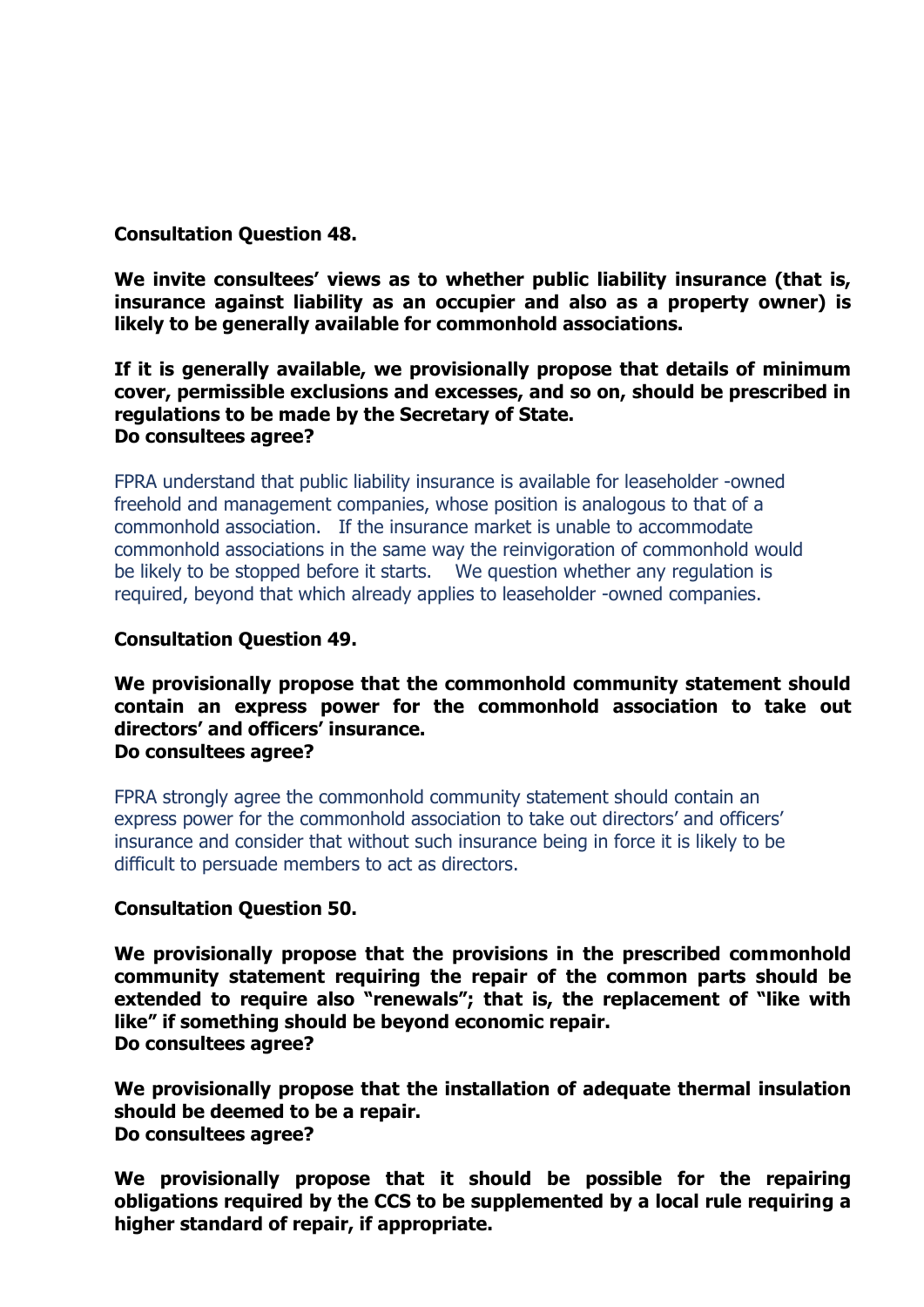**Do consultees agree?** 

**We provisionally propose that, with horizontally-divided buildings (so including all flats), matters relating to the internal repair of units should be left to local rules. Do consultees agree?** 

**We provisionally propose that with vertically-divided buildings (that is, all houses, whether detached, semi-detached or terraced) all matters relating to repair (whether internal or external) of the units should be left to local rules. Do consultees agree?** 

FPRA agree that the provisions in the prescribed commonhold community statement requiring the repair of the common parts should be extended to require also "renewals"; that is, the replacement of "like with like" if something should be beyond economic repair and that the installation of adequate thermal insulation should be deemed to be a repair.

FPRA also agree that it should be possible for the repairing obligations required by the CCS to be supplemented by a local rule requiring a higher standard of repair as appropriate and that that, with horizontally-divided buildings (so including all flats), matters relating to the internal repair of units should be left to local rules.

# **Consultation Question 51.**

**We invite consultees' views as to whether rights of entry are best left to local rules, or whether rights of entry should be prescribed.** 

**If rights of entry are prescribed, we invite consultees' views as to whether it is necessary to make a distinction between different types of buildings.** 

**If it is necessary to distinguish between different types of building, (1) whether the distinction should be between those that are horizontally divided, and those that are vertically-divided; and** 

**(2) if some other distinction is more appropriate, what that should be.** 

## **We invite consultees' views as to what, in each case, the appropriate rights of entry would be.**

FPRA feel that it may well be best if rights of entry are left to local rules. Legal advisers will no doubt have experience of drafting appropriate provisions for leasehold flats, and there seems to be no reason to suppose that commonhold will raise separate issues. If rights of entry are to be prescribed then, at least for flats, they will need to be drawn widely, as to the purposes and as to the potential entrants, to include the owners and occupiers of other units (including, but not limited to the adjoining units), as well as the association, and as to the purposes to include access for purposes, such as repairs or alterations , or provision of services relating to any part of the commonhold. The following is an extract from a provision in a flat lease

" Permit the Landlord and each tenant of a flat in the Building or any immediately adjoining Building currently comprised in Title Number XXXX with or without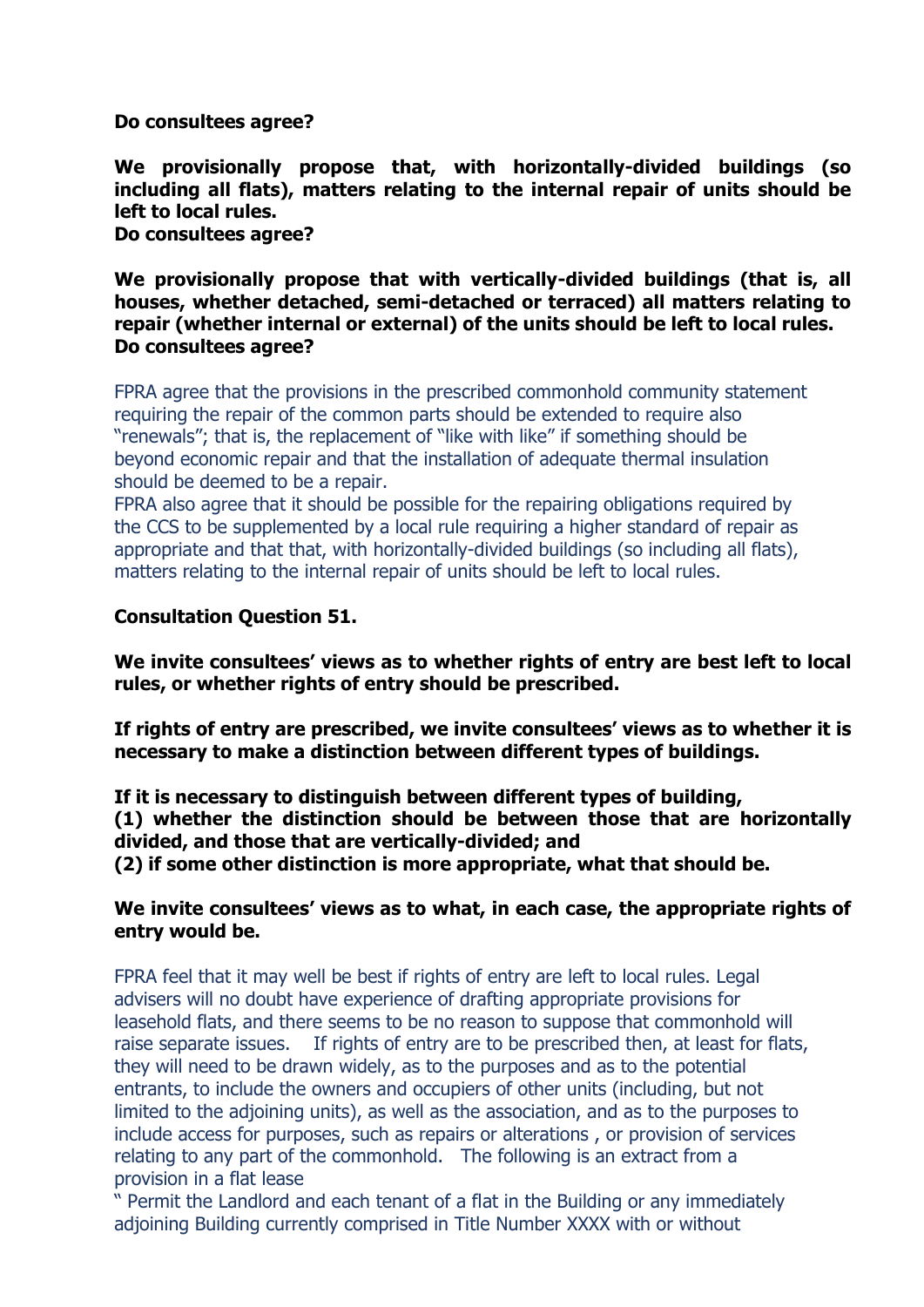workmen and all other persons authorised by any of them at all reasonable times by appointment (but at any time in case of emergencies) during the Term to enter into and upon the Demised Premises or any part thereof for the purpose of repairing or altering any part of the Building or executing repairs or alterations to any adjoining or contiguous premises or for the purpose of making repairing maintaining supporting rebuilding cleansing lighting or keeping in good order and condition the Common Parts and all roofs foundations damp courses tanks sewers drains pipes cables watercourses gutters wires party or other structures or other conveniences belonging to or serving or used for the Building or any part thereof and also for the purpose of laying down maintaining repairing and testing drainage gas and water pipes and electric wires and cables and for similar purposes and also for the purpose of cutting off water to the Demised Premises or any other premises in the Building in respect whereof the tenant or occupier shall have made default in paying his share of the water rate the Landlord or the tenant so entering or authorising entry (as the case may be) making good all damage occasioned to the Demised Premises".

## **Consultation Question 52.**

**We provisionally propose that the commonhold community statement should be amended to provide that alterations to the common parts which are incidental to internal alterations made by a unit owner to his or her own unit should not require the consent of the members by an ordinary resolution. Do consultees agree?** 

**We provisionally propose that the giving of consent to such proposals should be delegated to the directors. Do consultees agree?** 

**We invite consultees' views as to whether:** 

**(1) "minor alterations to the common parts" should be defined as we have outlined at paragraph 9.137 above; or** 

**(2) some other criterion could be adopted to distinguish minor alterations from those which should continue to require the consent of an ordinary resolution by the members.** 

FPRA agree that the commonhold community statement should be amended to provide that alterations to the common parts which are incidental to internal alterations made by a unit owner to his or her own unit should not require the consent of the members by an ordinary resolution that the giving of consent to such proposals should be delegated to the directors.

The consultation discussion does show that it may be difficult to provide a general definition of what constitute "minor" alterations. A possible solution might be to leave the decision on all alterations to the directors, with a requirement that notice be given to the owners of adjoining units inviting them to raise any concerns with the directors before a decision is made.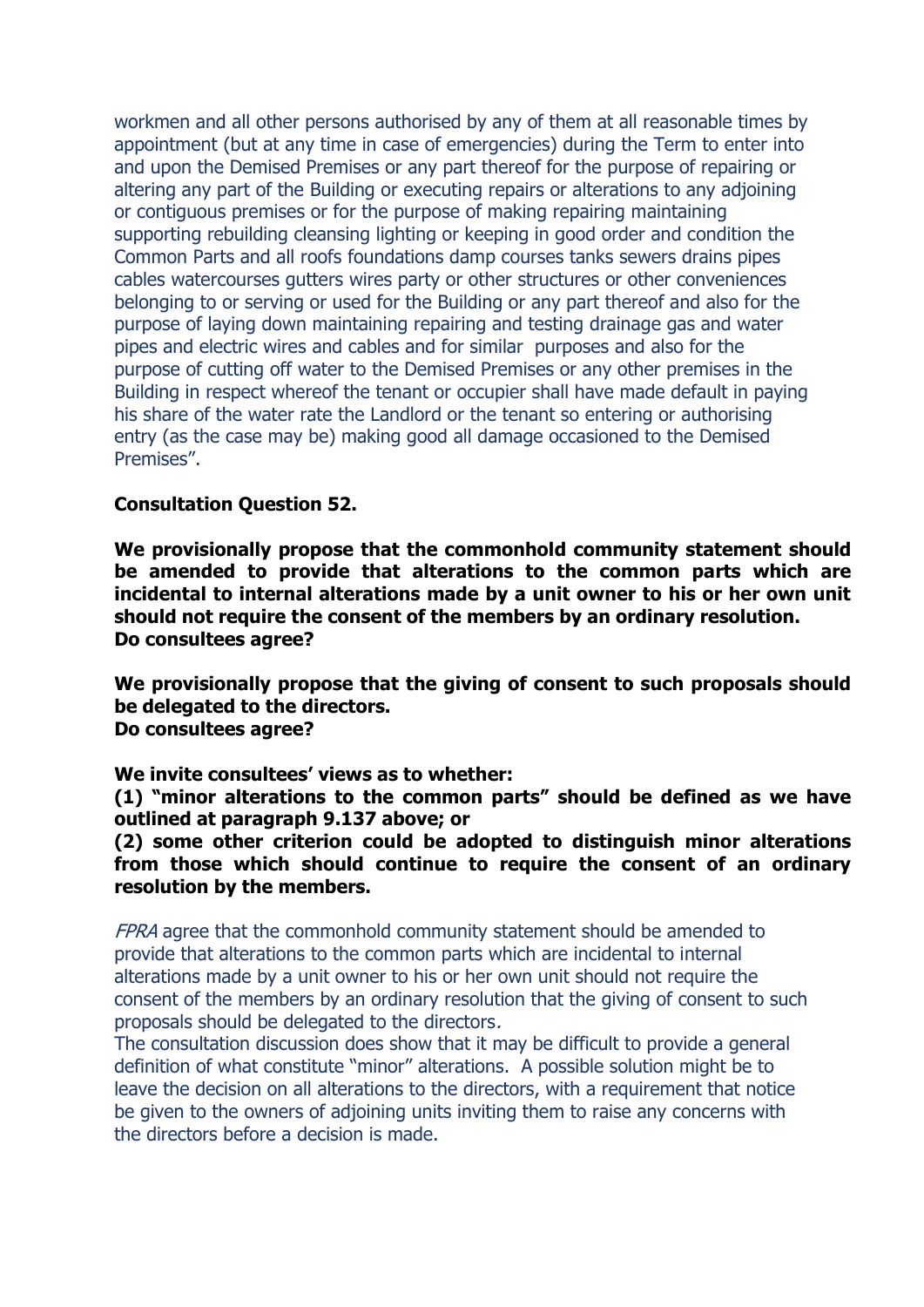**Consultation Question 53.** 

**We invite consultees' views as to whether existing long-term contracts have been a problem which leaseholders have encountered.** 

**If they have, then we further invite leaseholders to let us have examples.** 

**Consultation Question 54.** 

**We provisionally propose that commonhold associations should be given the right, within a set period from the date when the unit owners take effective control of the commonhold association, to cancel contracts which were entered into by the association before that date. (It would be necessary to define these terms so as to exclude the scenario where the units were "sold" to associates of the developer).** 

**Do consultees agree?** 

**We provisionally propose that a "long-term contract" should be defined as a contract which must run for more than 12 months.**

**Do consultees agree? If not, what longer or shorter period would be appropriate?** 

**We provisionally propose that a commonhold association should have to exercise this right within six months from the commonhold coming under the effective control of the unit owners (being actual "arms-length" purchasers of the units).** 

**Do consultees agree? If not, what longer or shorter period would be appropriate?** 

**Consultation Question 55.** 

**We invite consultees' views as to the difficulties that can arise when the longterm contract includes the hire of equipment which remains the property of the contractor and which they have reserved the right to remove if the contract should be terminated. We would appreciate any examples of contracts involving the hire of equipment, or of long-term contracts generally, that consultees are able to provide.** 

**Consultation Question 56.** 

**We provisionally propose that the proposed contributions to shared costs should require the approval of the members of the commonhold association. This approval would generally be given by a resolution passed in a general meeting, though it could be passed by the written procedure. Do consultees agree?**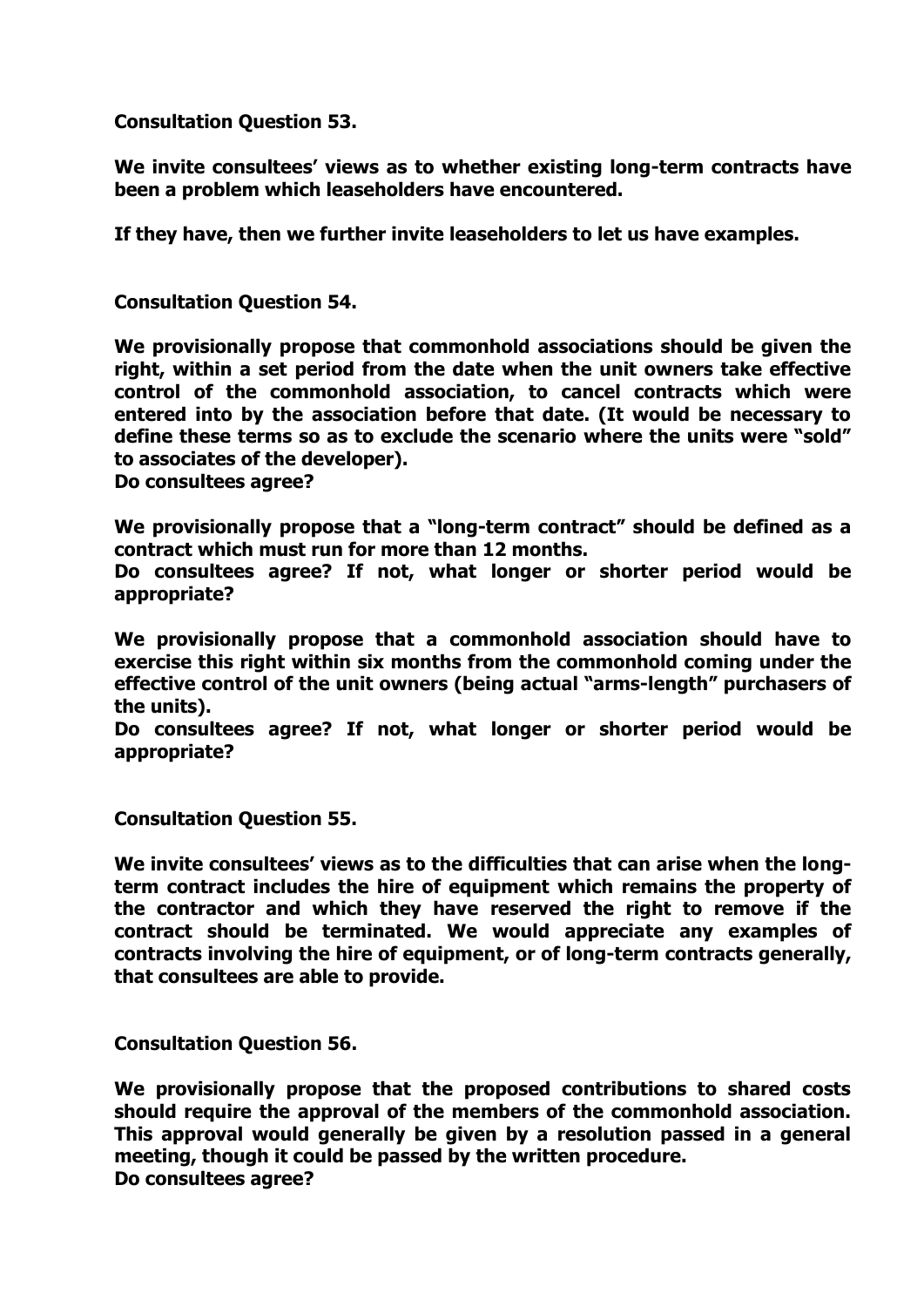**We provisionally propose that this approval should be given by an ordinary resolution (over 50% majority), rather than by a special resolution (at least 75% majority).** 

**Do consultees agree?** 

**We invite consultees' views as to the suggestion that if the proposed level of contributions failed to secure approval, the level of contributions required in the previous financial year should continue to apply.** 

**We invite consultees' alternative proposals to address the issue of what should happen if the directors' proposed level of commonhold contributions fail to obtain approval.** 

FPRA agree that the proposed contributions to shared costs should require the approval of the members of the commonhold association, given by a resolution passed in a general meeting, or by the written procedure. We agree that this approval should be given by an ordinary resolution (over 50% majority), rather than by a special resolution requiring at least a 75% majority.

In the event that the directors proposals are not accepted, we feel that the proposal that payments would continue at the same level as in the preceding year represents a practical solution, hopefully giving the directors and the members of the association an opportunity to reconcile their differences.

## **Consultation Question 57.**

**We provisionally propose that it should be possible for the CCS to include, as a local rule, an index-linked "cap" on the amount of expenditure which could be incurred on the cost of improvements. Do consultees agree?** 

**We provisionally propose that it should be possible for the CCS to include, as a local rule, an index-linked "cap" on the amount of expenditure which could be incurred annually on the cost of "enhanced services", as described in paragraph 10.40(1). Do consultees agree?** 

**We provisionally propose that if a CCS contained such a "cap", then it could be removed only with the unanimous consent of the unit owners, or with the support of 80% of the available votes, and the approval of the Tribunal. Do consultees agree?** 

**We provisionally propose that any application by a unit owner to challenge proposed expenditure should be made before it was incurred, and expenditure should not be open to challenge later. Do consultees agree?** 

FPRA agree that any application by a unit owner to challenge proposed expenditure should be made before it was incurred, and expenditure should not be open to challenge later. We are less certain about the suggestion, that the CCS should impose an index-linked "cap" on the improvement or enhanced service costs.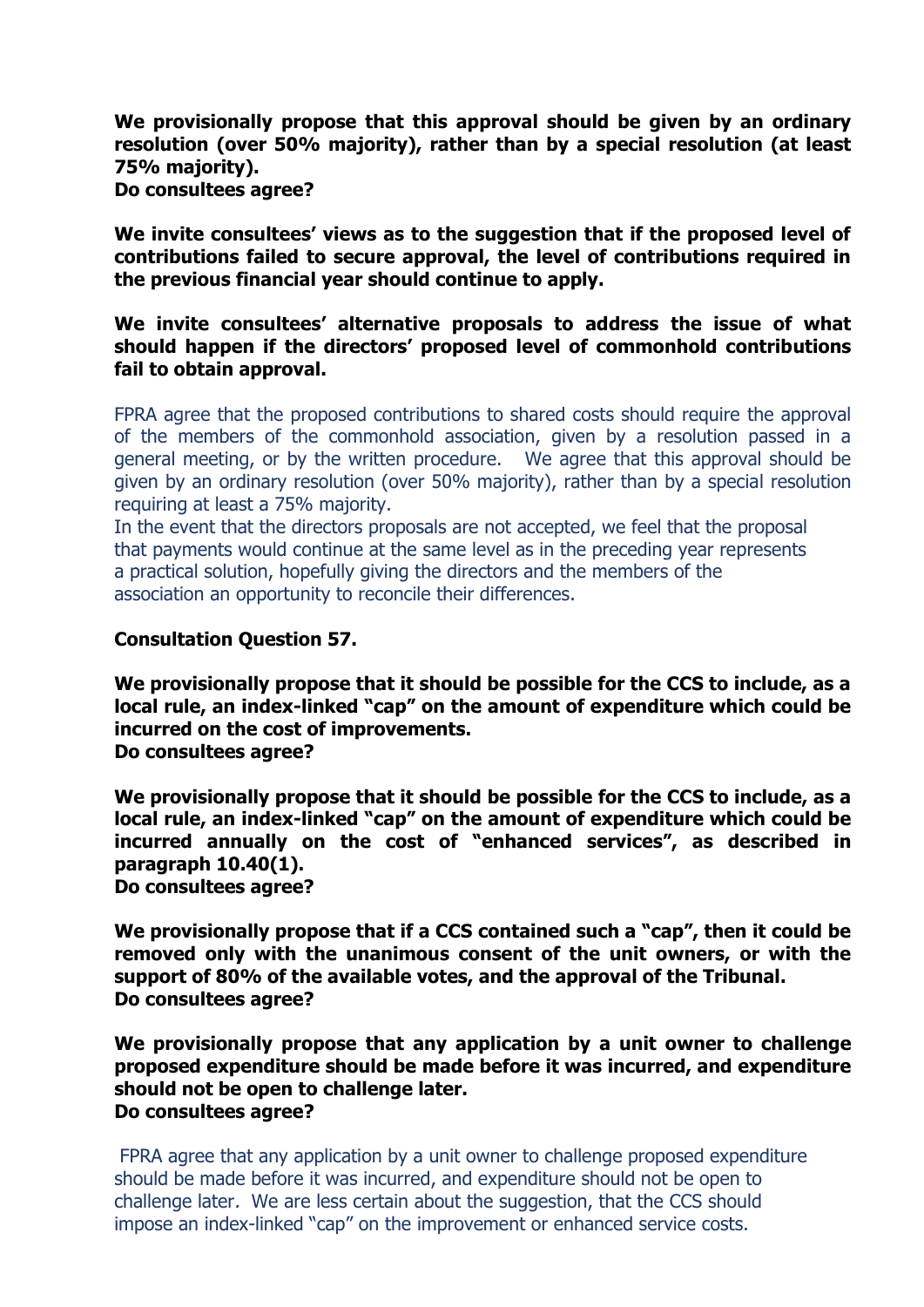Experience suggests that, especially in times of economic stringency, there will be pressure on directors to spend too little, especially on repairs, rather than too much. Moreover, there is the problem that such provisions are difficult to draft in a simple and concise way. There is also the problem of selecting a suitable index. Notoriously, property values and building costs do not move in step with the Retail Price Index, which is normally used in such provisions because it is at least well established and well publicised. Economists and statisticians can construct specialised indices, but is this route appropriate for the directors and members of commonhold associations? Rather than have a cap, which must be strictly obeyed, or removed completely by a complex procedure, it is suggested if there is a cap that the association be empowered to exceed the cap limit in a particular year, by ordinary resolution.

## **Consultation Question 58.**

**We provisionally propose that it should be compulsory for a commonhold association to have some form of reserve fund. Do consultees agree?** 

**We provisionally propose that the scheme for the financing of the commonhold should continue to distinguish between contributions for shared (current) expenditure, and contributions to the reserve fund or funds. Do consultees agree?** 

**We provisionally propose that no minimum annual contribution towards the reserve fund should be specified. Do consultees agree?** 

**We invite consultees who do not agree to suggest how a requirement for minimum contributions might operate.** 

**We provisionally propose that the directors of commonhold associations should be able to set up such designated reserve funds as they see fit. Do consultees agree?** 

**We provisionally propose that it should also be possible for the members of a commonhold association to require, by ordinary resolution, that a designated reserve fund or funds should be set up. Do consultees agree?** 

**We provisionally propose that designated reserve funds should be protected from enforcement action by creditors, unless their claim relates to the specific purpose for which the designated reserve fund was set up. Do consultees agree?** 

**We provisionally propose that designated reserve funds should continue to receive equivalent protection if the commonhold association should be subject to insolvency proceedings. Do consultees agree?**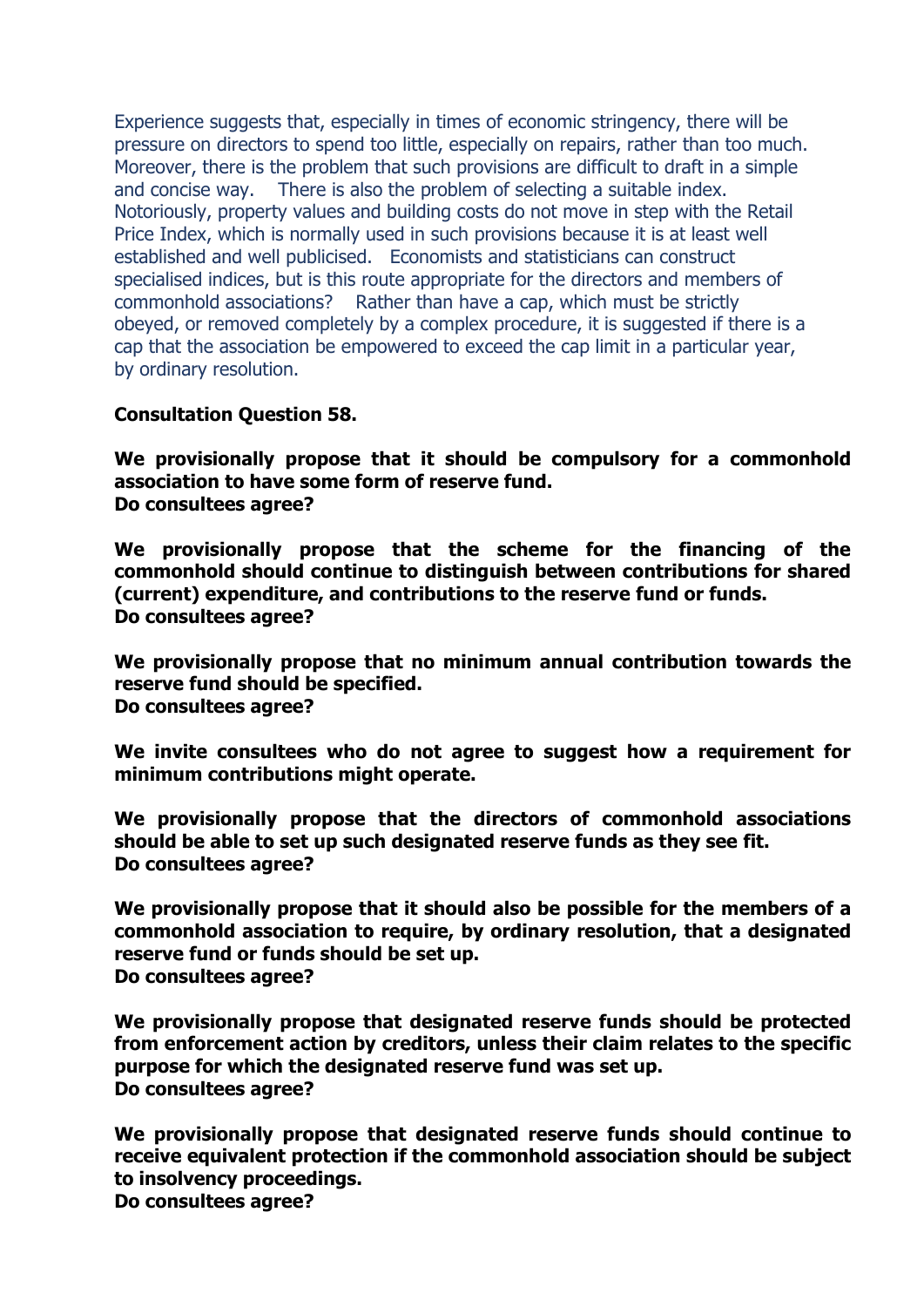**We provisionally propose that it should be possible to change the designation of a designated reserve fund only by a resolution supported by 80% of the members, and with the approval of the Tribunal. Do consultees agree?** 

**We invite consultees' views as to whether the directors (or the members in a general meeting) should be able to "borrow" from a reserve fund in order to meet a shortfall in meeting other expenditure, and, if so, what safeguards, if any, would be appropriate.** 

### **We provisionally propose that the proposed annual contributions to the reserve fund or funds should be approved by the members in the same way as the contributions to current expenditure, and, if possible, at the same time. Do consultees agree?**

FPRA agree with the proposals in 17.111 to 17.113 inclusive and with the proposal in 17.121 that the proposed annual contributions to the reserve fund or funds should be approved by the members in the same way as the contributions to current expenditure, and, if possible, at the same time.

In principle we also agree with the proposals in 17.115 and 17.116 as to the respective rights of the directors, and the members in general, to set up reserve funds. We are less certain that, in relation to external creditors, it is right to regard the creation of reserve funds as amounting to more than a form of internal "piggy bank" accounting between the members. External creditors, particularly in the case of insolvency, might well feel that all the funds held by the company should be available to satisfy them.

Subject to consideration of the position of external creditors we agree that the directors (or the members in a general meeting) should be able to "borrow" from a reserve fund in order to meet a shortfall in meeting other expenditure, without further safeguards. We similarly suggest that, to alter the designation of reserve funds, it would be sufficient to have a special resolution of the company, without the need to trouble the Tribunal unless members object. We think that it is possible that, with a newly established commonhold, especially one which was formed directly from a commercially owned freehold rather than an established leaseholder-owned freehold, there could be a temptation to set up all sorts of reserve funds for purposes which are later seen to be impracticable, unnecessary or unfashionable and that there should be a simple and straightforward way of rationalising them.

### **Consultation Question 59.**

**We provisionally propose that it should be possible to allocate to individual units within a commonhold different percentages that it must contribute towards different "heads" of cost. Do consultees agree?**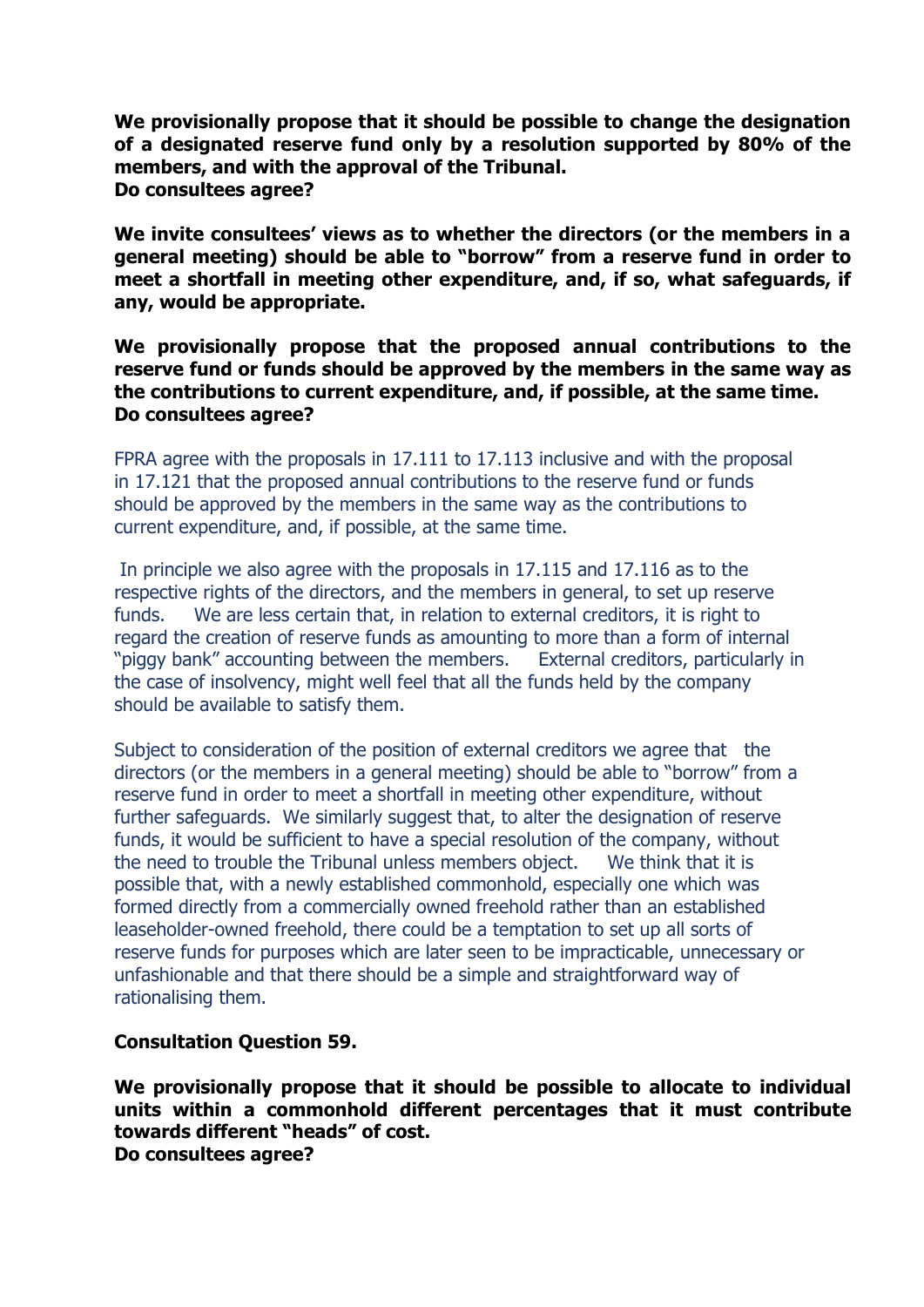**We invite consultees' views as to whether each commonhold should have total flexibility in how different costs are allocated, or whether there should be any limitations on their ability to do so.** 

FPRA agree that it should be possible to allocate to individual units within a commonhold different percentages that it must contribute towards different "heads" of cost.

**Consultation Question 60.** 

**We provisionally propose to retain the possibility of varying the percentage of expenditure allocated to each unit, by amending the CCS by special resolution. Such amendments would remain subject to a unit owner's right not to have a significantly disproportionate amount of the contributions to shared costs, or the reserve funds, allocated to his or her unit. Do consultees agree?** 

**We invite consultees' views as to whether:** 

**(1) it is likely to be fair and workable to consider any proposed variations to contributions to shared costs, and the reserve funds, on the basis that the originally allocated percentage was fair; and** 

**(2) safeguards need apply only if the allocated percentage is altered.** 

**We invite consultees' views as to whether internal floor area would offer a satisfactory default basis on which to allocate financial contributions in purely residential commonholds.** 

**We invite consultees' views as to whether internal floor area would offer a satisfactory default basis on which to allocate financial contributions in commonholds which include (a) commercial and residential units and (b) commercial units of different kinds. If not, we invite views on alternative methods.** 

FPRA agree, as noted in the consultation, that the percentage of the contributions to service charges and contributions to reserves payable by the individual units within a commonhold must come to 100%. It is axiomatic that if the percentages paid by one or more units are reduced, then the percentages payable by one or more other units must be increased to ensure that the percentages of all the units still total 100%. In view of this, it is suggested that the possibility of varying the percentage of expenditure allocated to each unit, by amending the CCS by special resolution is likely to prove troublesome. We note that the provisions of the present commonhold legislation allowing service charge percentages of individual units to be varied are said not to have led to any problems, but this may because there are few commonholds, and perhaps it has not been felt necessary to make use of these provisions. No doubt those whose percentages are reduced will approve of such a resolution, but members whose percentages are increased are likely to be deeply resentful, and this will be understandable. They price they paid for the unit will have reflected the percentage of the service charge borne by the unit at the time of the purchase, and this well be regarded as a permanent feature of the property, like the boundaries. This emphasises the importance of ensuring that the service charges and contributions are shared appropriately from the inception of the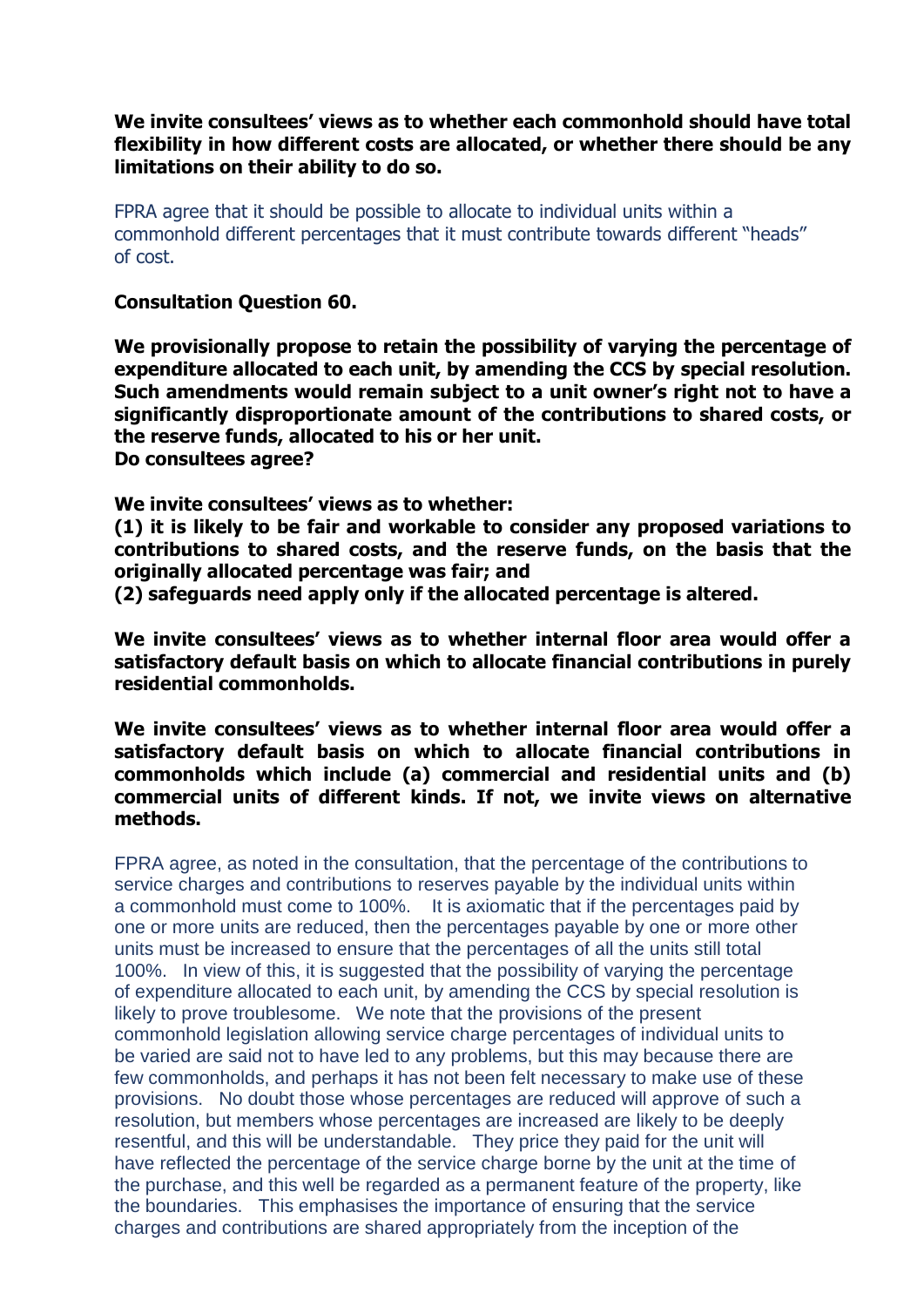commonhold. In general terms*,* internal floor area does seem to offer a satisfactory default basis on which to allocate financial contributions in purely residential commonholds*.* We do not feel able to comment on an appropriate basis for allocating charges where there are both commercial and residential properties

## **Consultation Question 61.**

**We provisionally propose that the current scheme for the issue of a Commonhold Unit Information Certificate ("CUIC") on the sale of a unit should in its essentials be retained. Do consultees agree?** 

**We invite consultees' views as to whether the possibility of further contributions (emergency contributions, or contributions to the reserve fund or funds) falling due after the issue of a CUIC is likely to present practical problems to conveyancers.** 

**We provisionally propose that, once a CUIC has been issued, an incoming unit owner should not be liable for further contributions which fall due, unless the commonhold association or its agent has notified the current owner's conveyancers of the further liabilities. Do consultees agree?** 

**We provisionally propose that the maximum fee for a commonhold association to issue a CUIC should be set by regulation, and kept under review. Do consultees agree?** 

**We invite consultees' views as to whether the lack of any sanction or convenient remedy for the failure on the part of the commonhold association to issue a Commonhold Unit Information Certificate within the prescribed 14 day period is likely to cause problems in practice.** 

**We further invite consultees' views on how best this may be resolved.** 

**We invite consultees' views as to whether a Commonhold Unit Information Certificate should be conclusive once issued; or whether it should be possible for it to be amended if an error is spotted after it has been issued.** 

**We further invite consultees' views on what problems would arise in practice if a Commonhold Unit Information Certificate could be amended; and on how these might be addressed.** 

**Consultation Question 62.** 

**We invite consultees' views as to whether the need for unit owners to obtain the consent of their mortgage lender to support the commonhold association granting a fixed or floating charge is likely to be a significant difficulty in raising emergency funding.**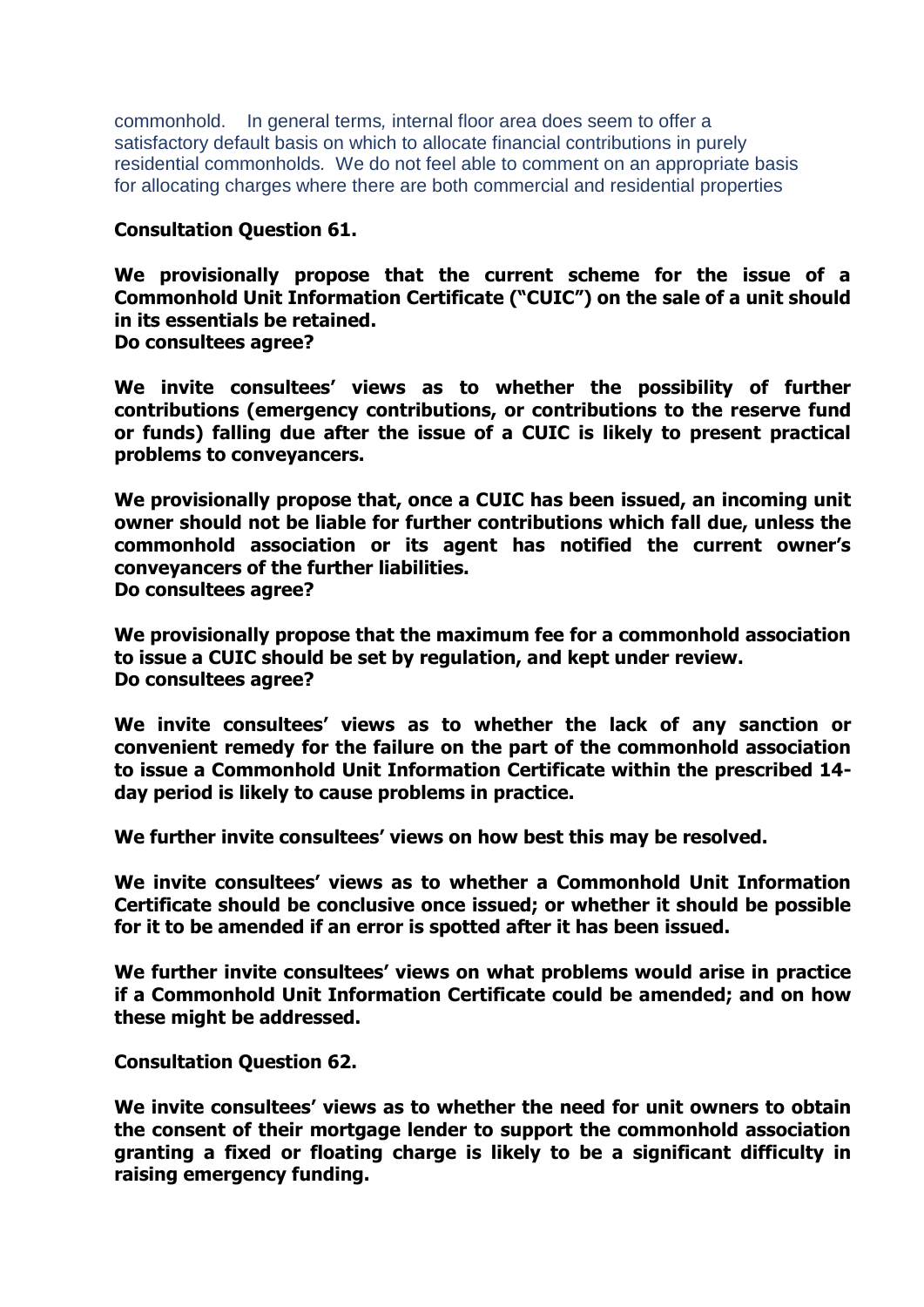**If consultees consider that there might be difficulties, we invite views on what measures could be put in place to alleviate these difficulties, including whether the Tribunal should be able to override a mortgage lender's refusal to give consent.** 

**Consultation Question 63.** 

**We provisionally propose that express provision should be made for a commonhold association to grant a floating charge. Do consultees agree?** 

**We provisionally propose that a charge over the common parts or a floating charge should only be able to be granted when either:** 

**(1) The unit owners unanimously consent to the charge: or** 

**(2) 80% of the unit owners consent to the charge, and approval is obtained from the First-tier Tribunal (Property Chamber) or the Residential Property Tribunal Wales.** 

**Do consultees agree?** 

**Consultation Question 64.** 

**We provisionally propose that it should be possible for a commonhold association (having obtained the requisite consent) to grant a charge over part of the common parts. Where such a charge is granted, the part of the common parts so charged may be registered with a separate title number. Do consultees agree?** 

**Consultation Question 65.** 

**We provisionally propose making an exception to the prohibition on residential leases over seven years, and leases granted at a premium, for shared ownership leases which contain the fundamental clauses prescribed by Homes England in England or the Welsh Government in Wales. Do consultees agree?** 

**Consultation Question 66.** 

**We provisionally propose that in new commonhold developments, the model shared ownership lease should require the shared ownership leaseholder to comply with all terms of the CCS. Do consultees agree?** 

**We provisionally propose that shared ownership leaseholders in new commonhold developments should be able to exercise all the votes of the commonhold association in place of the shared ownership provider, apart**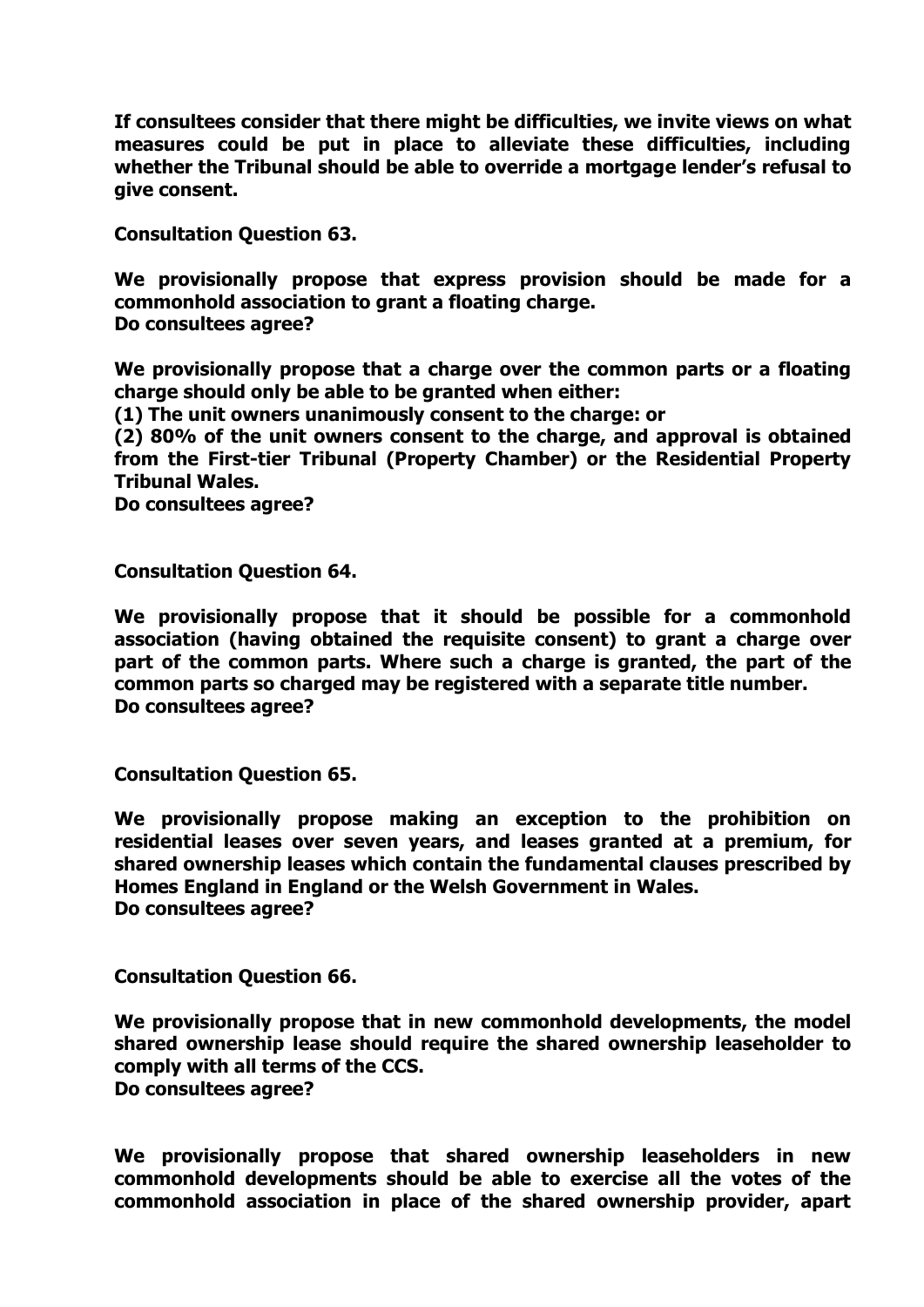**from a decision to terminate, which should be exercised jointly with the provider.** 

**Do consultees agree?** 

**We provisionally propose that shared ownership leaseholders in new commonhold developments should not have the same statutory rights as other leaseholders to challenge service charge costs or to be consulted on works and contracts exceeding a certain amount. Do consultees agree?** 

**We provisionally propose that, in new commonhold developments, on purchasing 100% of the value of the commonhold unit, the shared ownership leaseholder should be transferred the commonhold title of the unit and should become a member of the commonhold association. Do consultees agree?** 

**Consultation Question 67.** 

**We provisionally propose that in a building which has converted to commonhold, the shared ownership provider should have voting rights in the commonhold association. Delegation of voting rights to the shared owner will be possible on a voluntary basis, but not mandatory. Do consultees agree?** 

**We provisionally propose that, in a building which has converted to commonhold, the staircasing provisions of any existing shared ownership leases should continue to operate in the same way. On staircasing to 100%, the shared owner will therefore remain a leaseholder. Do consultees agree?** 

**We provisionally propose that after having staircased to 100% of the value of the leasehold flat, the shared ownership leaseholder should have a statutory right to purchase the commonhold unit and become a member of the commonhold association.** 

**Do consultees agree?** 

**Consultation Question 68.** 

**We invite consultees' views as to whether an exception to the ban on residential leases over seven years is needed to accommodate better community land trusts and co-operatives within the commonhold model.** 

**Consultation Question 69.** 

**Aside from shared ownership leases, community land trusts and housing cooperatives, are consultees aware of any other forms of affordable housing**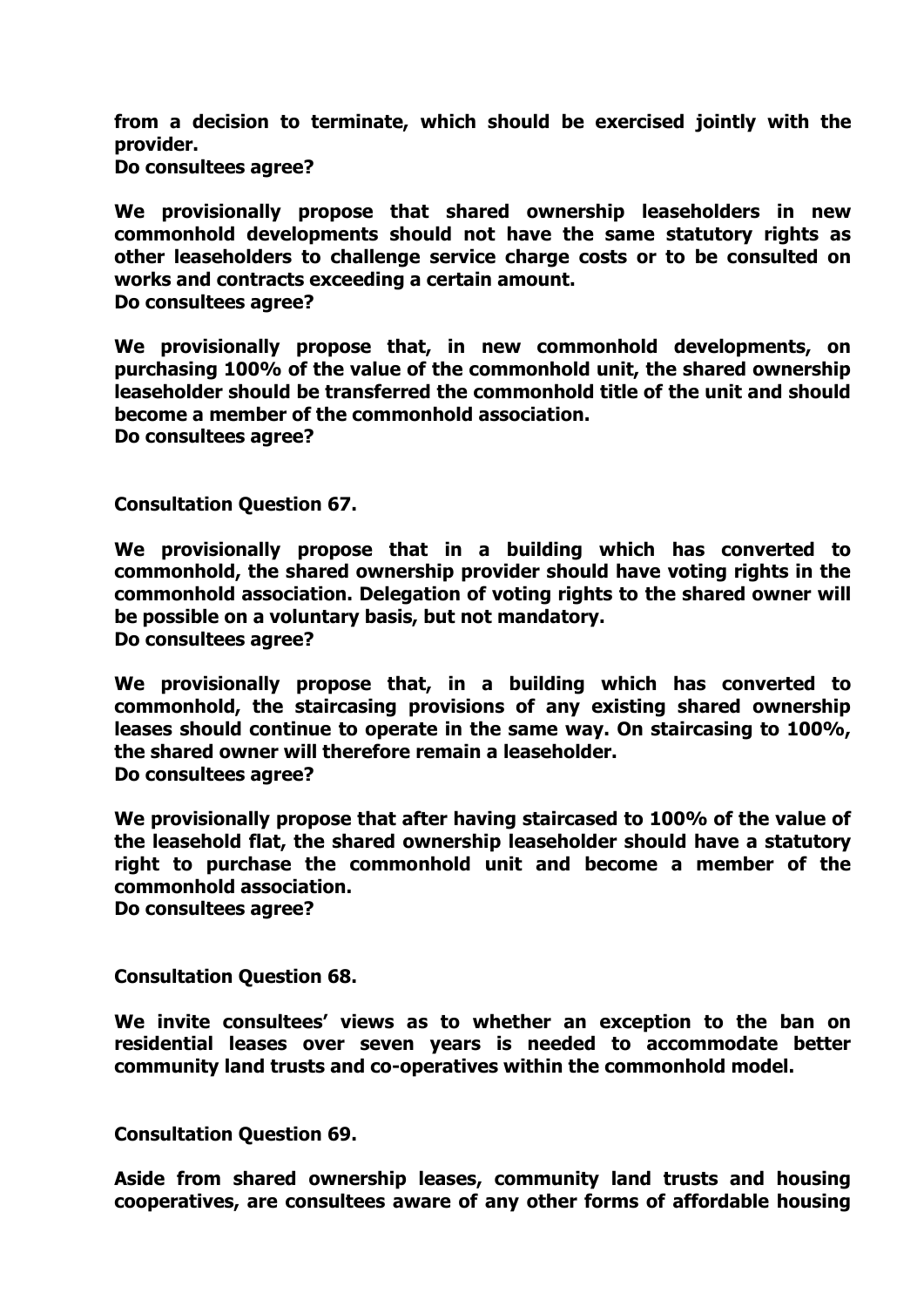**which it is not possible, or would be difficult, to accommodate in the current commonhold system?** 

**Consultation Question 70.** 

**We provisionally propose that an exception to the prohibition on residential leases of over seven years or granted at a premium should be made for leasebased home purchase plans regulated by the Financial Conduct Authority. Do consultees agree?** 

**Consultation Question 71.** 

**We provisionally propose that customers of lease-based home purchase plans in new commonhold developments should not have the same statutory rights as other leaseholders to challenge service charge costs or to be consulted on works and contracts exceeding a certain amount. Do consultees agree?** 

**Consultation Question 72.** 

**We ask consultees for their views and experience of how the relationship between a bank and a customer who is purchasing property through a lease based home purchase plan is, or can be, preserved following a collective enfranchisement.** 

**Consultation Question 73.** 

**We provisionally propose that the commonhold association should not be able to prevent a unit owner or tenant from pursuing direct legal action against another unit owner or tenant. Instead, the association should have the right to notify the unit owner or tenant that it reasonably considers the claim to be frivolous, vexatious or trivial or that the matter complained of is not a breach of the CCS.** 

# **Do consultees agree?**

FPRA agree that the commonhold association should not be able to prevent a unit owner or tenant from pursuing direct legal action against another unit owner or tenant and that instead the association could have the right to notify the unit owner or tenant that it reasonably considers the claim to be frivolous, vexatious or trivial or that the matter complained of is not a breach of the CCS. Having said this, directors of commonhold associations will need to be aware of the risks of becoming involved in what may essentially be disputes between neighbours, quite possibly fuelled by deeply felt but obscure (to third parties) personal motives. Rather than express a view as to the frivolity, vexatiousness or triviality of the complaint, the wise course for the association may be to ascertain whether there has been a breach of the CCS which is serious enough to require action by the association, and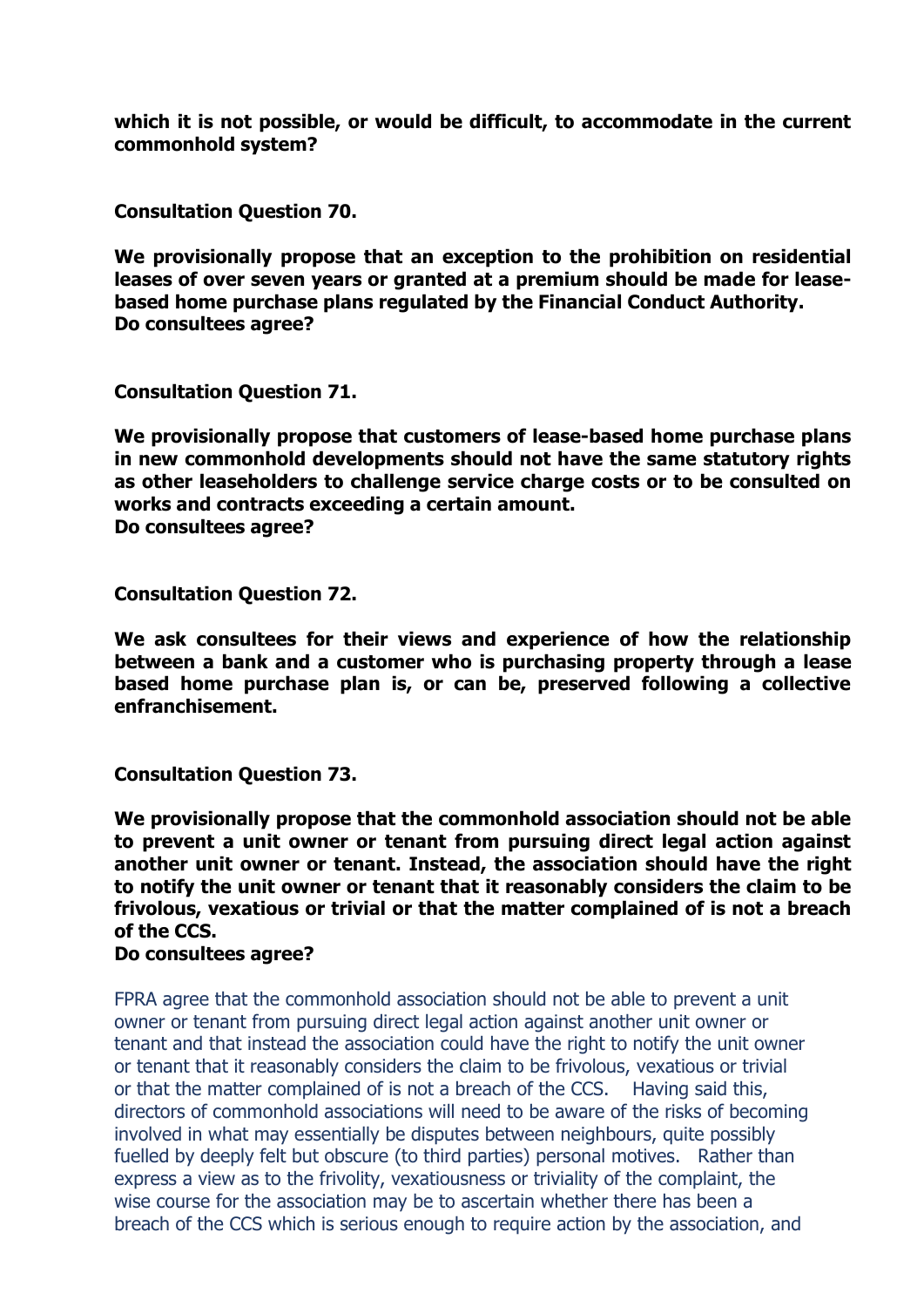if not advise the complainant of the alternative routes for resolution of disputes between members of the association.

**Consultation Question 74.** 

**We provisionally propose that a failure to use the forms which accompany the commonhold dispute resolution procedure, or forms to the same effect, should not automatically prevent a claim from progressing. Do consultees agree?** 

**Consultation Question 75.** 

**We provisionally propose that referral to an ombudsman should not be a mandatory part of commonhold's dispute resolution procedure. Instead, it could be used on an optional basis, instead of, or alongside, other forms of alternative dispute resolution.** 

**Do consultees agree?** 

**We provisionally propose that membership of an approved ombudsman scheme should no longer be a requirement for commonhold associations, and that, instead, commonhold associations should be able to decide whether or not to become a member of an ombudsman scheme. Do consultees agree?** 

FPRA agree that referral to an ombudsman should not be a mandatory part of commonhold's dispute resolution procedure. Instead, it could be used on an optional basis, instead of, or alongside, other forms of alternative dispute resolution and that commonhold associations should be able to decide whether or not to become a member of an ombudsman scheme.

**Consultation Question 76.** 

**We provisionally propose that, where the dispute resolution procedure has not been followed, any court or tribunal, which subsequently considers the dispute, should have full discretion to disregard the non-compliance, or to order the parties to take any steps it considers appropriate, in accordance with its general case management powers. Do consultees agree?** 

FPRA agree that, where the dispute resolution procedure has not been followed, any court or tribunal, which subsequently considers the dispute, should have full discretion to disregard the non-compliance, or to order the parties to take any steps it considers appropriate, in accordance with its general case management powers.

### **Consultation Question 77.**

**We invite consultees' views as to whether the current commonhold dispute resolution procedure should be transferred to a pre-action protocol.**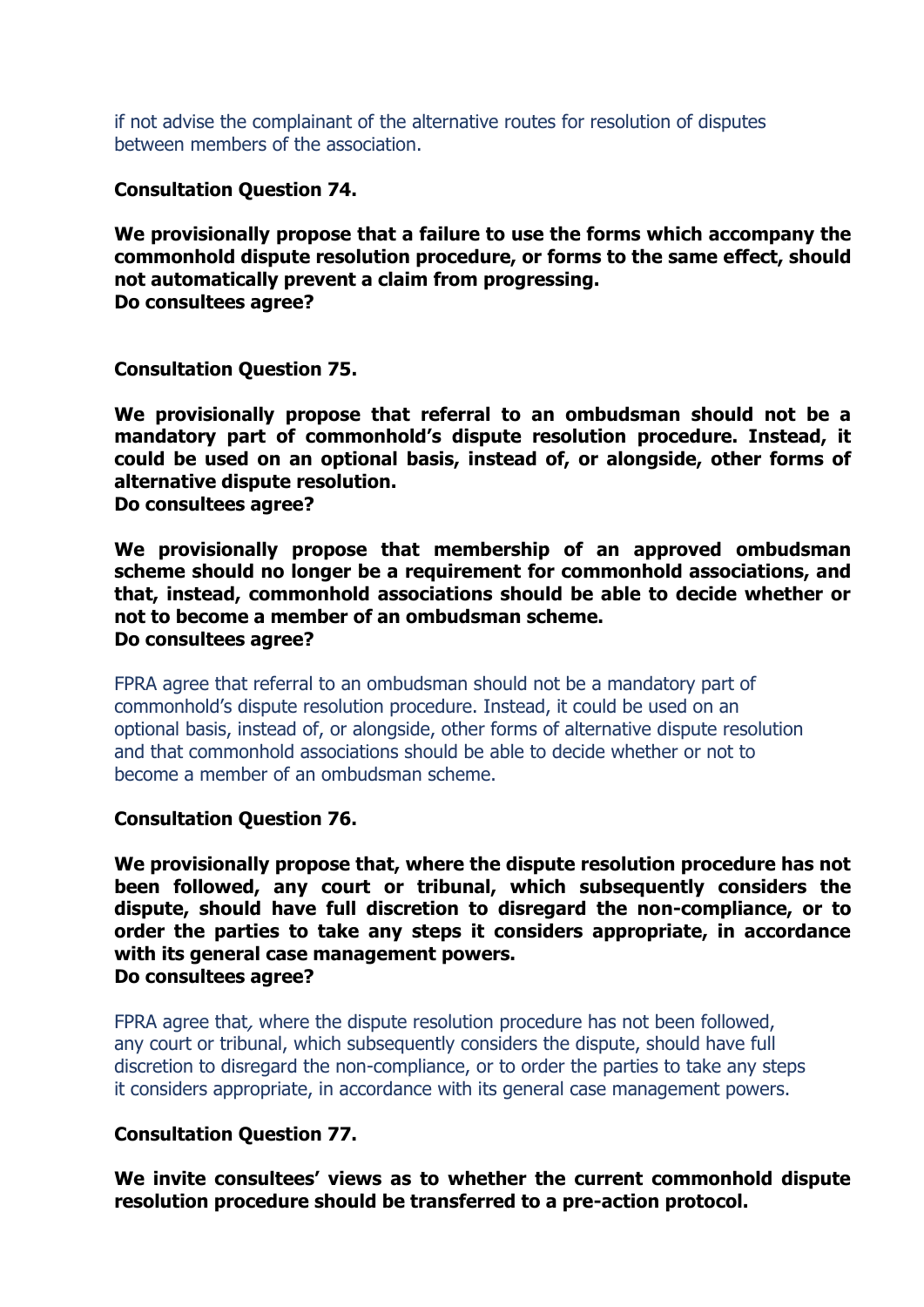**Consultation Question 78.** 

## **We provisionally propose that the jurisdiction of the First-tier Tribunal (Property Chamber) in England and the Residential Property Tribunal Wales should be extended to cover disputes arising within a commonhold. Do consultees agree?**

In view of the FPRA response to Question 73 above, we wonder whether the Tribunal should be invited to rush in to resolve disputes between commonhold members, where we have suggested that commonhold association directors should fear to tread. Tribunal members have experience and knowledge of property law, and property management and this knowledge is invaluable in dealing with the issues that will arise between the commonhold association representing the collective interest and the individual member. Disputes between individual unit owners are likely to involve fact finding exercises which will not make the best use of the Tribunal's technical expertise. Moreover, the nature of such disputes is that, if they have not been able to be resolved informally, they may require remedies which only the Court can grant.

## **Consultation Question 79.**

**We invite consultees' views as to whether the prescribed CCS should include a provision that, where a unit owner or tenant breaches the rules of the CCS, the unit owner, or tenant, should be required to indemnify the other unit owners and the commonhold association for any losses they reasonably incur as a result of the breach.** 

FPRA suggest that the position should remain as at present, so that this type of indemnity may be included in the CCS, and in most cases probably should be, but should not be a prescribed term.

### **Consultation Question 80.**

**Elsewhere in this Consultation Paper we provisionally propose that it should be possible for a unit owner (or owners) to apply to the First-tier Tribunal (Property Chamber) in England or the Residential Property Tribunal Wales to challenge a decision of the commonhold association in the following circumstances:** 

**(1) Where the commonhold association approves a budget, which will result in costs above a threshold (set in the CCS) being incurred on works or enhanced services;**

**(2) Where the minority are outvoted on a decision to vary the local rules of the CCS;** 

**(3) If the directors of the association delegate powers to a committee which has been set up to represent a section of the commonhold, and the unit**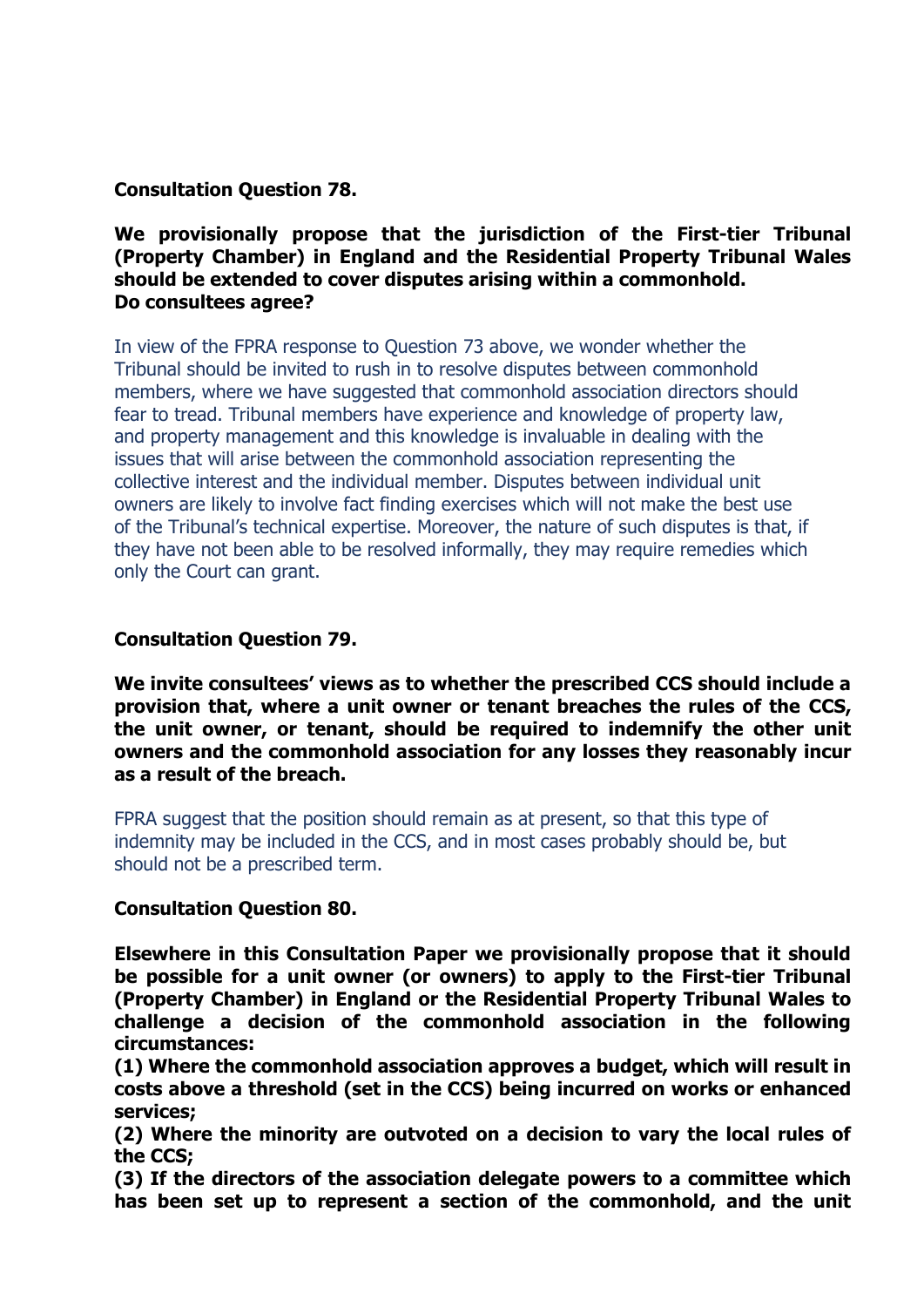**owners in the section wish to prevent the directors revoking or amending these powers;** 

**(4) Where the unit owner, or owners, are opposed to the introduction of a new section or the combination of two or more sections.** 

**We invite consultees' views as to whether there are any other circumstances in which it would be appropriate to provide a unit owner (or owners) with a right to challenge a decision taken by the commonhold association.** 

**Consultation Question 81.** 

**We invite consultees' views as to the extent to which the following factors should be taken into account by the First-tier Tribunal (Property Chamber) and the Residential Property Tribunal Wales when deciding whether or not to grant a remedy to a unit owner who challenges a decision taken by the commonhold association:** 

**(1) Whether or not the unit owner(s) making the application voted against the decision complained of, or had a good reason for not doing so.** 

**(2) Whether the decision complained of needs to have a particular impact on the unit owner (or owners) and if so, what degree of impact.** 

**(3) The reason behind the decision taken by the commonhold association, for example, whether the decision is in the best interests of the commonhold and/or is proportionate to the impact on the unit owner in question.** 

**17.165 We also invite consultees' views on whether the same factors would be relevant in all of the circumstances set out in Consultation Question 80 where a unit owner may have the right to apply to the First-tier Tribunal (Property Chamber) or the Residential Property Tribunal (Wales).** 

**Consultation Question 82.** 

**We provisionally propose that on an application by a unit owner challenging a decision of the commonhold association, the First-tier Tribunal (Property Chamber) or the Residential Property Tribunal (Wales) should be able to allow the decision to stand or annul the decision. If the First-tier Tribunal (Property Chamber) or the Residential Property Tribunal (Wales) allows the decision to stand, we propose that the Tribunal should be able to attach conditions to its decision.** 

**Do consultees agree?** 

**Consultation Question 83.** 

**We invite consultees' views as to whether the commonhold association should be provided with enhanced powers to address non-financial breaches of the CCS.** 

**If so, what should these powers be?**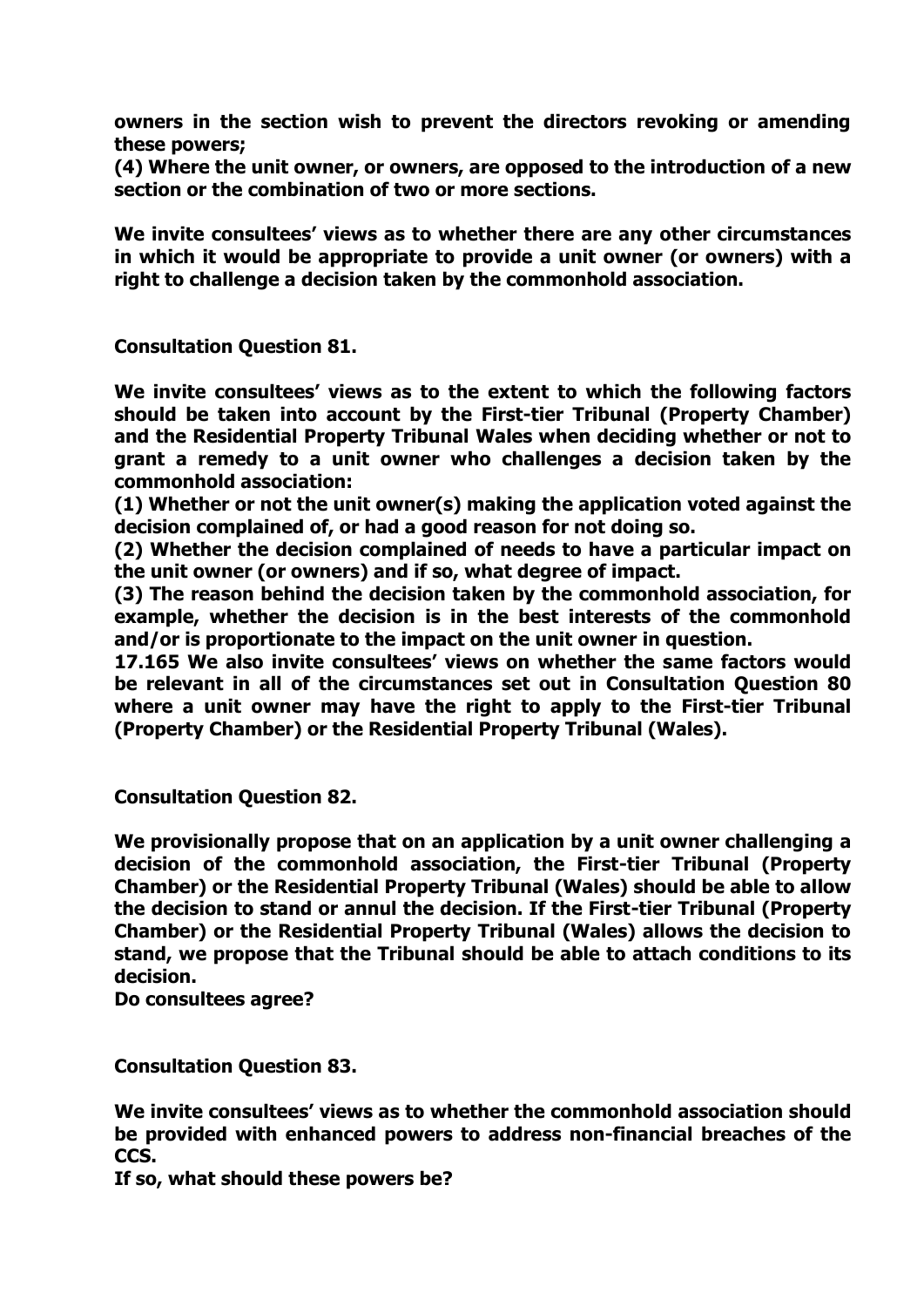FPRA do not consider that the commonhold association should be provided with enhanced powers to address non-financial breaches of the CCS. The examples of the powers available in other jurisdictions appeared to be of a punitive nature, going beyond compensation for loss or damage or the cost of putting things right. We suggest that such powers would be more properly exercised by a court rather than a private association, and then only for contravention of a statute or other public law rather than the terms of a private agreement.

#### **Consultation Question 84.**

**We provisionally propose that a statutory cap should be introduced on the rate of interest which may be charged by the commonhold association on late payments of commonhold contributions.** 

**Do consultees agree?** 

**Consultation Question 85.** 

**We provisionally propose that a commonhold association should have an automatic statutory charge over commonhold units for the payment of commonhold costs.** 

**Do consultees agree?** 

**We provisionally propose that if the commonhold association has an automatic statutory charge over commonhold units for the payment of commonhold contributions, this charge should take priority over all other charges (such as a mortgage over the property). Do consultees agree?** 

FPRA agree that a commonhold association should have an automatic statutory charge over commonhold units for the payment of commonhold costs and this charge should take priority over all other charges (such as a mortgage over the property).

#### **Consultation Question 86.**

**We provisionally propose that, before taking action to enforce a charge over a commonhold unit, the commonhold association should be required to follow a preaction protocol. We envisage that the protocol will require the association to provide prescribed information to the defaulting unit owner and make reasonable attempts to agree a repayment plan. Do consultees agree?** 

**We invite consultees' views as to what steps the association should be required to take as part of this protocol.** 

**We provisionally propose that where the commonhold association wishes to enforce a charge over a commonhold unit by selling the unit, it should always be necessary for the association to apply to court for an order for sale.**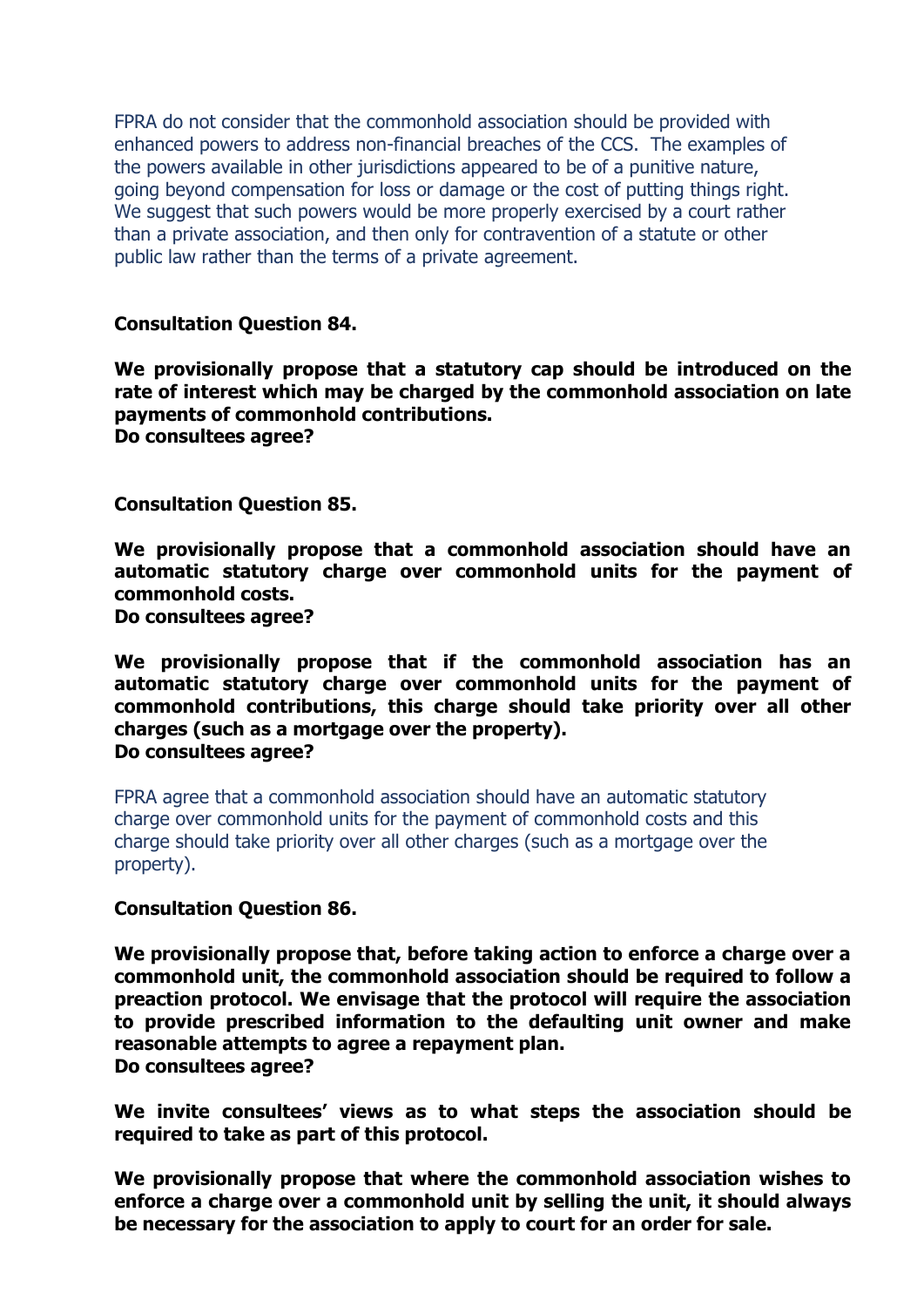**Do consultees agree?** 

**We provisionally propose that the court should only be able to order the sale of a unit where the amount owing to the commonhold association exceeds a certain amount.** 

**Do consultees agree?** 

**We invite consultees' views as to what this amount should be and on what factors the court should take into account when deciding whether to order the sale of a unit.** 

**We provisionally propose that where the sale of a unit is ordered, the court should appoint a receiver to sell the unit and distribute the proceeds of sale. Do consultees agree?** 

**We provisionally propose that where a receiver is appointed to sell a commonhold unit, the receiver should distribute the proceeds of sale in the following way.** 

**(1) The receiver should be paid his or her costs of arranging the sale of the property.** 

**(2) The commonhold association should be repaid any outstanding amounts of commonhold contributions, plus any interest and costs awarded by the court.** 

**(3) Any other party who has an interest secured against the unit, such as a mortgage lender, should be repaid.** 

**(4) Any remaining amount should then be returned to the defaulting unit owner.** 

**Do consultees agree?** 

**We provisionally propose that any tenancies granted out of a unit should continue to exist following an order for sale. Do consultees agree?** 

**Consultation Question 87.**

**We provisionally propose that voluntary termination of a commonhold should be possible with either:** 

**(1) unanimous support; or** 

**(2) the support of 80% of the available votes plus the approval of the court. Do consultees agree?** 

**We provisionally propose that on an application for voluntary termination the court should have discretion to decide whether to allow the voluntary termination to take place, as well as the terms on which it may do so. Do consultees agree?** 

**If the court has discretion as to whether to allow voluntary termination, We invite consultees' views as to the following issues:**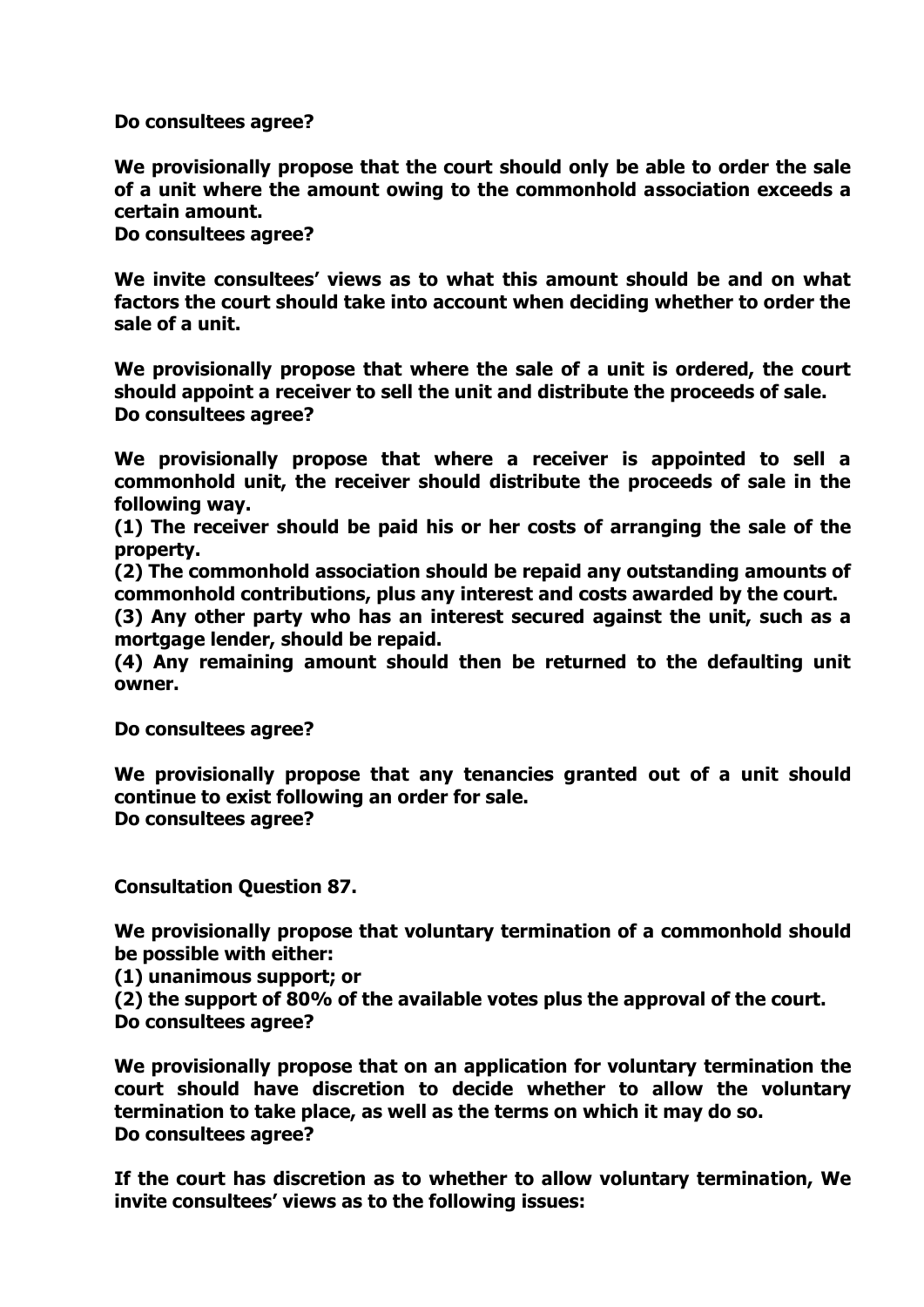**(1) whether it would be useful to include factors to guide the court's discretion;** 

**(2) whether the factors mentioned in paragraph 15.52 should be taken into account;** 

**(3) whether the court should be directed to consider the amount of support** 

**there is for voluntary termination over and above the 80% required; and** 

**(4) whether others should also be included.** 

**We invite consultees' views as to whether increasing the role of the court would sufficiently address the issue of the final terms of the termination statement not being acceptable to those who supported the termination resolution.** 

**We provisionally propose that an application for voluntary termination should be heard by the court (rather than by the First-tier Tribunal (Property Chamber), or in Wales the Residential Property Tribunal Wales). Do consultees agree?** 

**Consultation Question 88.** 

**We provisionally propose that where a commonhold is divided into sections, any vote on voluntary termination would need to be taken in sections, and whether it was unanimous or received at least 80% support would have to be determined by section.** 

**Do consultees agree?** 

**Where a commonhold is not divided into sections, we provisionally propose that it should be possible for part of the commonhold to be reconstituted following voluntary termination. Do consultees agree?**

**We provisionally propose that reconstitution should require 100% support of the unit owners in the part to be reconstituted, or at least 80% support and an application to the court. Do consultees agree?** 

**Consultation Question 89.** 

**We provisionally propose that if any statute provides that a landlord should be entitled to recover possession of a property if he or she can prove an intention to demolish or reconstruct the building, such a requirement should also be satisfied if it can be proved that the commonhold association has that intention.** 

**Do consultees agree?**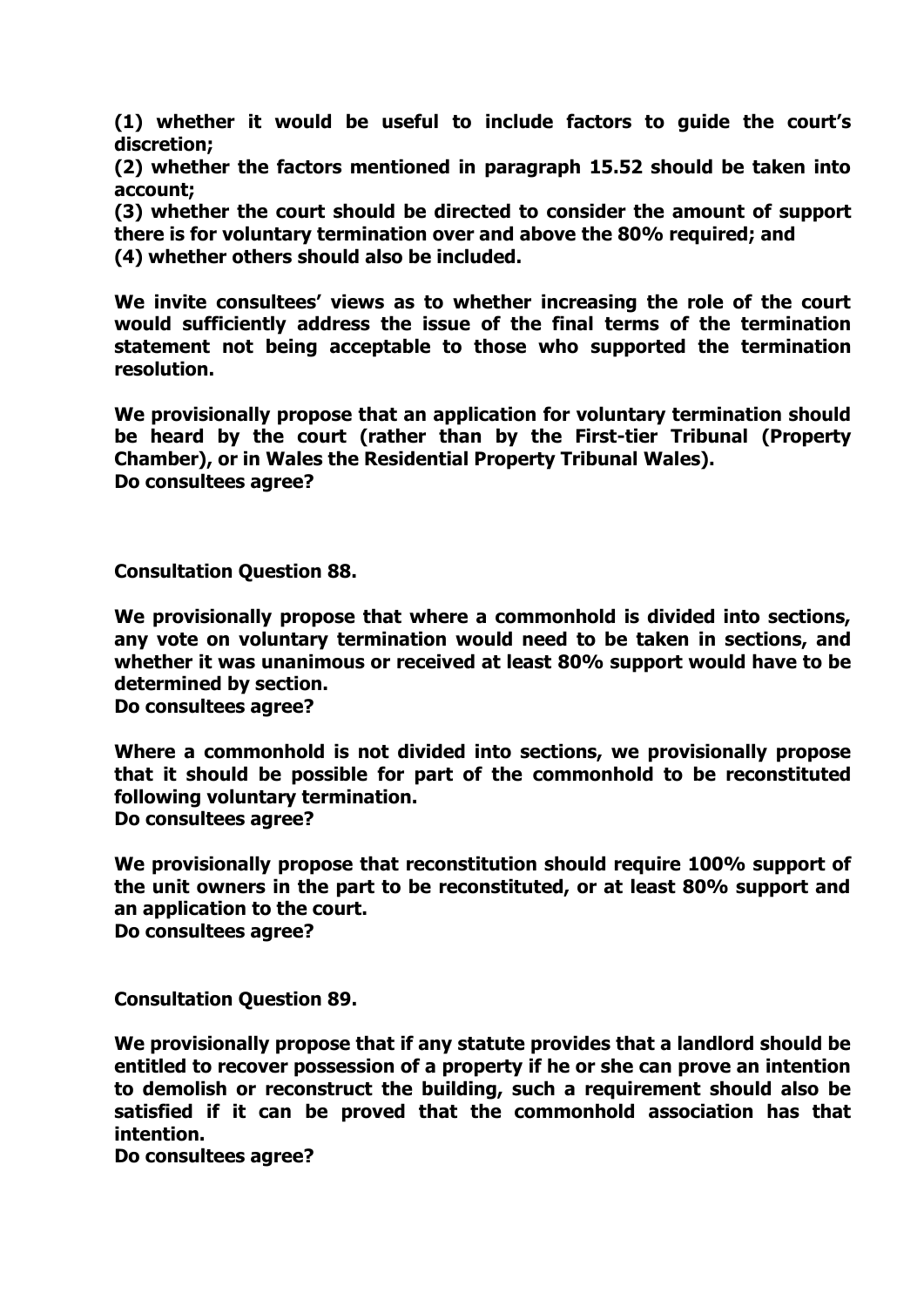## **We invite consultees' views as to what further provision, if any, should be made to address the position of tenants on voluntary termination of the commonhold.**

FPRA understand that the purpose of commonhold is, as far as possible to give the owner of a flat what will effectively be a freehold. It is possible that a freehold house may be sold on terms that the original owner may re-acquire it for redevelopment, but this is unusual and would be likely to make the house difficult to sell thereafter. We suggest that to give a commonhold association the right to take possession of units demolish or reconstruct the building is inconsistent with the unit owner's rights as a freeholder. We do not think it appropriate for a commonhold association to have this right.

# **Consultation Question 90.**

**We provisionally propose that it should be clarified that mortgage lenders and other secured lenders will retain their secured interest in the commonhold units until the commonhold in its entirety is sold. Do consultees agree?** 

**We provisionally propose that mortgage lenders and other secured lenders should automatically have legal standing to make applications to the court during the termination process with a view to protecting their interests. Do consultees agree?** 

**We provisionally propose that it should be made clear that, if a unit is subject to negative equity, any shortfall should be met personally by the owner of the unit, and should not be covered by other unit owners. Do consultees agree?** 

**We invite consultees' views as to any other ways in which the interests of mortgage lenders and other secured lenders may require protection on the voluntary termination of a commonhold.** 

**Consultation Question 91.** 

**We provisionally propose that the CCS should not be required to specify the share of the proceeds of termination that each unit owner is to receive on termination.** 

### **Do consultees agree?**

**We provisionally propose that it should be possible for the unit owners to specify the share of the proceeds of termination that each unit owner is to receive on termination (or some method of ascertaining it) in the CCS. Do consultees agree?**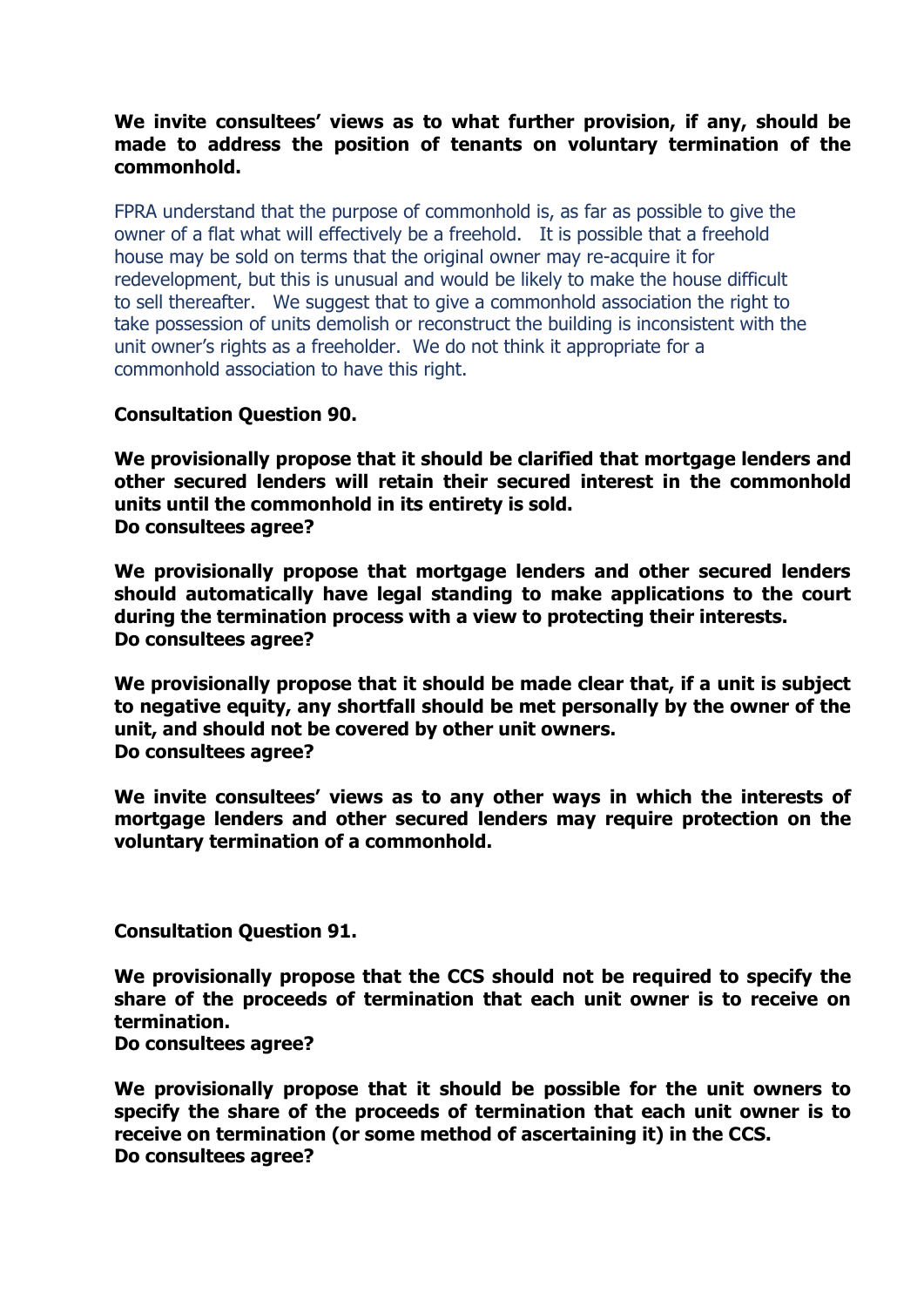**We provisionally propose that the power to decide an application to disapply a provision in the CCS which determines the distribution of proceeds of sale on termination should lie with the Tribunal.** 

**Do consultees agree?** 

**We invite consultees' views as to whether:** 

**(1) guidance should be provided to the court or Tribunal as to how it should exercise its discretion; and** 

**(2) if guidance should be provided, what factors the court or Tribunal should take into account.** 

**We invite consultees' views as to whether:** 

**(1) the existing rules of the Insolvency Court would be adequate to deal with valuation issues which arise on the voluntary termination of a commonhold, or need to be supplemented by Commonhold Insolvency Rules;** 

**(2) all issues involving the valuation of commonhold units on termination should be referred to the Tribunal (and, if so, whether that would cause any unnecessary delays);** 

**(3) if valuation issues are referred to the Tribunal, the Tribunal should be able to appoint a single valuer.** 

**We provisionally propose that, if a commonhold is substantially destroyed, but remains solvent, for the purposes of the termination statement, the units should be valued on the basis of the best estimate that can be made of their pre-damage value.** 

**Do consultees agree?** 

**We invite consultees' views as to any other issues that might occur in the valuation of units if all or some of them have been partly or entirely destroyed. We also invite any suggested solutions.** 

**Consultation Question 92.** 

**We provisionally propose that if the process of voluntary termination should begin, but it should subsequently turn out that the commonhold is in fact insolvent, the same protections should be given to the assets of the individual unit owners as would have applied if the process had begun as an involuntary insolvency.** 

**Do consultees agree?** 

**We invite consultees' views as to whether the value of the individual units should be preserved for the unit owners if the commonhold is substantially destroyed; and, if so, how this can be achieved.**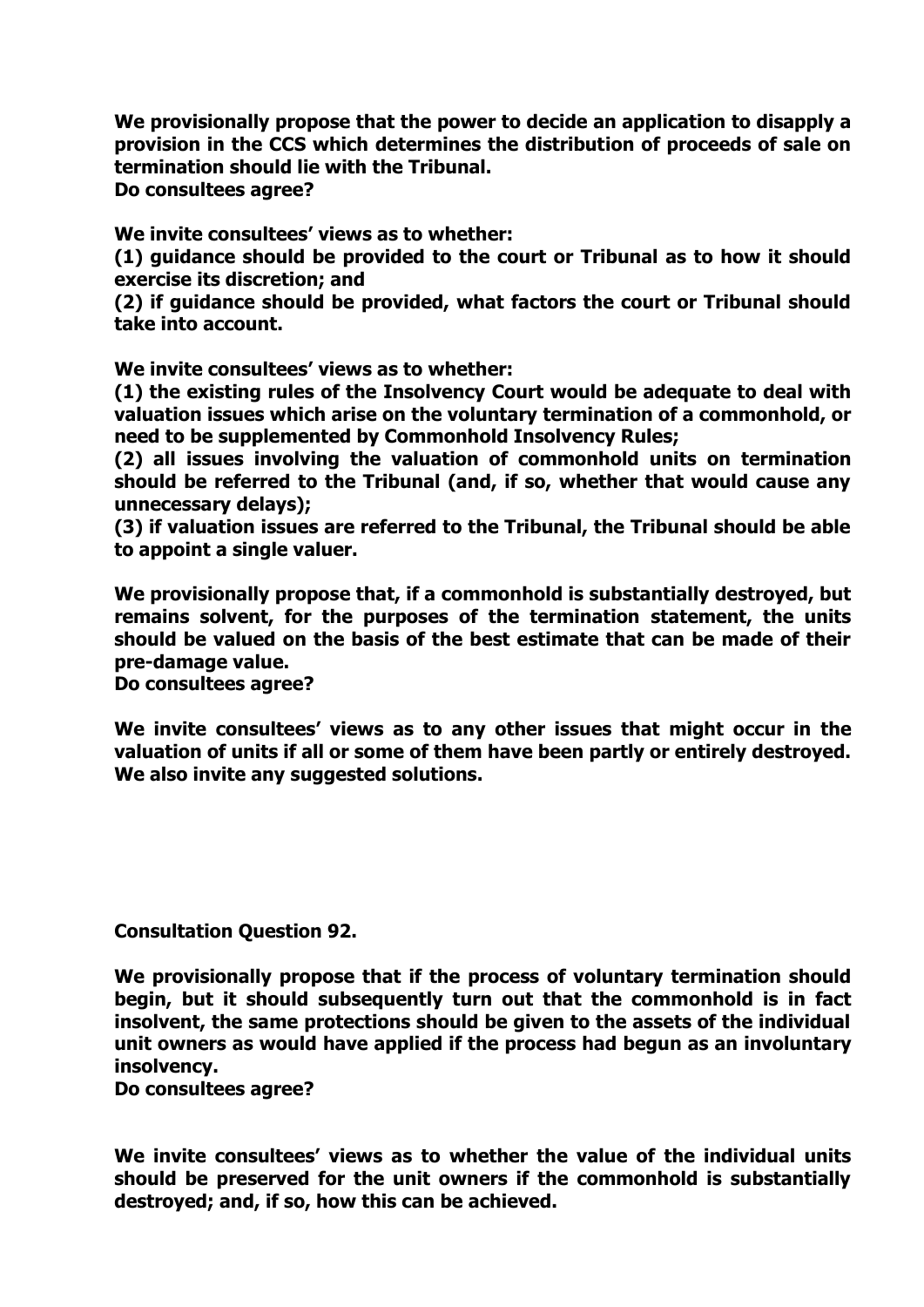## **Consultation Question 93.**

**We invite consultees' views as to whether, and how, any aspects of our provisional proposals to reform the law of commonhold will affect the position of existing owners of commonhold units, either positively or negatively.** 

## **Consultation Question 94.**

## **What advantages do you think commonhold could offer over leasehold?**

FPRA consider that a major advantage of commonhold for a block of leasehold flats or an estate of such blocks owned by the leaseholders will be management stability. There will no longer be the risk of the freehold being acquired by groups of leaseholders through the enfranchisement process.

## **Consultation Question 95.**

**We ask consultees to provide us with information about the time spent in reading through and considering the terms of leases of residential flats:** 

**(1) when acting for a prospective purchaser;** 

**(2) when acting for a prospective purchaser and mortgage lender;** 

**(3) when acting for a mortgage lender on a re-mortgage;** 

**(4) when some dispute arises within a leasehold block of flats as to responsibility for repairs and maintenance, calculation of the service charge, and similar disputes.** 

**In each case we also invite consultees to give us some idea of the cost that would thereby be incurred to the client.** 

**We further invite their views as to whether time is likely to be saved in reading through and considering the terms of the parts of the CCS which may be varied.** 

**We invite consultees to share with us their experience of commonhold-type arrangements in other countries. Is there scope for savings of time to be made? If so, what would be the estimated time saved on a typical transaction?** 

**Consultation Question 96.** 

**We ask consultees to provide us with information about the prevalence of, and costs incurred in, disputes caused by the terms of one or more residential leases being inconsistent with the terms of another lease (or other leases) within a building or development. We further invite their views as to whether**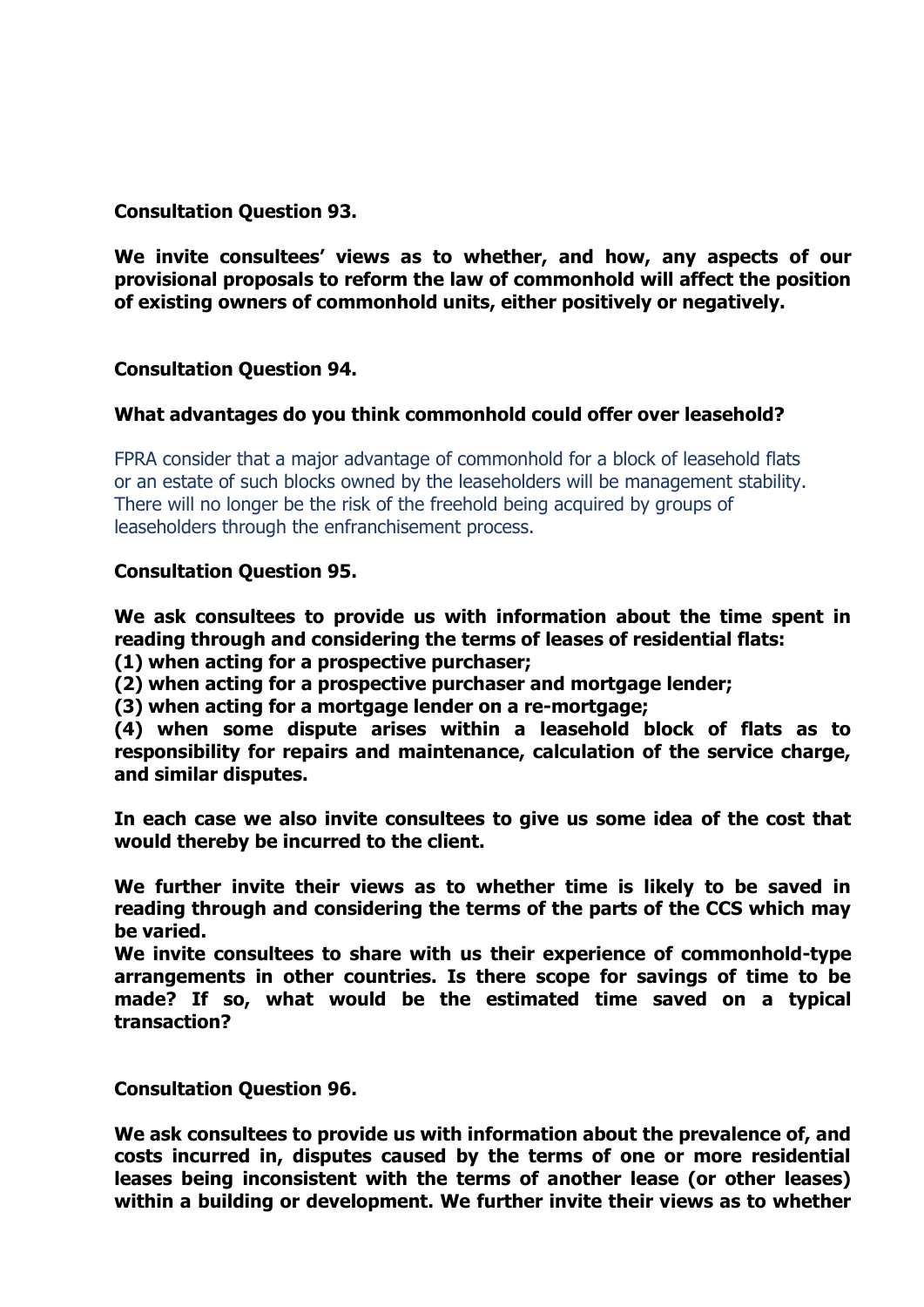**our provisional proposals for commonhold will reduce the scope for costs to be incurred in interpreting a commonhold community statement.** 

**Consultation Question 97.** 

**We ask consultees to provide us with information about the sort of difficulties that can arise owing to the difficulty in varying and updating the terms of leases:** 

**(1) if the leases are varied as a conveyancing transaction which does not give rise to a dispute; and** 

**(2) if the leases are varied as a result of an application to the Tribunal (whether the application was made because it was contested, or because it was the most convenient way of implementing the variation).** 

**If you have figures – whether they relate to the costs incurred, or the amount of time spent – then please let us have them.** 

**We further invite consultees' views as to whether our proposals regarding the amendment of local rules by resolution of the commonhold association will reduce the costs which are incurred, when compared with the costs incurred under (1) or (2) above.** 

**Consultation Question 98.** 

**We invite consultees to provide us with information about costs generated by service charge disputes. We further invite their views as to whether, and by how much, our provisional proposals for commonhold will reduce the incidence of disputes and the costs that will be incurred in equivalent disputes over contributions to shared costs.** 

**Consultation Question 99.** 

**We invite consultees to provide us with information about costs generated when forfeiture proceedings need to be used to enforce payment of service charges. We further invite their views as to whether our provisional proposals for commonhold will reduce the costs that will be incurred if a commonhold association needs to seek an order for sale.** 

**Consultation Question 100.** 

**(1) whether cases before tribunals are likely to prove more or less expensive than similar cases before courts; and** 

**(2) whether (apart from service charge disputes, which we have already addressed in Consultation Question 98) there appears to be more or less scope for disputes within commonholds which result in litigation, when compared with leasehold developments.**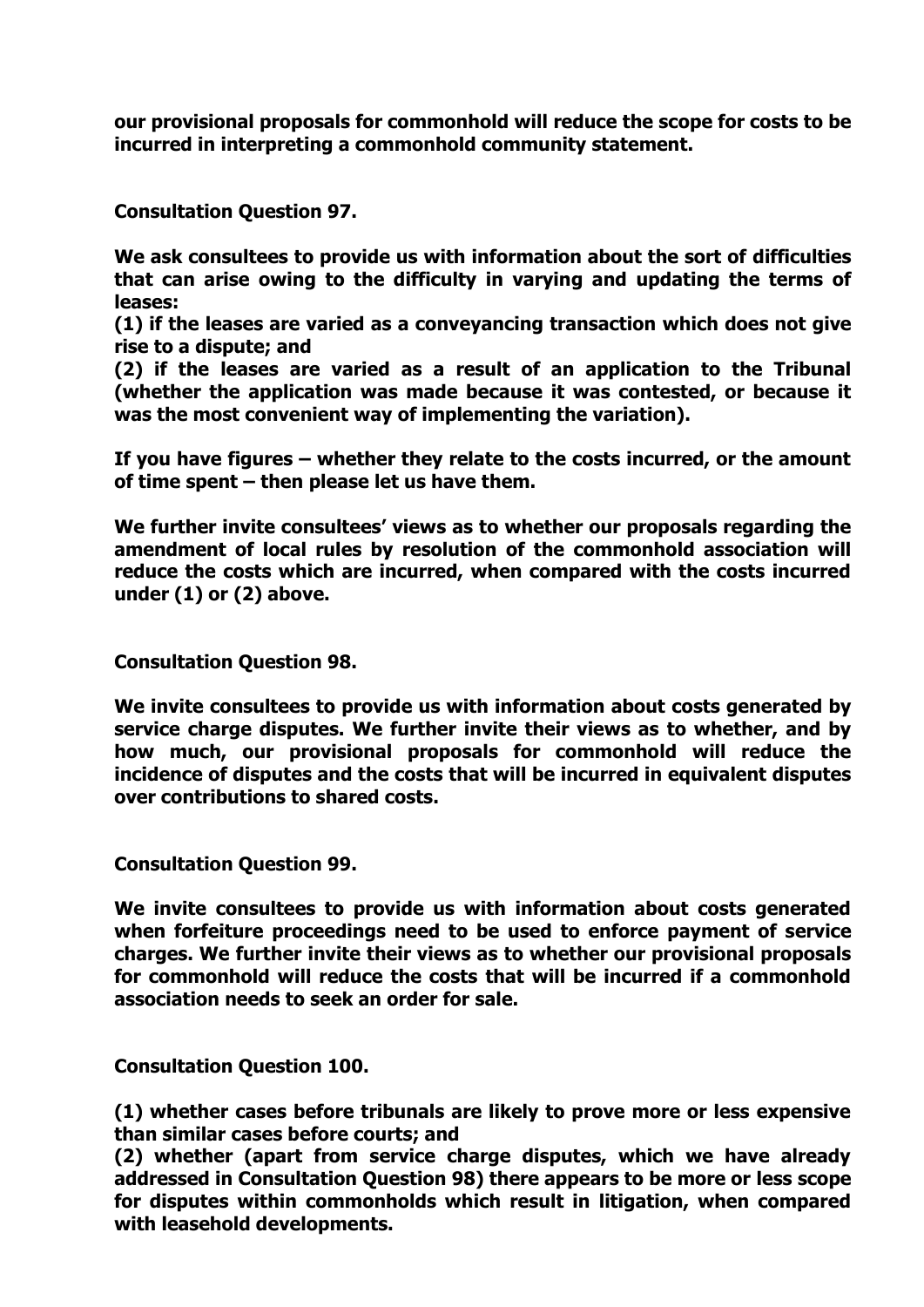**Consultation Question 101.** 

**We are provisionally proposing several new grounds upon which it would be possible for someone to make an application to the Tribunal.** 

**what they consider that the likely impact of these will be on the number of applications made to the Tribunals; and** 

**whether any particular proposals are likely to result in a large number of new applications being made.** 

**Consultation Question 102.** 

**We invite the views of consultees as to how any other aspects of our provisional proposals for reform of commonhold will affect the position of future owners of commonhold units, either positively or negatively.** 

**Consultation Question 103.** 

**We ask consultees to provide us with any information that they may have of:**

**(1) examples of planning agreements which are practicable under leasehold but which would not appear to be feasible under our reinvigorated model of commonhold; and** 

**(2) services within leasehold developments which are being provided at the residents' expense, but which, if the development had been set up on a commonhold basis, would have been provided, if at all, at public expense.** 

**Consultation Question 104.**

**We ask consultees to provide us with any evidence they have of management difficulties which may arise where a leaseholder-controlled company is the landlord of (or responsible for the management of) commercial units; and whether this has affected their rental or capital value.** 

**Consultation Question 105.** 

**Which of the following statements best reflects your views on the provisional proposals in this Consultation Paper?** 

**(1) If these proposals are adopted, then developers will be willing to use commonhold for a substantial number of developments.** 

**(2) Even if these proposals are adopted, developers will not be willing to use commonhold unless Government introduces financial incentives for them to do so, either directly by offering financial incentives for the developers, or indirectly, by offering incentives for purchasers of commonhold units.**